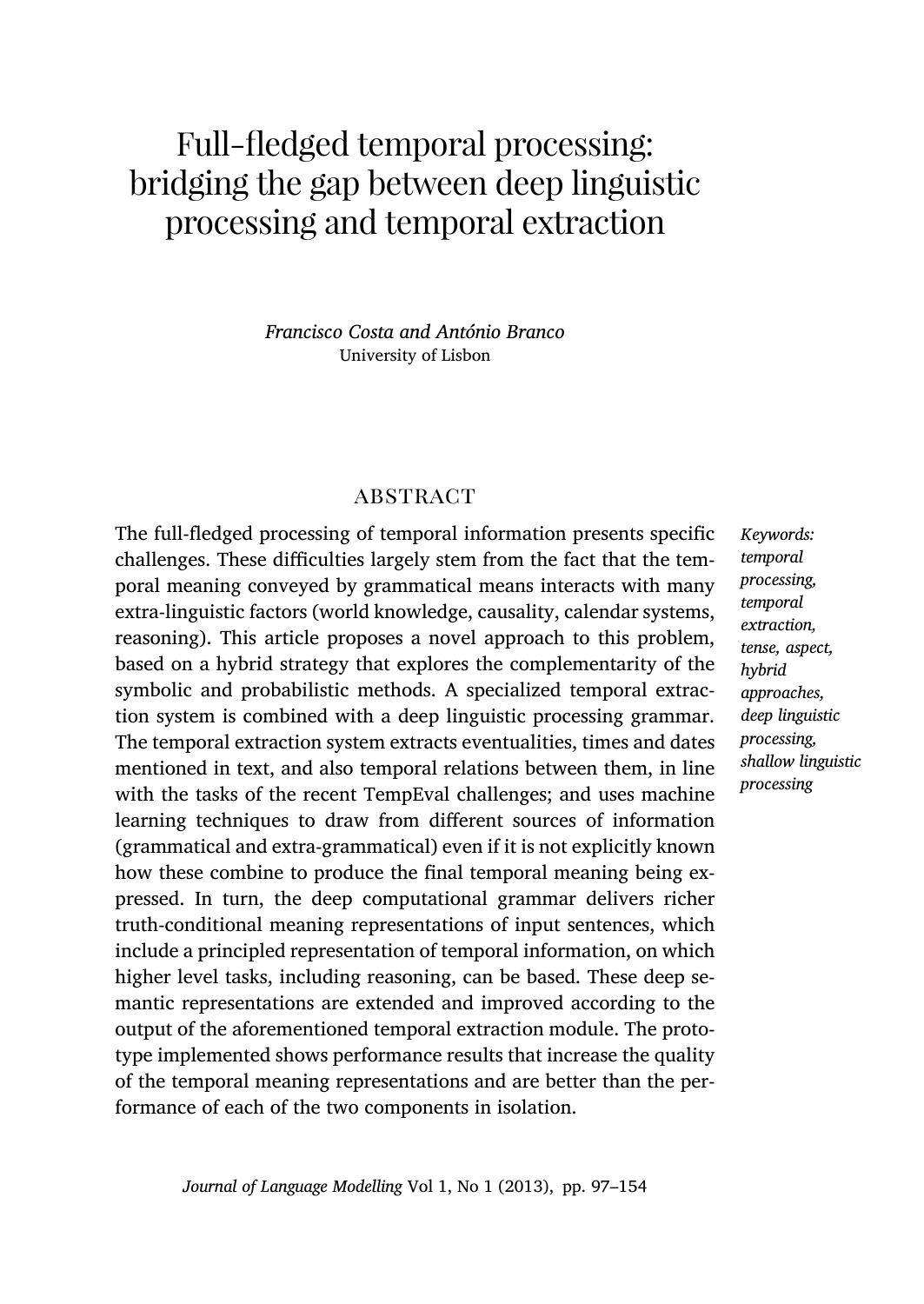# [1](#page-47-1) **[intro](#page-47-0)[duction](#page-53-0)**

Deep linguistic processing aims at providing grammatical representations of sentences, including their full-fledged semantic representations. This is undertaken by computational grammars whose handcrafted rules encode the regularities uncovered by theoretical linguistics. Deep natural language processing systems have been successfully employed in many applications, like machine translation (Müller and Kasper, 2000; Bond *et al.*, 2005), grammar checking (Bender *et al.*, 2004) and ontology acquisition (Nichols *et al.*, 2006), among others.

While these grammars typically deliver precise linguistic analyses and fine-grained semantic representations of given sentences, they perform less well when it comes to resolving ambiguity and getting at the appropriate representation of a sentence given its context of occurrence. The inverse tension is observed in shallow processing systems. Often resorting to statistical methods, these systems are very helpful at resolving ambiguity, but they perform much worse when it comes to getting at the sophistication of deep semantic representations.

The linguistic expression of time forms a highly intricate semantic subsystem that offers a particularly good illustration of the complementarity between the two approaches and the gap to bridge. Like in any other grammatical dimension, here too ambiguity is pervasive, and each sentence in isolation may bear different temporal readings.

Deep grammars typic[ally handle such proli](#page-56-0)f[eratio](#page-56-1)n of readings by resorting to some underspecification formalism that allows for its packing. Although this makes it possible to address the efficiency problems associated with this ambiguity, rule-based grammars offer limited means to resolve this ambiguity and to support real-world applications that need to rely on the actual temporal information conveyed by sentences in their contexts.

The area of temporal information extraction, greatly fostered by the TempEval challenges (Verhagen *et al.*, 2007, 2010), has encouraged the development of systems able to extract from texts important pieces of information concerning time. But there is so far little or no exploration of how to combine them with the deep principled semantic representations of the sentences, so that they can help support higherlevel temporal processing and reasoning systems. In the opposite direction, much of the sophisticated linguistic information that may be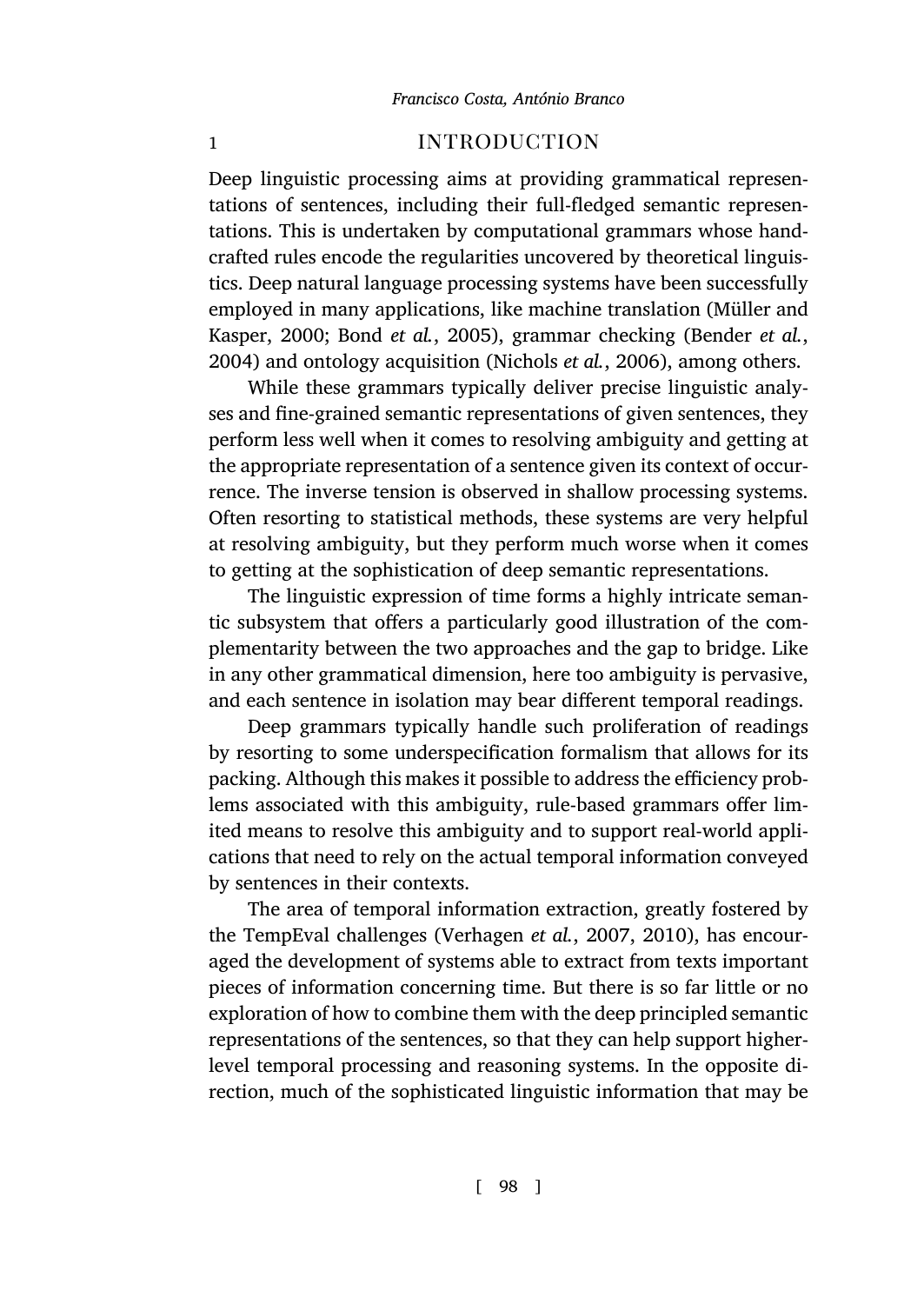important to improve the accuracy of temporal information extraction is also waiting to be explored.

This paper explores the complementarity of the two approaches, drawing inspiration from other efforts of hybrid natural language processing, such as Crysmann *et al.* (2002) and Frank *et al.* (2003), among others. Our exercise is circumscribed here to the processing of temporal information. A proposal is presented that contributes to an enhanced processing of time by bridging the gap between temporal information extraction and deep linguistic processing.

More specifically, in this paper, we seek to incorporate the temporal information extracted by a system specialized in the processing of temporal information (and developed with machine learning methods) in the meaning representations produced by a deep processing grammar, resulting in semantic representations enriched with more information about time. Our motivation is partly due to the fact that the processing of the expression of time in natural language interacts with a number of extra-linguistic systems (such as calendar systems, or knowledge about the world) that are best handled outside a computational grammar. One example is the processing of temporal expressions, such as *today*, *the fifth of May*, or *two days later*. It may be preferable to compute the exact date that these expressions refer to outside the grammar. Their processing requires access to arithmetic operations (e.g. once the anchor date for the last of these example expressions is determined, it is necessary to add two days to it) and to a calendar system (e.g. so that we know th[at subtracting t](#page-56-2)[wo days](#page-50-0) [from](#page-50-0) March 1, 2012 gets us to February 28, 2012), which grammar formalisms are typically not designed to support.

Many different kinds of information are needed to accurately determine temporal relations conveyed in natural language text. Linguistic knowledge is obviously important, at various levels (lexical, morphological, syntactic, semantic). For instance, aspectual type, which distinguishes various types of eventuality descriptions, such as states, activities, accomplishments and achievements (Vendler, 1967; Dowty, 1979), is partly lexical but also interacts with syntax and semantics, and it features prominently in the semantics literature on the expression of time in natural language. But extra-linguistic knowledge of different sorts also comes into play, such as: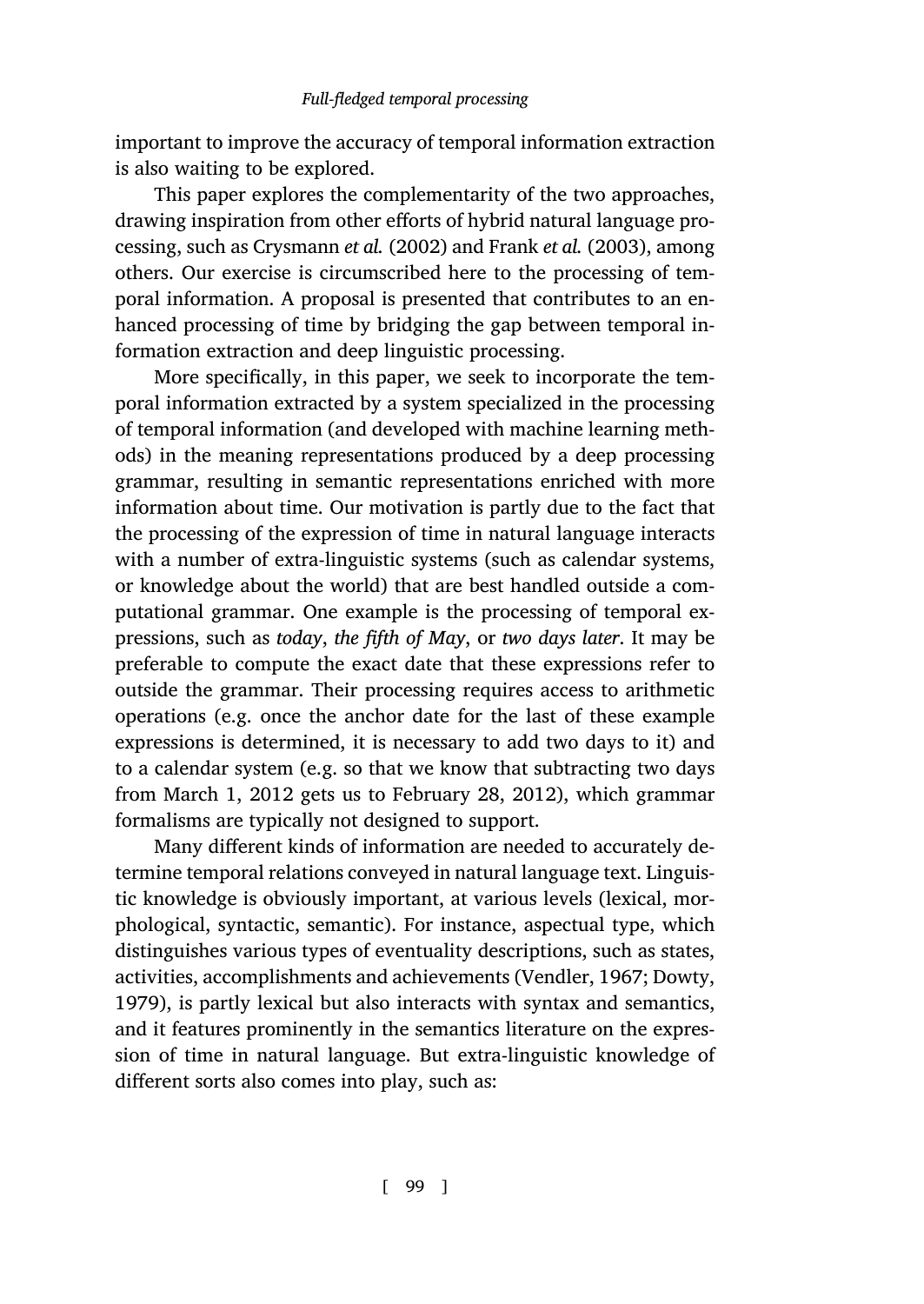- Pragmatics and knowledge about the world. Relations like causation can override default constraints on interpretation. Like the examples of Lascarides and Asher (1993) show, the chronological order of events can be reflected in the order in which they are presented in text, (1a), but causality relations between the mentioned events can override that preference, (1b):
	- (1) a. Max stood up. John greeted him.
		- b. Max fell. John pushed him.
- Calendar systems. Time expressions like *next Monday* or *two months earlier* must be interpreted relative to a calendar system, and furthermore there are implicit temporal relations between the referred dates and times that can be be made explicit and explored.
- Logical inference. For instance, temporal precedence is transitive, so sometimes the possible temporal relations conveyed in a piece of text are restricted by what has occurred before (e.g. if event A precedes B, a new event C that precedes A must also precede B).

All these factors are important and should be explored to leverage a temporal extraction system. However, they are difficult to handle in grammar formalisms and grammar development environments.

In this paper, a computational grammar that delivers detailed representations of the meaning of input sentences is extended with a representation of time and aspect, in order to enrich these meaning representations. This extension is based on the linguistic literature on tense and aspect, and it was also developed in such a way that the resulting meaning representations are straightforward to combine with the output of the temporal extractor.

Subsequently, the deep grammar and the temporal extractor are combined, with the purpose of extending and correcting the semantic representations delivered by the grammar as far as temporal meaning is concerned. This combination of the computational grammar with the dedicated temporal extraction system allows the meaning representations produced by the grammar to be improved in the following ways:

• Extending the representations

It is possible to add further temporal information (that the gram-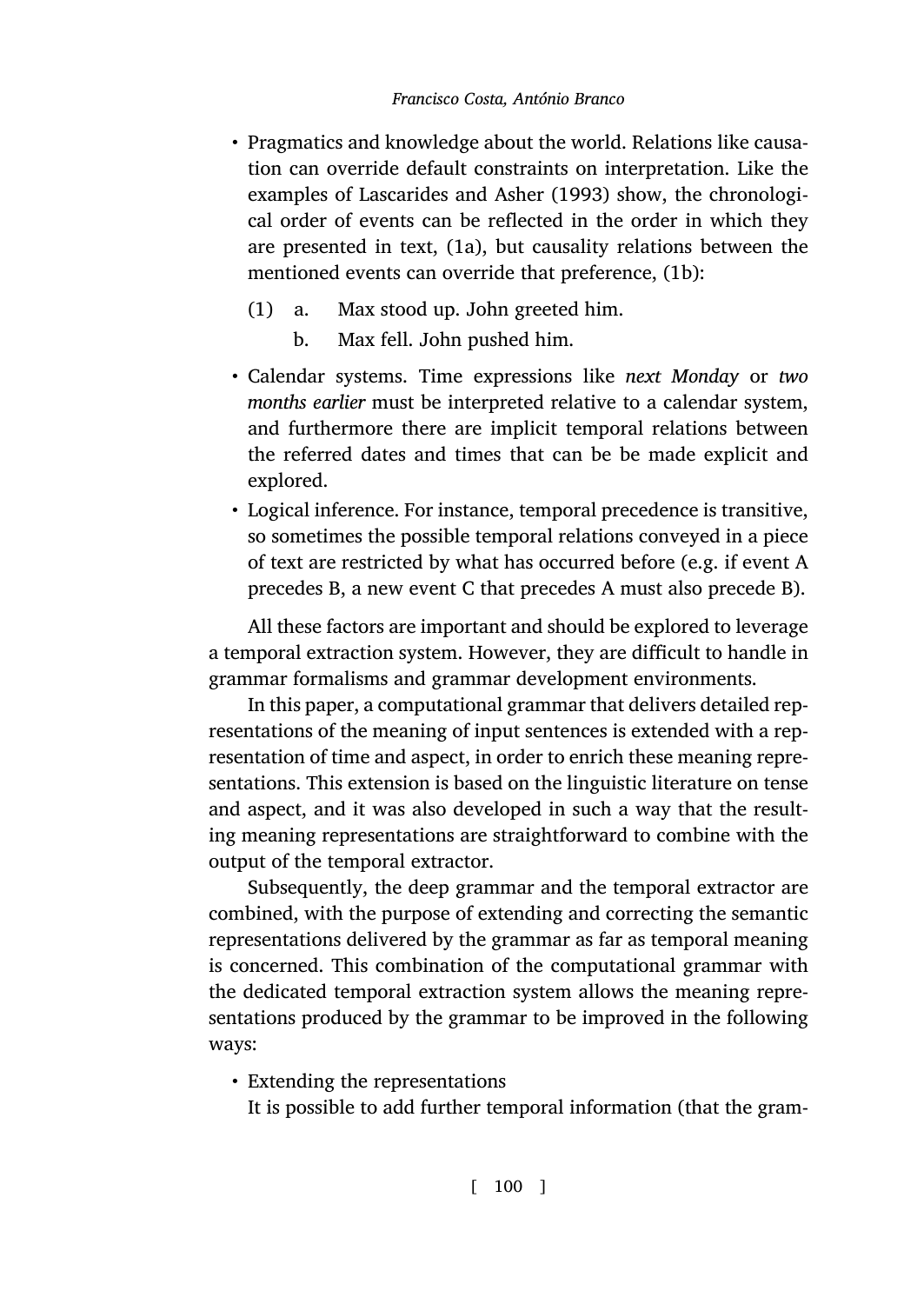mar does not have access to) to the meaning representations output by the grammar. One example is the normalization of temporal expressions (determining the exact date or time that they refer to), which in deep natural language processing systems are often processed separately, for instance by a pre-processing module. In our case, we use the temporal extractor, as it already deals with these expressions, thus avoiding the replication of this functionality in a pre-processing component.

• Specifying the representations

The meaning representations are in many cases underspecified. When the temporal extractor produces more specific output, the grammar representations can also be made more specific, in accordance with this output.

• Correcting the representations

Since the grammar only looks at grammatical information, [while](#page-15-0) the temporal extraction system is sensitive to other kinds of information (as hinted at above), it is often more accurate than the grammar in resolving time-related [ambig](#page-14-0)uity. Its output can thus be used to correct meaning representations.

As discussed in this paper, one obtains better and more detailed meaning representations with this combination.

The deep grammar we use is LXGram, presented in Section 2.1. The temporal extractor is LX-TimeAnalyzer, described in Section 2.2.3. The data we use to train LX-TimeAnalyzer, as well as for the evaluation reported here, is TimeBankPT (it is divided into a training set and a test set), which we introduce in Section 2.2.2. The particular systems and data that we used represent the Portuguese language, but the key issues stand for other languages as well: the expression of time and its interface with all these extra-linguistic kinds of knowledge and the meaning representations of time.

We evaluate the performance of this extractor system, the computational grammar, and a combined system that incorporates the two on a common data set. The combined system allows for full-fledged temporal processing and outperforms both the temporal extractor and the deep grammar.

This paper is structured as follows. The next section introduces the key topics that will be dealt with in the remainder of the paper: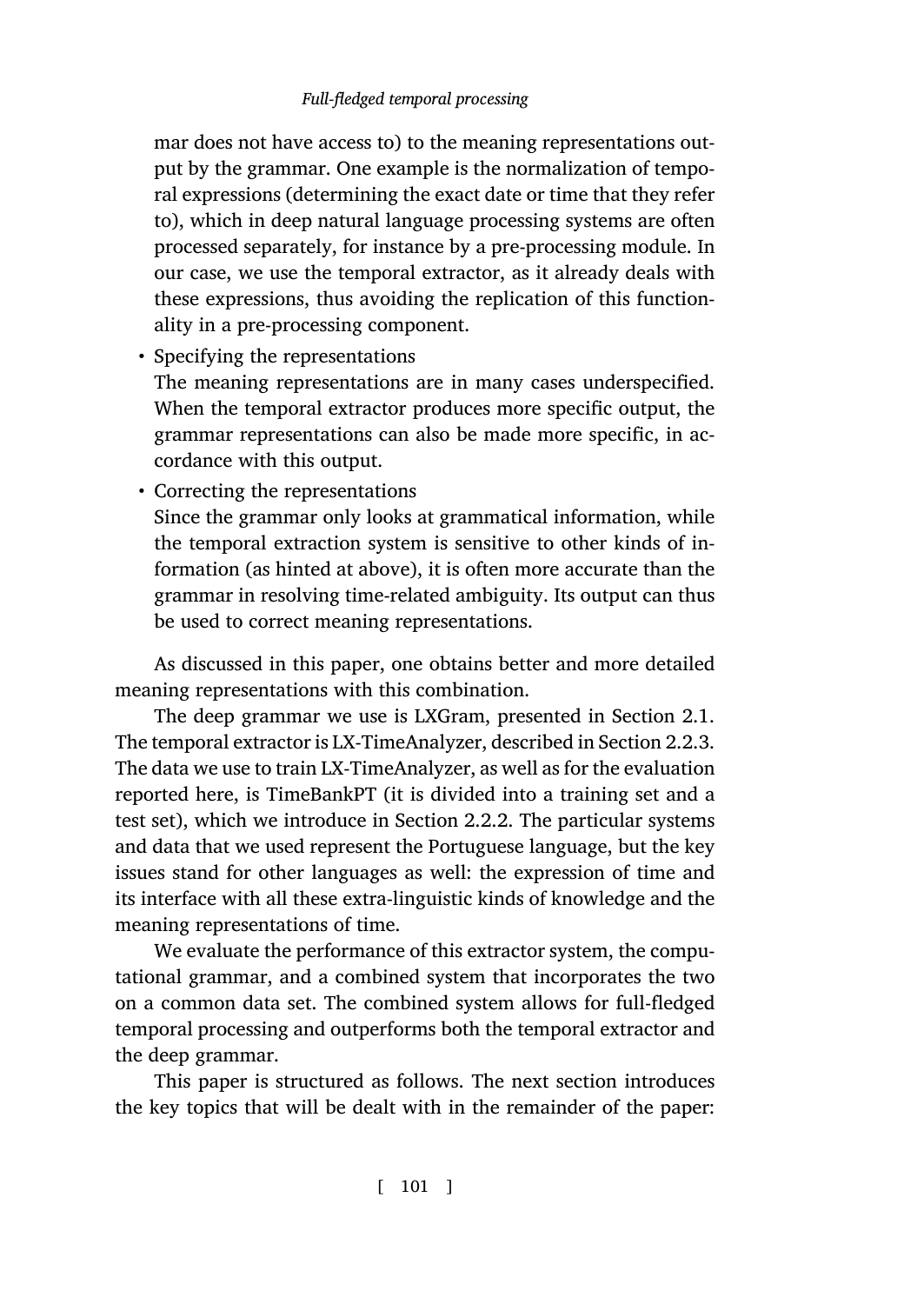deep linguistic processing, hybrid natural language processing, temporal information processing, and [t](#page-45-0)he semantics of tense and aspect. The particular systems that we used are also presented. The following sections explain how these elements will work together. Section 3 describes how a deep grammar can be extended to include information about time in the meaning representations that it produces. Section 4 describes and evaluates an approach to integrate the deep processing grammar and the temporal information extractor, and combine their contributions for the processing of the linguistic expression of time. Finall[y, i](#page-5-0)n Section 5 this article closes with final remarks.

# 2 backg[rou](#page-18-0)nd

<span id="page-5-0"></span>This section introduces the key elemen[ts th](#page-20-0)at will be integrated, with the purpose of combining temporal information extraction and deep semantic representations: a deep grammar that produces such representations (Section 2.1), and temporal information extraction technology, which identifies and normalizes events, dates and times mentioned in a text and classifies temporal relations holding between these entities (Section 2.2). Additionally, we present previous work in the area of hybrid processing [\(Section](#page-48-0) 2.3) as [well as](#page-48-0) in the area of the semantics of tense and aspect (Section 2.4).

### [2.1](#page-54-0) *Deep linguistic processing*

Deep linguistic processing grammars associate each input sentence with its grammatical representation, including a representation of its meaning. For the sake of the research exercise reported in this article, LXGram was chosen as the working g[rammar. LXGram](#page-48-1) is a deep grammar for Portuguese (Costa and Branco, 2010a).

This grammar is based on the Head-Driven Phrase Structure Grammar (HPSG) grammatical framework (Pollard and Sag, 1994; Sag *et al.*, 2003). HPSG resorts to a unification-based grammatical representation formalism with a type system featuring multiple inheritance and recursive data structures called typed feature structures.

LXGram is implemented in the LKB (Copestake, 2002), an integrated development environment for typed feature structure gram-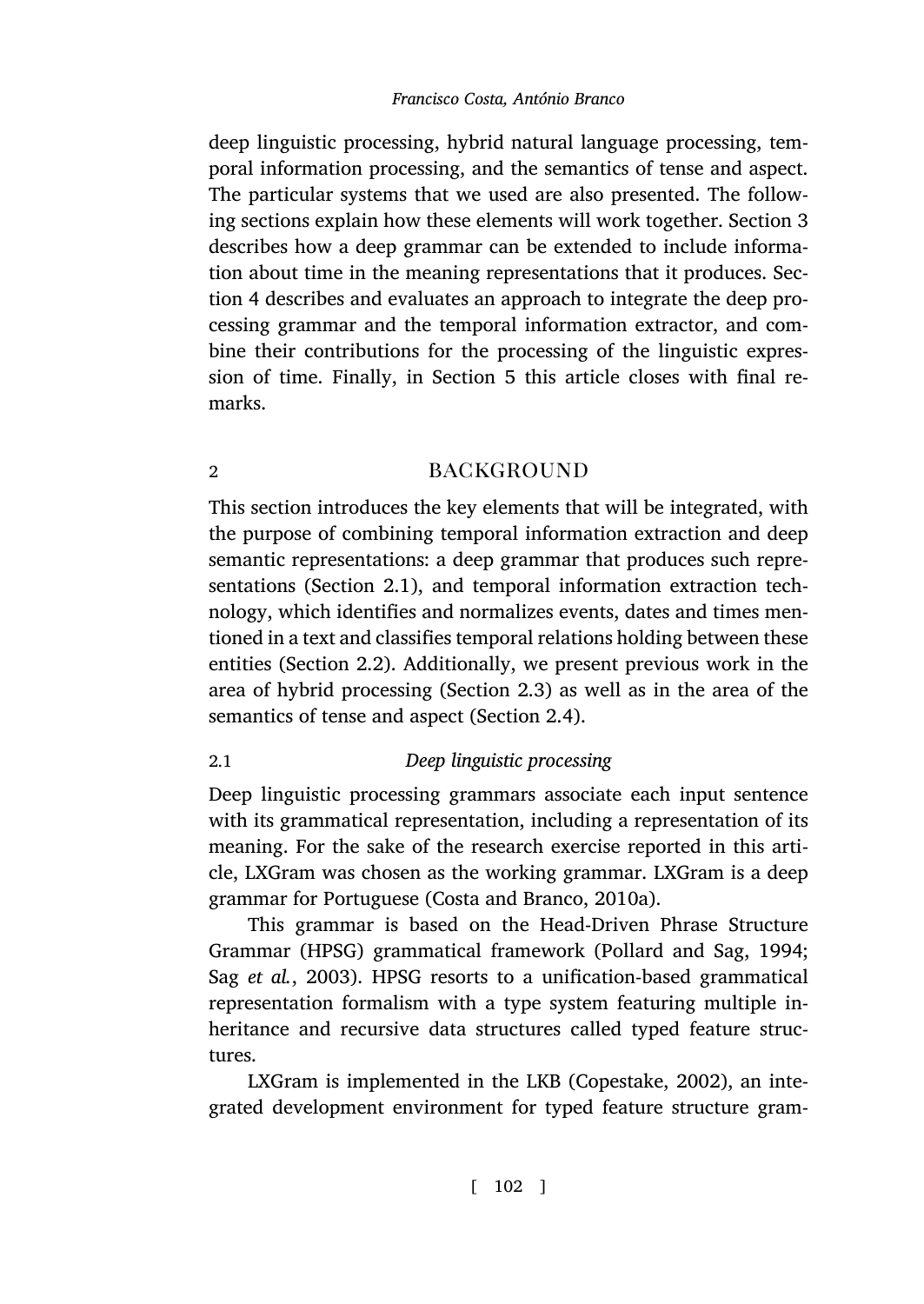mars in general, popular within the HPSG community. The grammar runs on PET (Callmeier, 2000), an efficient parser for HPSG grammars, that allows several input methods, including interfacing with external morphological analyzers, which we [make use o](#page-55-1)f. [These](#page-55-1) systems also allow the training and use of a statistical model to discriminate between competing analyses for each sentence (Oepen *et al.*, 2002; Toutanova *et al.*, 2005; Velldal, 2007). This facility is also used with LXGram to rank the parses produced for a given sentence. The grammar outputs all possible parses for a given input sentence, and this model selects the most probabl[e one. The model](#page-48-0) i[s traine](#page-48-0)d on CINTIL Tree-Bank, a treebank obtained by manually selecting the best parse from those produced by the grammar (Silva *et al.*, 2012). Around 2,000 sentences of newspaper text from this treebank were use[d to train the](#page-46-0) model.

[W](#page-46-0)hen run over unrestricted newspaper text, LXGram produces a parse for about 30% of the input sentences, and the disambiguation model correctly identifies the preferred an[alysis for around 40%](#page-48-2) of these parsed sentences (Costa and Branco, 2010a). Despite this coverage, we will see below that it already produces very competitive results with temporal processing and results above the state of the art when combined with the shallow temporal extractor.

LXGram explores the core Grammar Matrix system (Bender *et al.*, 2002), which contains a set of implemented grammatical constraints relevant to many languages, following the HPSG framework. It employs Minimal Recursion Semantics (MRS; Copestake *et al.* 2005) as the formalism for the semantic representations it produces.

An important feature of MRS is that it supports underspecified semantic representation. An MRS representation is a tuple containing a global top, a bag of relations labeled with handles and a bag of constraints on handles. Relations labeled with handles are called *elementary predications*, but we will also refer to them as relations in this article. Conjunction is represented by shared labels. Handles can also appear as arguments of these relations, and they are used to represent scope. The main kind of constraint on handles is equality modulo quantifiers  $(=_q)$ , which means that either the two handles are the same handle or one or more quantifier relations (but no relation of a different kind) intervene between the two. They enable the underspecification of the scope between the various relations. An example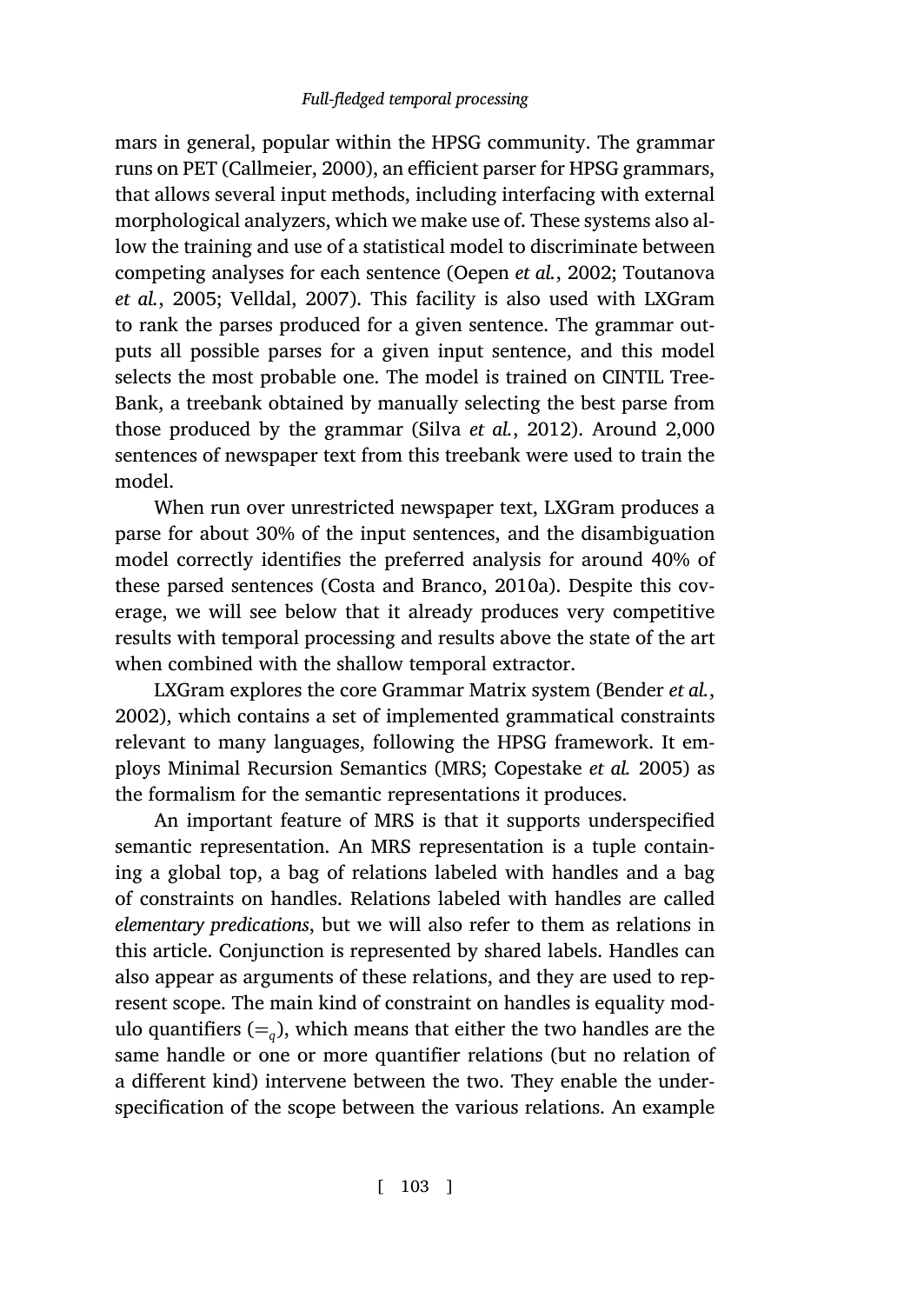MRS representation for the sentence *A black cat can fly* is:<sup>1</sup>

*<h*1, *{h*2 : \_*a*\_*q*(*x*3, *h*4, *h*5), *h*6 : \_*black*\_*a*(*x*3), *h*6 : \_*cat*\_*n*(*x*3), *h*7 : \_*can*\_*v*(*h*8), *h*9 : \_*fly*\_*v*(*x*3)*}*, *{h*1 =*<sup>q</sup> h*7, *h*4 =*<sup>q</sup> h*6, *h*8 =*qh*9*} >*

This representation corresponds to the two scoped formulas that can be obtained from it by scope resolution:

- \_*a*\_*q*(*x*3, \_*black*\_*n*(*x*3) *∧* \_*cat*\_*n*(*x*3), \_*can*\_*v*(\_*fly*\_*v*(*x*3))) (There is a black cat that possibly flies.)
- \_*can*\_*v*(\_*a*\_*q*(*x*3, \_*black*\_*n*(*x*3) *∧* \_*cat*\_*n*(*x*3), \_*fly*\_*v*(*x*3))) (It is possible that there is a black cat that flies.)

This is how the scope ambiguity between the existential quantifier and the modal operator is captured. The first reading is obtained when the constraints on the handles are resolved this way:  $h1 = h2$ ,  $h4 =$ *h*6, *h*5 = *h*7, *h*8 = *h*9. The second one is when *h*1 = *h*7, *h*8 = *h*2, *h*4 = *h*6,  $h5 = h9$ .

MRS representations are straightforwardly encoded in the typed feature structures manipulated by HPSG grammars. For the sake of readability of this text, we abstain from presenting them in that format.

For the purpose of experimentation, a concrete grammar has to be used. As will be apparent, the solutions put forth are tested with this working grammar but their principles can be easily adapted or transferred to other deep computational grammars delivering an underspecified semantic representation, developed under other grammatical frameworks or for other languages.

Existing computational HPSG grammars typically do not include the meaning representation of tense and aspect in the semantic repre-

<sup>&</sup>lt;sup>1</sup> We follow the convention of including part-of-speech-inspired labels in the names of the relations in an MRS representation: *n* for relations denoted by nouns, *a* for those related to adjectives and adverbs, *q* in quantifier relations, *v* in verbal relations, etc.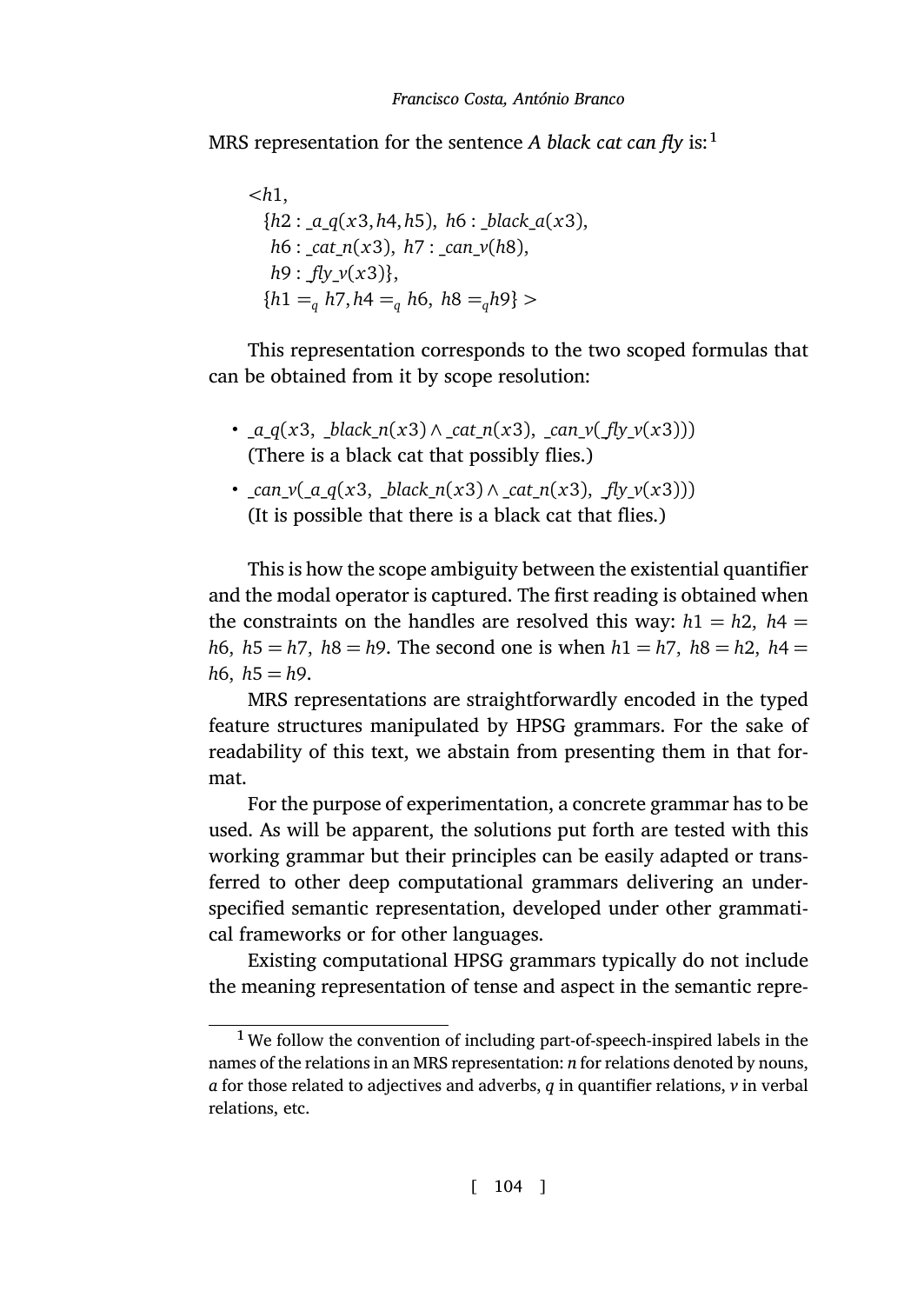sentations they produce. But because MRSs are used by applications<sup>2</sup> and this sort of information is important even if provided in a very approximate way, a common approach is to enrich the output MRSs with information about grammatical tense and aspect. For instance, the MRS representation for our worki[ng sentenc](#page-49-0)e *[A bla](#page-49-0)ck cat can fly* often looks like:

*<h*1, *{h*2 : \_*a*\_*q*(*x*3, *h*4, *h*5), *h*6 : \_*black*\_*a*(*x*3), *h*6 : \_*cat*\_*n*(*x*3), *h*7 : \_*can*\_*v*(*e*10*{tense present}*, *h*8), *h*9 : \_*fly*\_*v*(*e*11, *x*3)*}*, *{h*1 =*<sup>q</sup> h*7, *h*4 =*<sup>q</sup> h*6, *h*8 =*qh*9*} >*

Here, two event variables have been added to the relations for *can* and *fly*, an approach similar to that of Davidson (1967). These event variables can have features of their own. The one for *can* has a *tense* feature with the value *present*. This is an indication of the verb tense used in the verb form corresponding to this relation.

This approach, which is common to several existing computational HPSG grammars, has the disadvantage of mixing semantic information with grammatical information. This mixing is undesirable, because semantic representations are supposed to explicitly describe truth conditions, which grammati[cal categories fail to](#page-56-0) do. The moti[vation for our w](#page-56-1)o[rk is a](#page-56-1)lso to eliminate gra[mmatical information](#page-55-2) from semantic representations, as far as tense and aspect are concerned.

### 2.2 *Temporal information extraction*

There is a long research tradition on extracting the information about time that is conveyed in natural language text. Some recent evaluation campaigns have given it more attention, as they focused precisely on [this task. They inclu](#page-50-1)[de TempEval \(Verh](#page-53-1)agen *[et al.](#page-53-2)*, 2[007\)](#page-53-2), TempEval-2 (Verhagen *et al.*, 2010), and TempEval-3 (UzZaman *et al.*, 2013). Besides encouraging work on the topic, the TempEval campaigns have provided data that can be and has been explored to develop and evaluate systems that automatically annotate natural language text with the temporal information they convey.

<sup>2</sup> Machine translation is one application where MRS representations have been extensively used, in this case as the level to which transfer rules apply (Flickinger *et al.*, 2005; Nygaard *et al.*, 2006; Nichols *et al.*, 2007).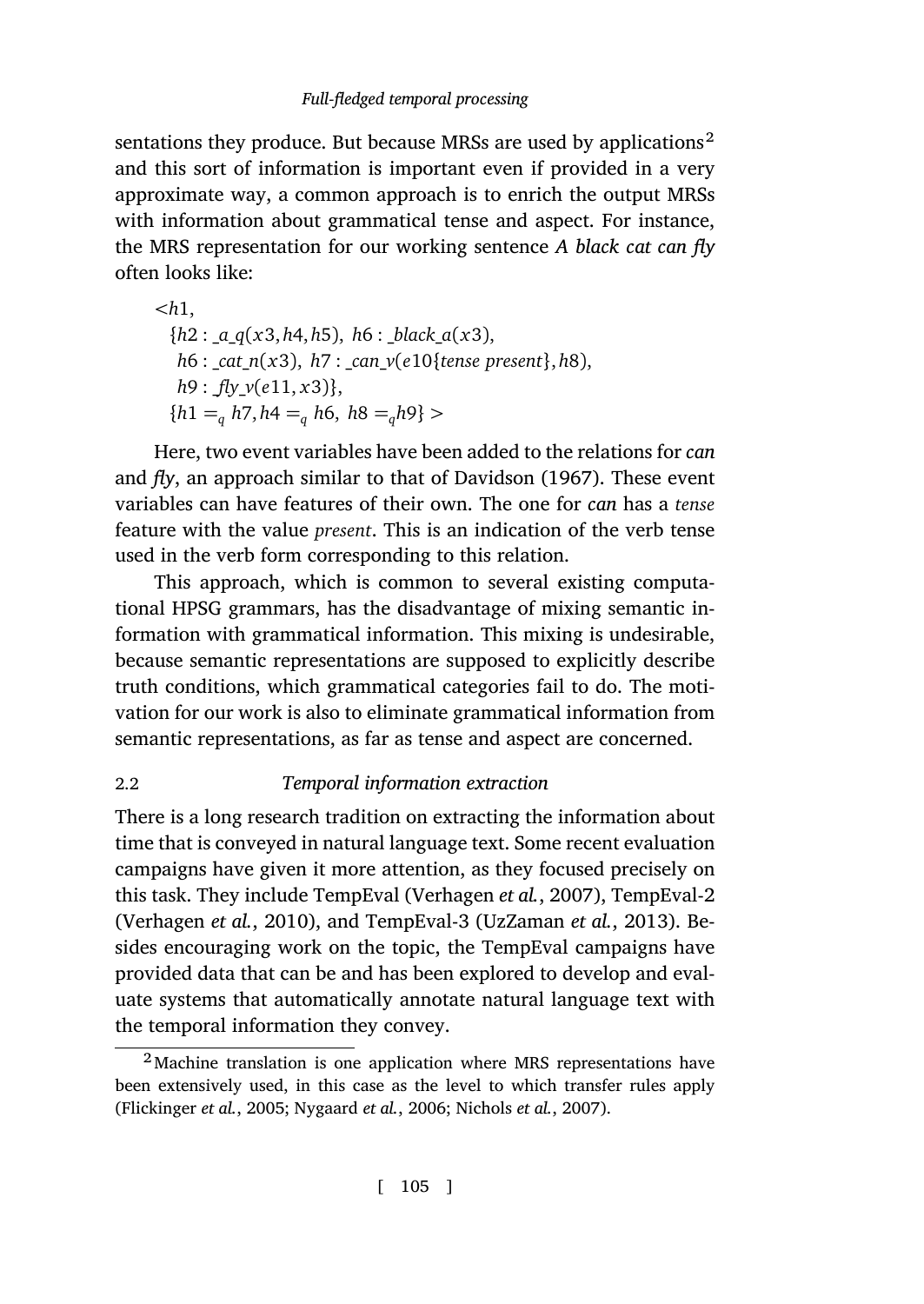```
<s>In Washington <TIMEX3 tid="t53" type="DATE" value="1998-01-14">today</TIMEX3>, the
Federal Aviation Administration <EVENT eid="e1" class="OCCURRENCE" stem="release"
aspect="NONE" tense="PAST" polarity="POS" pos="VERB">released</EVENT> air traffic
control tapes from <TIMEX3 tid="t54" type="TIME" value="1998-XX-XXTNI">the
night</TIMEX3> the TWA Flight eight hundred <EVENT eid="e2" class="OCCURRENCE" stem="go"
aspect="NONE" tense="PAST" polarity="POS" pos="VERB">went</EVENT> down.</s>
<TLINK lid="l1" relType="BEFORE" eventID="e2" relatedToTime="t53"/>
<TLINK lid="l2" relType="OVERLAP" eventID="e2" relatedToTime="t54"/>
```
Figure 1: Simplified sample of the annotations in TempEval for the fragment: *In Washington today, the Federal Aviation Administration released air traffic control tapes from the night the TWA Flight eight hundred went down*

These data are annotated with an annotation scheme similar to TimeML (Pustejovsky *et al.*, 2003a). Figure 1 shows a small, simplified extract of the data from the first TempEval challenge, with TimeMLstyle annotations.

The words that denote events are annotated using EVENT tags. An example is the word referring to the event of the FAA's releasing of the tapes. EVENT tags are also employed to annotate words denoting states (such as the situations denoted by verbs like *love* or *want*). For this reason, in this context the terms *event*, *situation*, and *eventuality* are employed interchangeably in this paper, to refer to states and events. This use of the term *event* is common in the literature on temporal extraction.

The TIMEX3 tags surround temporal expressions, such as *today*. In this working example, the temporal expression *today* denotes the date normalized as 1998-01-14. The attribute value of TIMEX3 elements holdst[hi](#page-9-0)s normalized representation.

The TLINK elements at the end describe temporal relations between events and dates, times or other events. For instance, the event of the plane going down is annotated as temporally preceding the date denoted by the temporal expression *today*.

The first two TempEval challenges had as their main tasks the automatic identification of the temporal relations. That is, the value of the relType attribute of the TLINK elements (such as the ones in Figure 1) had to be determined, and all other annotations were given. Temporal relation classification is also the most interesting problem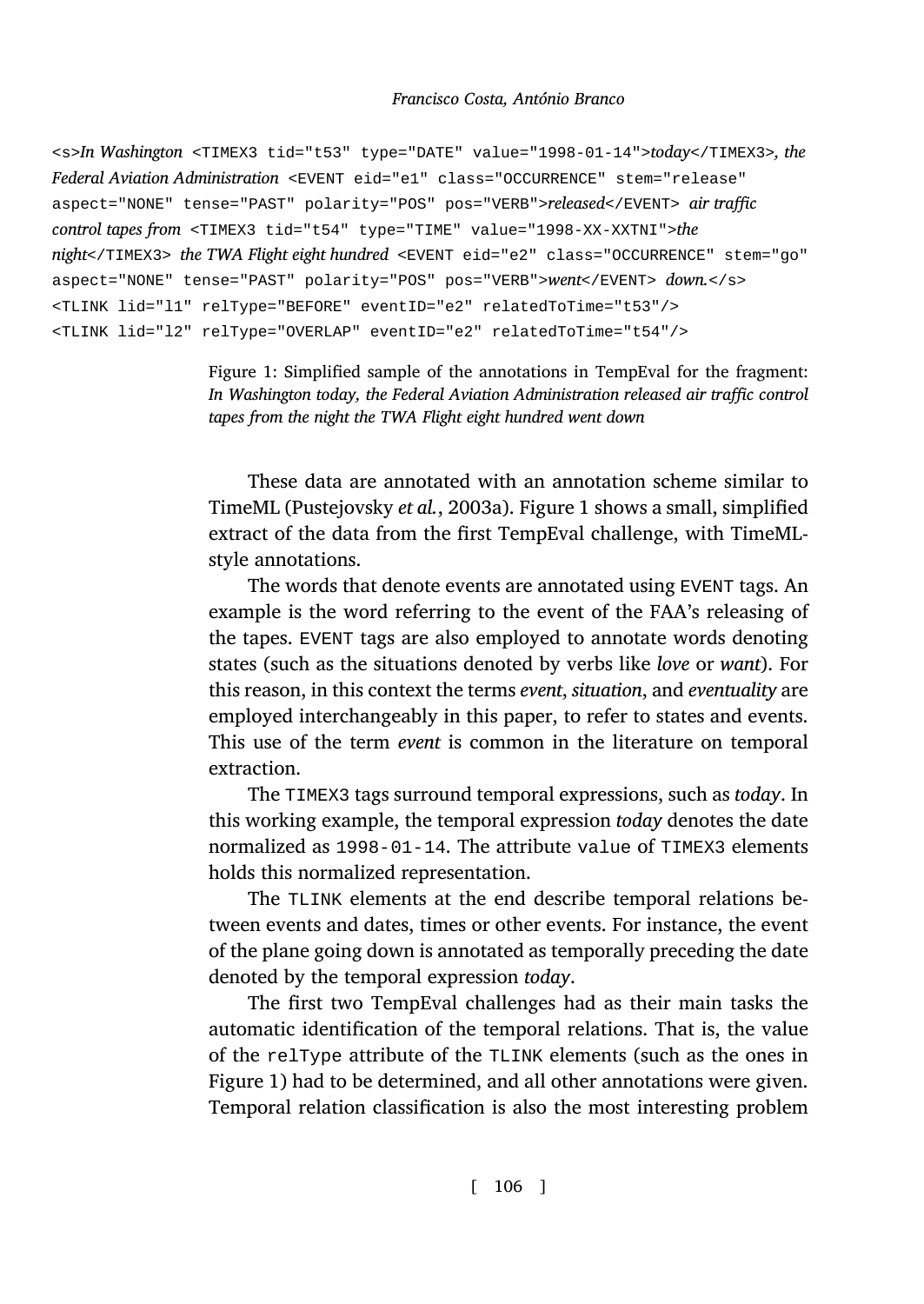in temporal information extraction. The other task[s t](#page-9-0)hat are necessary to automatically annotate text with TimeML (identifying and normalizing temporal expressions and events) show better evaluation results, and they also have a longer research history.

TempEval featured three tasks: A, B and  $C<sup>3</sup>$  Task A was about classifying the temporal relation that holds between an event and a time mentioned in the same sentence (they could however be far apart in the sentence, as the temporal relation represented by the TLINK with the lid with the value l1 in Figure 1). Task B focused on the temporal relation between events and the document's creation time, which is also annotated in TimeML (not shown in that figure). Task C was about classifying the temporal relation between the main event[s o](#page-11-0)f two consecutive sentences. The goal of all these tasks was to determine the typ[e of a given temporal](#page-56-3)r[elatio](#page-56-1)n. The possible values for the type of relations are BEFORE, AFTER and OVERLAP, as well as BEFORE-OR-OVERLAP, OVERLAP-OR-AFTER and VAGUE, but the last three values occur very infrequently in the annotated data that were made available for TempEval.

# 2.2.1 State of the art in temporal information extraction

Table 1 shows a synopsis of the results of the first two TempEval competitions, taken from Verhagen *et al.* (2009, 2010), for the main tasks of classifying temporal relations. The data used in these two competitions are similar but not identical, hence the diffe[rent baselines.](#page-55-3)

[Th](#page-55-3)is table does not show the results of TempEval-3, because they are so difficult to compare to previous work: (i) the training data set used is substantially larger (twice the size), (ii) the evaluation setup is different (in TempEval-3, the temporal relation classification tasks are performed from raw text; in the first two TempEval competitions, the remaining gold annotations were given to participants), (iii) the inventory of relation types is different, (iv) and the evaluation measure is also different – the temporal awareness score of UzZaman and Allen (2011) is used instead of classification accuracy.

<sup>&</sup>lt;sup>3</sup> TempEval-2 had additional tasks, about identifying and normalizing events and temporal expressions. It also had an additional temporal relation classification task, about pairs of events mentioned in the same sentence. Furthermore, the names of the tasks in TempEval-2 are different. We use the names employed in TempEval.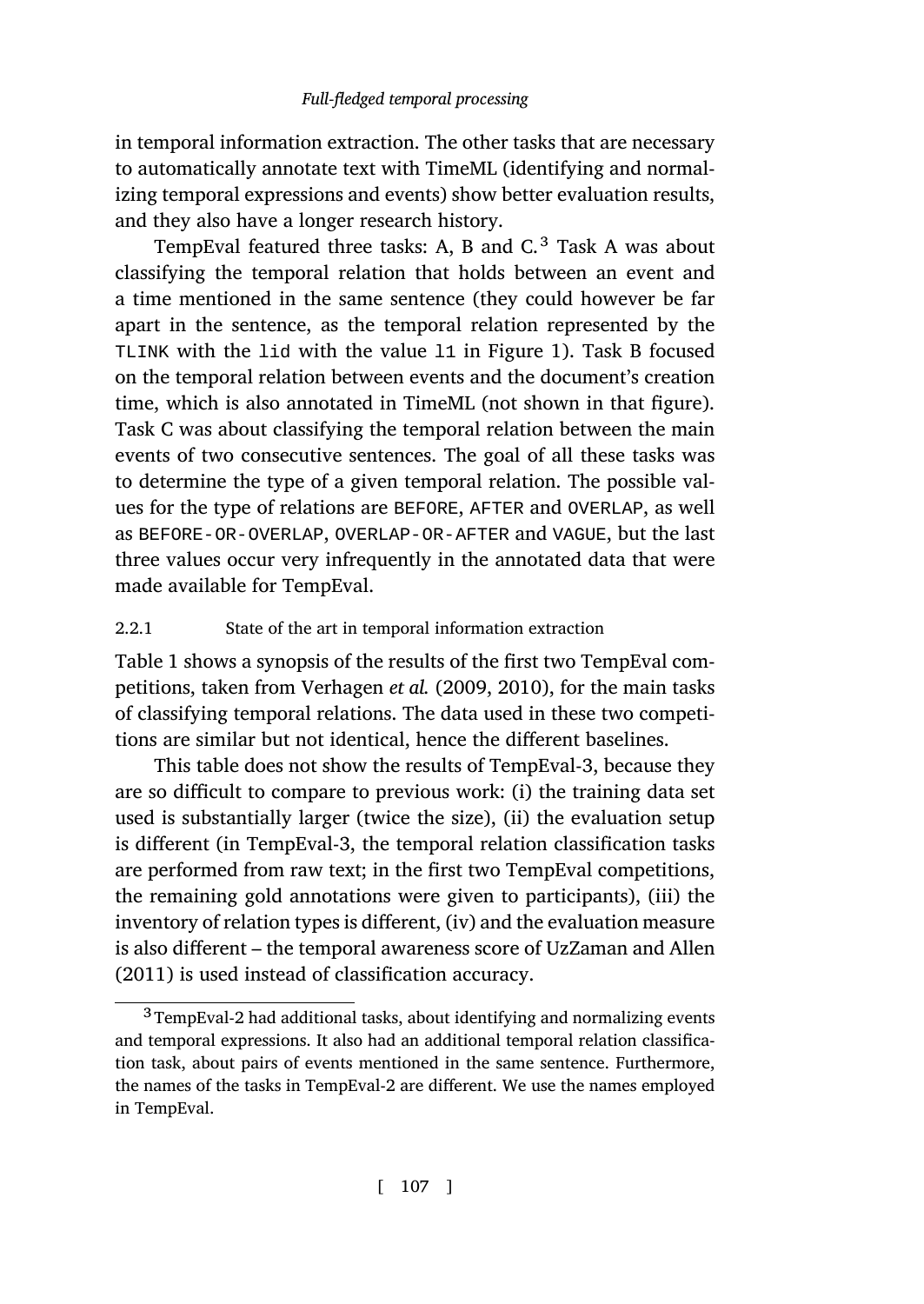<span id="page-11-1"></span><span id="page-11-0"></span>Table 1: Results for English in TempEval

|          |                                         |   | Task                 |  |
|----------|-----------------------------------------|---|----------------------|--|
|          |                                         | A | в                    |  |
| TempEval | Best system                             |   | $0.62$ $0.80$ $0.55$ |  |
|          | Avg. of all participants 0.56 0.74 0.51 |   |                      |  |
|          | Majority class baseline 0.57 0.56 0.47  |   |                      |  |
|          | TempEval-2 Best system                  |   | $0.65$ $0.82$ $0.58$ |  |
|          | Avg. of all participants 0.61 0.78 0.53 |   |                      |  |
|          | Majority class baseline 0.55 0.59 0.49  |   |                      |  |

Table 2: Results for English in TempEval-2: temporal expressions and events (F-measure for extent recognition and accuracy for the attributes)

| Temporal expressions |      |       |      |                                     |  |  |
|----------------------|------|-------|------|-------------------------------------|--|--|
| Extents              | type | value |      |                                     |  |  |
| 0.86                 | 0.98 | 0.85  |      |                                     |  |  |
| 0.78                 | 0.86 | 0.57  |      |                                     |  |  |
| 0.82                 | 0.91 | 0.59  |      |                                     |  |  |
| Events               |      |       |      |                                     |  |  |
|                      |      |       |      |                                     |  |  |
| 0.83                 | 0.79 | 0.92  | 0.98 | 0.99                                |  |  |
| 0.74                 | 0.72 | 0.75  | 0.97 | 0.99                                |  |  |
| 0.79                 | 0.77 | 0.86  | 0.97 | 0.99                                |  |  |
|                      |      |       |      | Extents class tense aspect polarity |  |  |

TempEval-2 also evaluated the recognition of temporal expressions and events (i.e. identifying their extents in text) and their normalization (filling in the various attributes of the EVENT and TIMEX3 elements visible in Figure 1). A synopsis of the results is in Table 2. The averages of all participants reported in this table are affected by a few extremely low scores; theref[ore we also show the](#page-55-4) [median](#page-55-4) values.

The several systems that participated in the first two TempEval challenges resortedt[o different method](#page-52-0)s. There were symbolic solutions as well as machine learning approaches. Different levels of linguistic analysis, ranging from shallow processing, such as POStagging, to full syntactic parsing, were explored as a means to provide information used in rules or as classifier features. This variety of approaches can also be seen amongst the best systems of TempEval-2. The TRIPS and TRIOS systems (UzZaman and Allen, 2010) used a combination of parsing and machine learning methods such as conditional random fields (Lafferty *et al.*, 2001) and Markov logic networks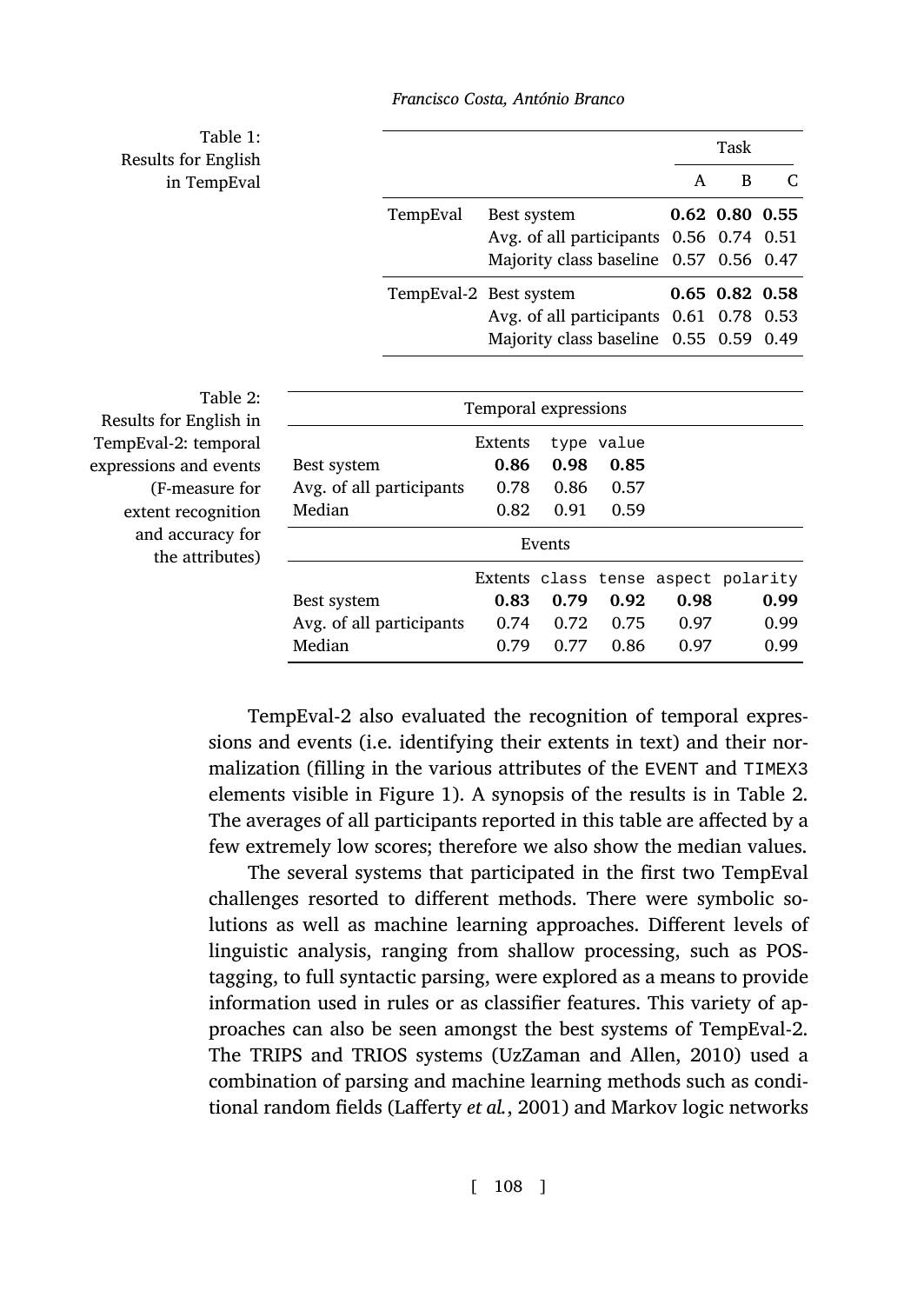(Richardson and Domingos, 2006). TIPSem (Llorens *et al.*, 2010a) also used conditional random fields trained using several kinds of features, including features [extracted from the outp](#page-54-2)ut of a syntactic parser, namely that of Charniak and Johnson (2005) for English. Like UzZaman and Allen (2010), the NCSU systems (Ha *et al.*, 2010) employed Markov Logic using features taken fro[m different natural](#page-50-2) l[angua](#page-50-2)ge processing tools. Ha *et al.* (2010) gave a bigger emphasis to features that capture lexical relations between the event terms involved([such](#page-46-1) a[s sim](#page-46-1)i[larity](#page-46-2) relat[ions b](#page-47-2)e[tween](#page-47-2) *producing* and *creating* events, antonymy relations between the terms *open* and *close*, etc.).

TimeML, the TimeBank (Pustejovsky *et al.*, 2[003b\) – a TimeML an](#page-56-4)[notated corpu](#page-56-4)s which served as the basis for the data used in TempEval – and the TempEval challenges have been very influential in the area of temporal inform[ation extraction](#page-48-3). [The](#page-48-3) work of Denis and Muller (2010) offers a comparison of the set of temporal r[elations considered](#page-51-1) [in Tim](#page-51-1)eML and other temporal algebras developed earlier, namely those of Allen (1983, 1984) and Bruce (1972).

Also, a lot of recent work has used the TimeBank and the data sets made available in the two TempEval challenges. Verhagen and Pustejovsky (2008) present a system that automatically annotates raw text with TimeML, including annotations for events, time expressions and temporal relations. Chambers *et al.* (2007) trained machine learning classifiers on the TimeBank, namely Naïve Bayes (John and Langley, [1995\) classifiers.](#page-50-3) They were concerned with temporal relations between pairs of events, which could be in the same sentence or not. Their system's goal intersects Task C of the first TempEval challenge (relations between events in different sentences). Their algorithm operates on t[wo stages. In t](#page-52-1)h[e first s](#page-52-1)tage, they try [to learn som](#page-52-2)e [proper](#page-52-2)ties of the events in the temporal relation, such as tense, grammatical aspect and aspectual class. Here they use some morpho-syntactic features as well as features based on information provided by WordNet (Fellbaum, 1998). In the second stage, they classify the temporal relation between those events. They use as classifier features the information obtained in the first stage, as well as other kinds of features based on the syntactic structure of the sentences where the events are mentioned. Llorens *et al.* (2010b), similarly to Llorens *et al.* (2010a), explore the contribution of semantic role labeling to temporal information processing.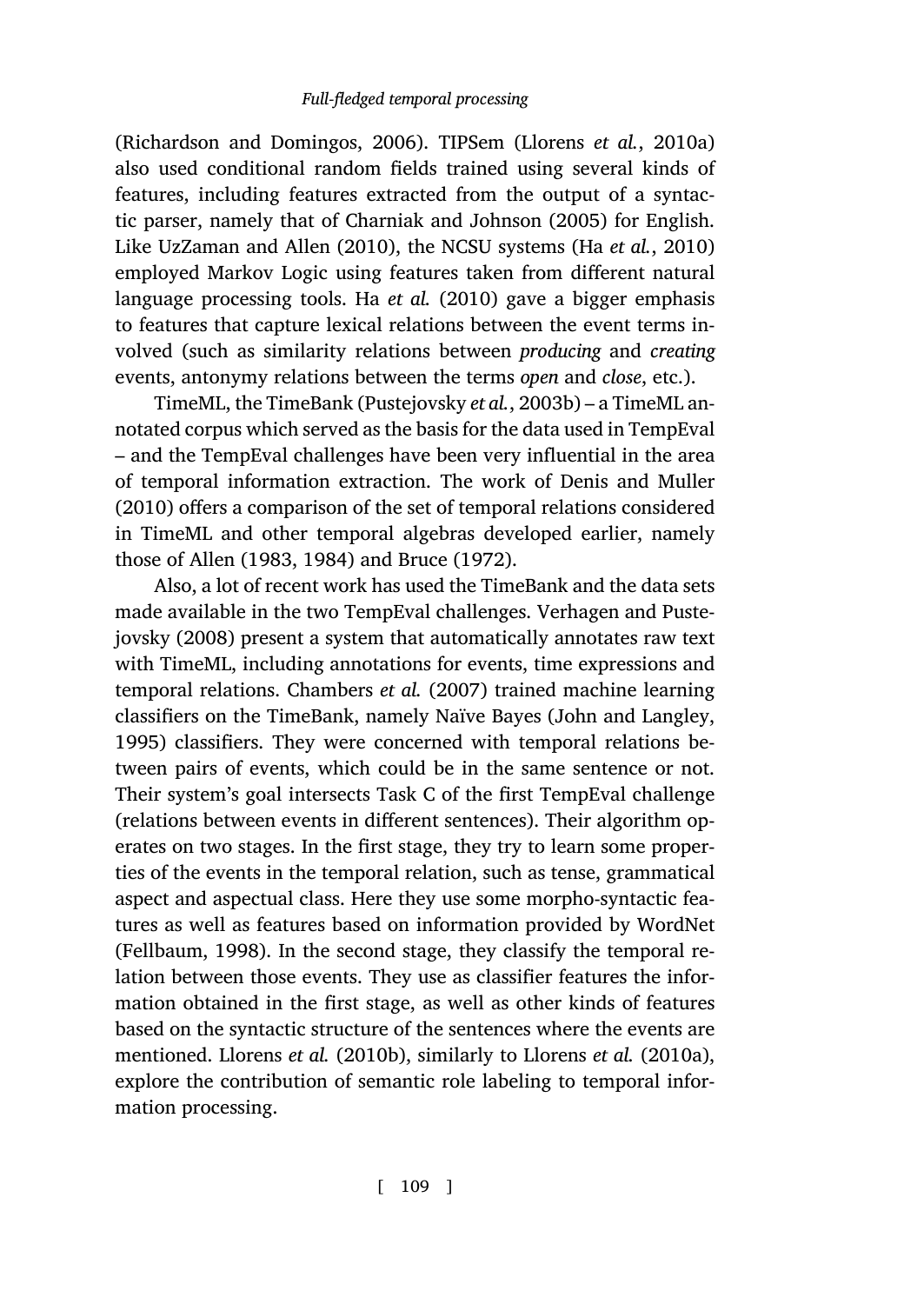Machine learning methods have become dominant in addressing the [problem of ext](#page-51-0)[racting the tempora](#page-55-4)l [order](#page-55-4)i[ng of what is de](#page-50-4)s[cribed](#page-50-4) in a text. One major limitation of machine learning methods is that they are typically used to classify temporal relations in isolation, and therefore it is not guaranteed tha[t the resulting tempo](#page-47-3)ral [ordering is globally consistent.](#page-48-4) Yoshikawa *et al.* (2009) and Ling and Weld (2010) seek to overcome this limitation using Markov logic networks, which learn probabilities attached to first-order form[ulas.](#page-50-4) [Some of the participa](#page-50-4)nts o[f th](#page-52-3)e [secon](#page-52-3)d TempEval used a similar approach (Ha *et al.*, 2010; UzZaman and Allen, 2010). Denis and Muller (2011) cast the problem of learning temporal orderings from texts as a constraint optimi[zation p](#page-54-3)r[oblem](#page-54-3). They search for a solution using Integer Linear Programming (ILP), similarly to Bramsen *et al.* (2006), and Chambers and Jurafsky (2008). Because ILP is costly (it is NPhard), the latter two only consider *before* and *after* relations. Rather than classifying a temporal relation between two time intervals, Denis and Muller (2[011\) and](#page-55-3) Lee (2010) [classif](#page-55-3)y four relations between four instants (the endpoints of the two original time intervals). Symbolic or hybrid approaches have also been used. This was the case of the WVALI system (Puşcaşu, 2007), one of the participants of the first TempEval competition and the one with the best results for some of the tasks.

The logical properties of temporal relations make temporal information processing stand out from many of the other natural language processing tasks. UzZaman and Allen (2011) propose a new way to evaluate temporal information processing systems. Instead of the usual precision and recall metrics used in the first two TempEval competitions, they argue that it is better to compute the temporal closure of t[he reference ann](#page-52-4)o[tation](#page-52-4)s and confront the result with a system's output. This is because a system may identify temporal relations that are not part of the reference annotations but nevertheless are logical consequences of the ones that are in fact annotated.

Despite the prominence of the TimeML annotated data sets mentioned earlier (the TimeBank and the data sets of the TempEval challenges) and the plethora of work using them, there are further resources with temporal annotations. One is the WikiWars corpus (Mazur and Dale, 2010). Its scope is more limited than that of the TimeBank and the data used in the TempEval challenges, because it is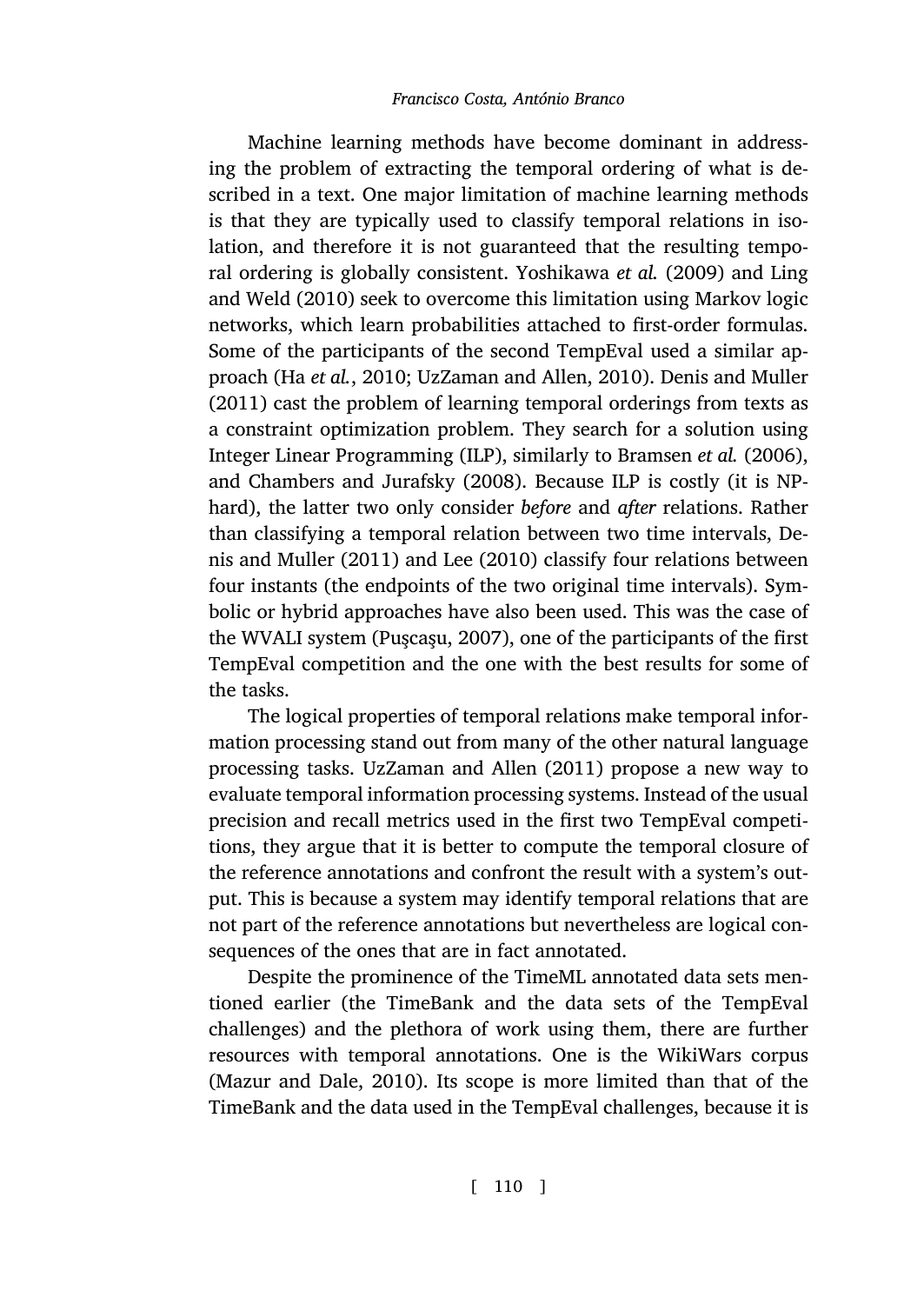annotated only for temporal expressions, leaving out events and temporal relations. The kind of task it supports is thus similar to the early efforts of the Temporal Expression Recognition and Normalization evaluation (Ferro *et al.*, 2004) and the previous Message Understanding Conferences (MUC-6, 1995; MUC-7, 1998), where a concerted effort for the annotation of time expressions first took place. Yet another corp[us of English featuring temp](#page-53-3)[oral annotations \(Be](#page-55-5)t[hard](#page-55-5) *et [al.](#page-46-3)*, [2007\) contains a](#page-46-3)[nnotated temporal re](#page-52-5)lations between events denoted by words in a specific syntactic relation (one heads the clause that is the complement of the other one).

Work on the topics of temporal expression recognition (identifying the bou[ndaries of tempor](#page-56-5)al expressions in text) and normalization (assigning each of them a normalized represen[tation of the time](#page-51-2) [or dat](#page-51-2)e that they refer to) has produced quite good results for some time now (Negri and Marseglia, 2004; Strötgen and Gertz, 2013; Angeli *et al.*, 2012; Llorens *et al.*, 2012). Still, in recent years, the topics of temporal expression recognition and normalization have not been abandoned. WikiWars, just mentioned, is a recent corpus where time expressions are annotated. Other recent work on this topic includes that of Zhao *et al.* (2010). Additionally, there has been interest in new problems related to temporal expressions. Kolomiyets *et al.* (2011) investigate the portability of time expression recognition to non-newswire domains, since most of the annotated data consist of news articles (the exception being WikiWars). Their idea is to generate additional training examples by replacing temporal expression words with potential synonyms, taken from WordNet and other similar resources. This technique potentially increas[es the number of word](#page-56-6) [types seen in tra](#page-57-0)[ining as part of a time express](#page-54-4)ion.

### <span id="page-14-0"></span>2.2.2 Data with annotations about time

The data released in the first TempEval challenge were for English only. The second TempEval challenge released data for Chinese, English, French, Italian, Korean and Spanish (although only English and Spanish attracted participants to the competition). Since then, efforts to manually annotate temporal phenomena have continued for several languages (Pustejovsky and Stubbs, 2011; Xue and Zhou, 2010; Zhou and Xue, 2011), and a number of corpora featuring similar temporal annotations have been developed for several languages: Chinese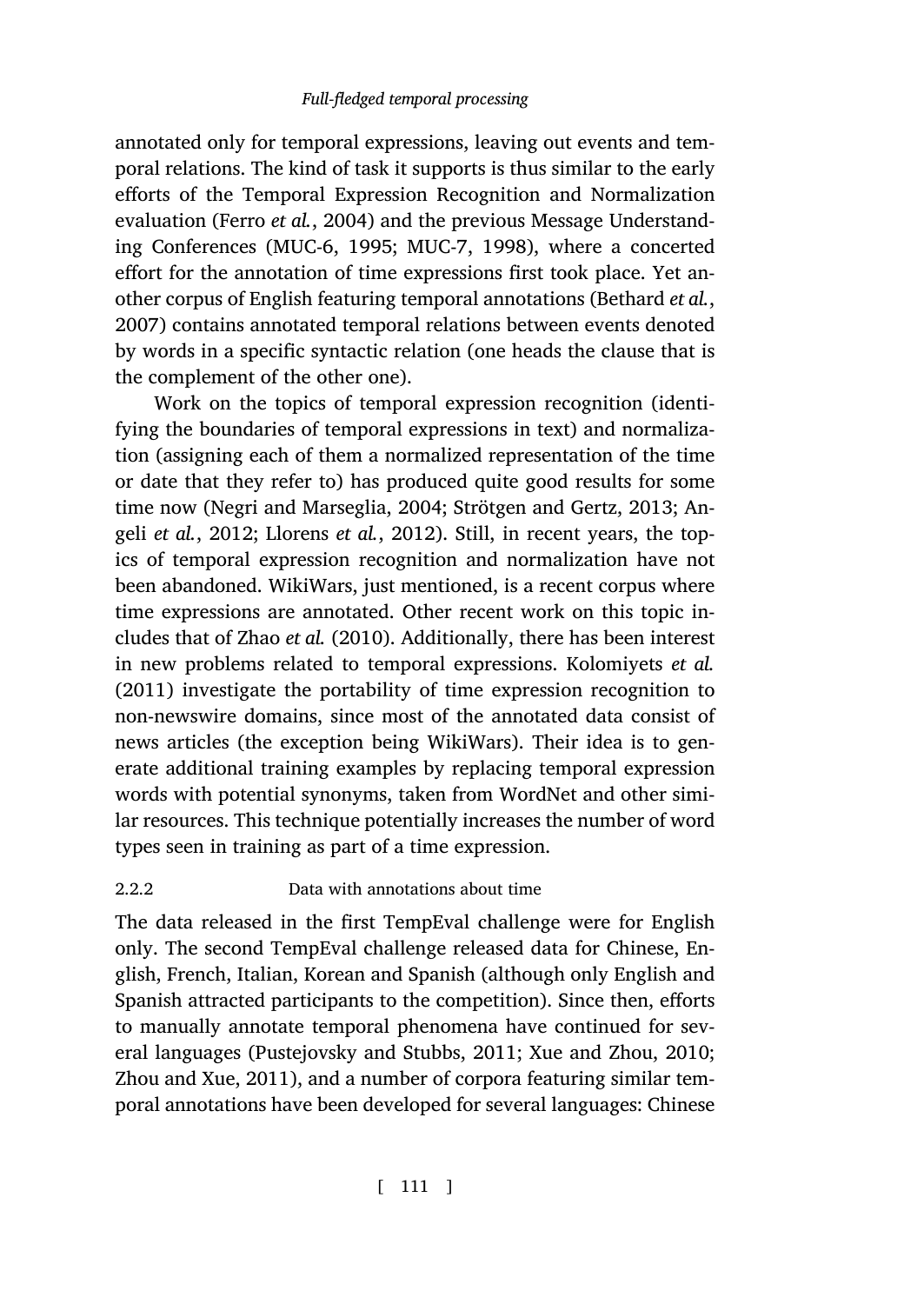<span id="page-15-1"></span>

| Table 3:<br>Size of the data set |                                | Train        | Test |
|----------------------------------|--------------------------------|--------------|------|
|                                  | Sentences                      | 2,281        | 351  |
|                                  | Word tokens                    | 60,782 8,920 |      |
|                                  | Annotated events               | 6,790 1,097  |      |
|                                  | Annotated temporal expressions | 1,244        | 165  |
|                                  | Annotated temporal relations   |              |      |
|                                  | Task A                         | 1,490        | 169  |
|                                  | Task B                         | 2,556        | 331  |
|                                  | Task C                         | 1,735        | 258  |
|                                  | Total                          | 5,781        | 758  |
|                                  |                                |              |      |

(Cheng *et al.*, 2008), French (Bittar *et al.*, 2011), Italian (Caselli *et al.*, 2011), Korean (Im *et al.*, 2009), Romanian (Forǎscu and Tufiş, 2012).

For Portuguese, there is the TimeBankPT corpus (Costa and Branco, 2010b, 2012d). This corpus is an adaptation of the original TempEval data to Portuguese, obtained by translating it and then adapting the annotations. The two corpora – TimeBankPT and the original English data set used in the first TempEval challenge – are quite similar (Costa and Branco, 20[12](#page-15-1)d), but the languages are of course different.

<span id="page-15-0"></span>TimeBankPT is used here to train and evaluate the temporal information extraction component. Just like the original English corpus for TempEval, it is divided into a training part and a testing part. The original English corpus is composed of news documents. Ma[ny of these](#page-49-1) [documents are](#page-49-1) [ta](#page-49-2)ken from the Wall Street Journal, and they belong to the domain of economics. TimeBankPT is thus also composed of documents of this genre and domai[n. Some figures pertaining](#page-54-1) to the size of this data set a[re](#page-9-0) presented in Table 3.

### 2.2.3 LX-TimeAnalyzer

For the experiments reported in the present paper, an independent temporal extractor is used. It is called LX-TimeAnalyzer (Costa and Branco, 2012b,c) and annotates raw text with temporal annotations. These annotations are similar to the ones used in the first two TempEval challenges, based on TimeML (Pustejovsky *et al.*, 2003a), and illustrated in Figure 1 above. LX-TimeAnalyzer annotates raw text with events, temporal expressions, and temporal relations. This system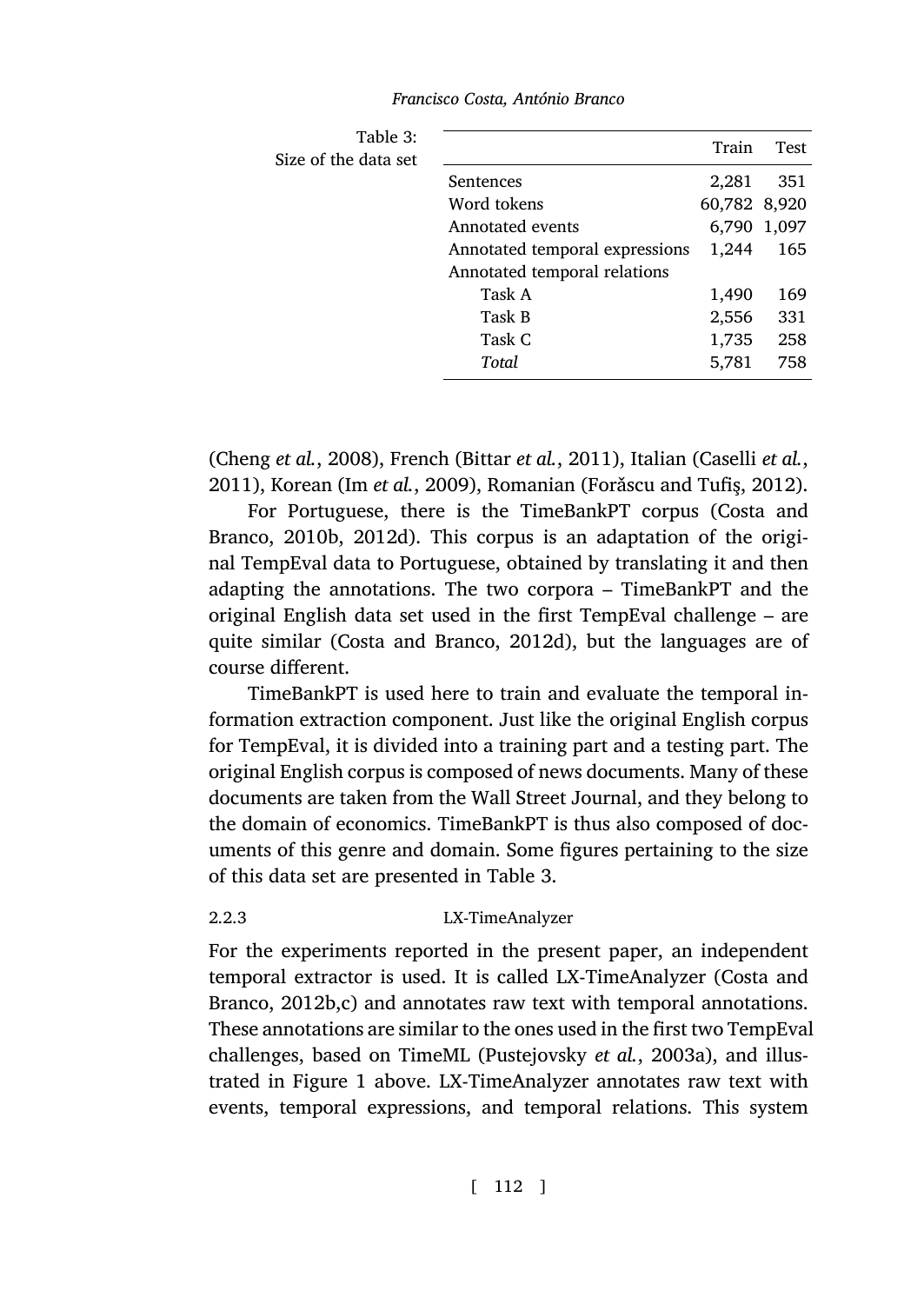runs on Portuguese input text, and it was trained with the data just presented above in Section 2.2.2.

In order to produce these annotations, several tasks are performed: (i) identifying temporal expressions and events mentioned in the text; (ii) normalizing these time expressions (annotating the value attribute of TIMEX3 elements, where the date or time referred to by the temporal expression is recorded in a standardized format); (iii) filling in the values of the remaining attributes of the EVENT and TIMEX3 elements that were recognized; (iv) identifying temporal relations, i.e. which pairs of entities (events and times) should be linked with temporal relations; and (v) classifying these temporal relations (overlap, precedence, etc.).

Most of these tasks are performed with machine learning classifiers trained on the training data of TimeBankPT. The tasks of normalizing temporal expressions and identifying temporal relations are performed by handcrafted rules, and most of the annotated attributes of EVENT elements are directly based on the output of other natural language processing tools, namely a part-of-speech tagger and morphological analyzer. The classifiers used to identify event terms and temporal expressions use features based on information that also comes from these tools (part-of-speech, lemma, inflectional features) and a context window of two words on each side of the target word. There is a dedicated machine learning classifier for the attribute class of EVENT terms.

[The norma](#page-48-7)lization of temporal expressions makes use of Joda-Time  $2.0$ ,<sup>4</sup> which implements calendar systems as well as many operations between dates (e.g. it can calculate that two days after February 28, 2013 is March 2, 2013).

The models that classify temporal relations are produced with machine learning classifiers that use several features that capture many types of information. These features are numerous, and for this reason it is not possible to provide a full account of them, which is presented in (Costa, 2013). Briefly, there are:

• Superficial features based on information from a part-of-speech tagger (e.g. the conjunction nearest the event that enters the temporal relation under classification);

<sup>4</sup> http://joda-time.sourceforge.net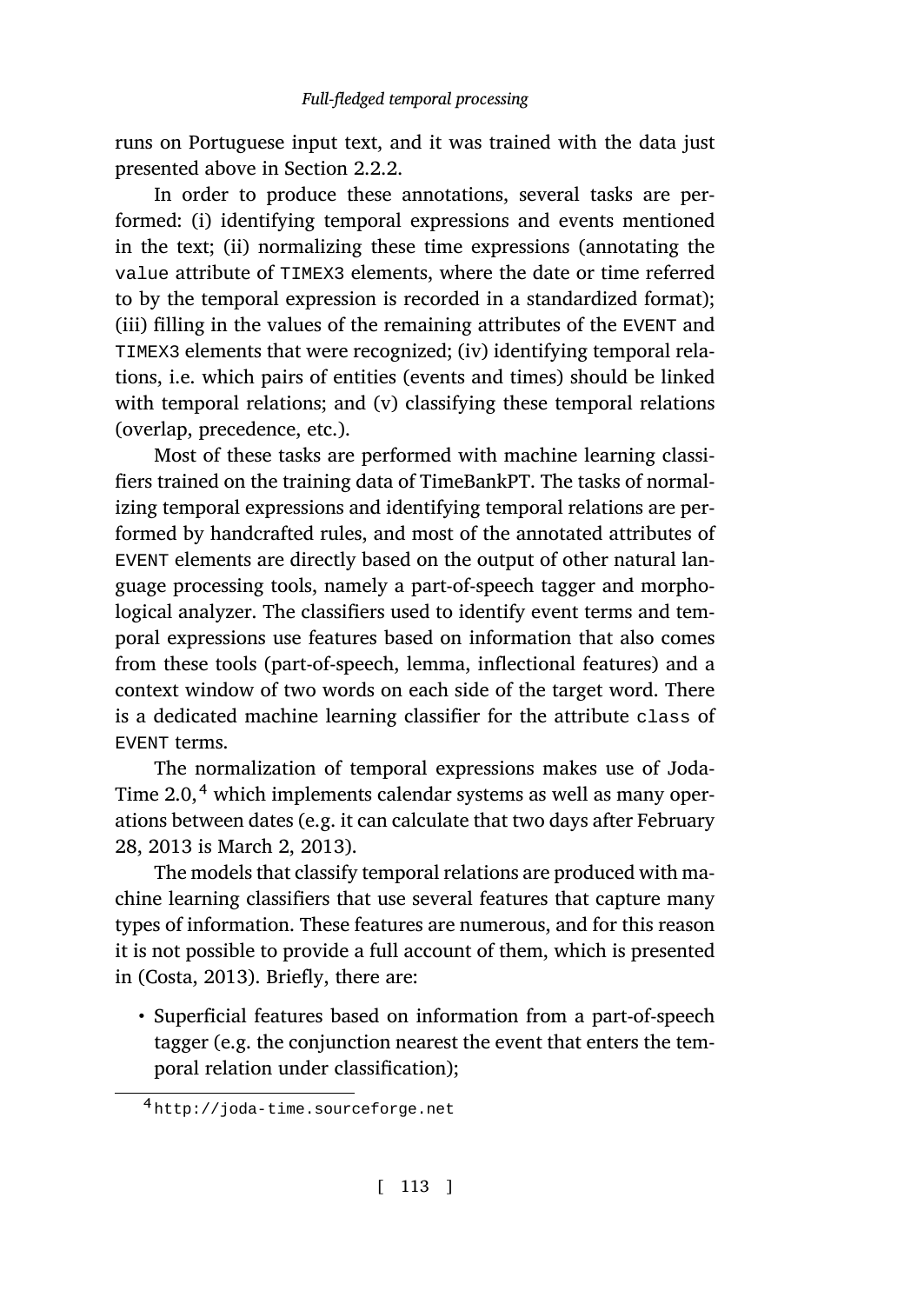- Features that encode information about logical inferences. For instance, we solve task B before the other two tasks, and sometimes [informat](#page-56-2)i[on ab](#page-56-2)out ta[sk B temporal](#page-50-0) relations as well as the implicit temporal relations between the times and dates mentioned in the text can constrain the temporal relations in the other subsequent tasks;
- Fine-grained information about aspectual type. TimeML makes a distinction between states and non-states in the attribute class of EVENT elements. We explore a more fine-grained distinction, as we make use of four aspectual types, following the work of Vendler (1967) and Dowty (1979) (as well as the large body of literature that follows them) more closely;
- Information about the world (e.g. a verb like *predict* typically precedes in time what is predicted, but a verb like *report* typically follows in time what is reported).

Crucially, LX-TimeAnalyzer makes use of several pieces of extralinguistic information, such as the logical constraints between temporal relations (when classifying temporal relations) or calendar systems (when normalizing temporal expressions), that are typically not available to a deep natural language processing [system. Depending](#page-49-1) [on the](#page-49-1) [f](#page-49-2)ormalism employed in the implementation of a deep grammar, it may not even be feasible or practical to implement this kind of knowledge in such a system. It certainly is not possible in the LKB, where LXGram is implemented, but even if [it were, there is still](#page-52-2) the question of whether it would be appropriate to encode extra-linguistic information in a deep grammar.

Evaluation results show that LX-TimeAnalyzer performance is [at the level of the state](#page-49-2)-of-the-[art](#page-18-1) for English (Costa and Branco, 2012b,c), except for the task of event detection (determining whether a given word token denotes an event). This problem is somewhat hard for nouns. The best system to identify events in the second TempEval resorted to, among other things, WordNet (Llorens *et al.*, 2010a), an approach that is not available for Portuguese currently, as there is no WordNet for this language with the breath and maturity of the English WordNet. This makes event identification harder for Portuguese (Costa and Branco, 2012c). Table 4 presents the evaluation results for LX-TimeAnalyzer, using the test data of TimeBankPT. The evaluation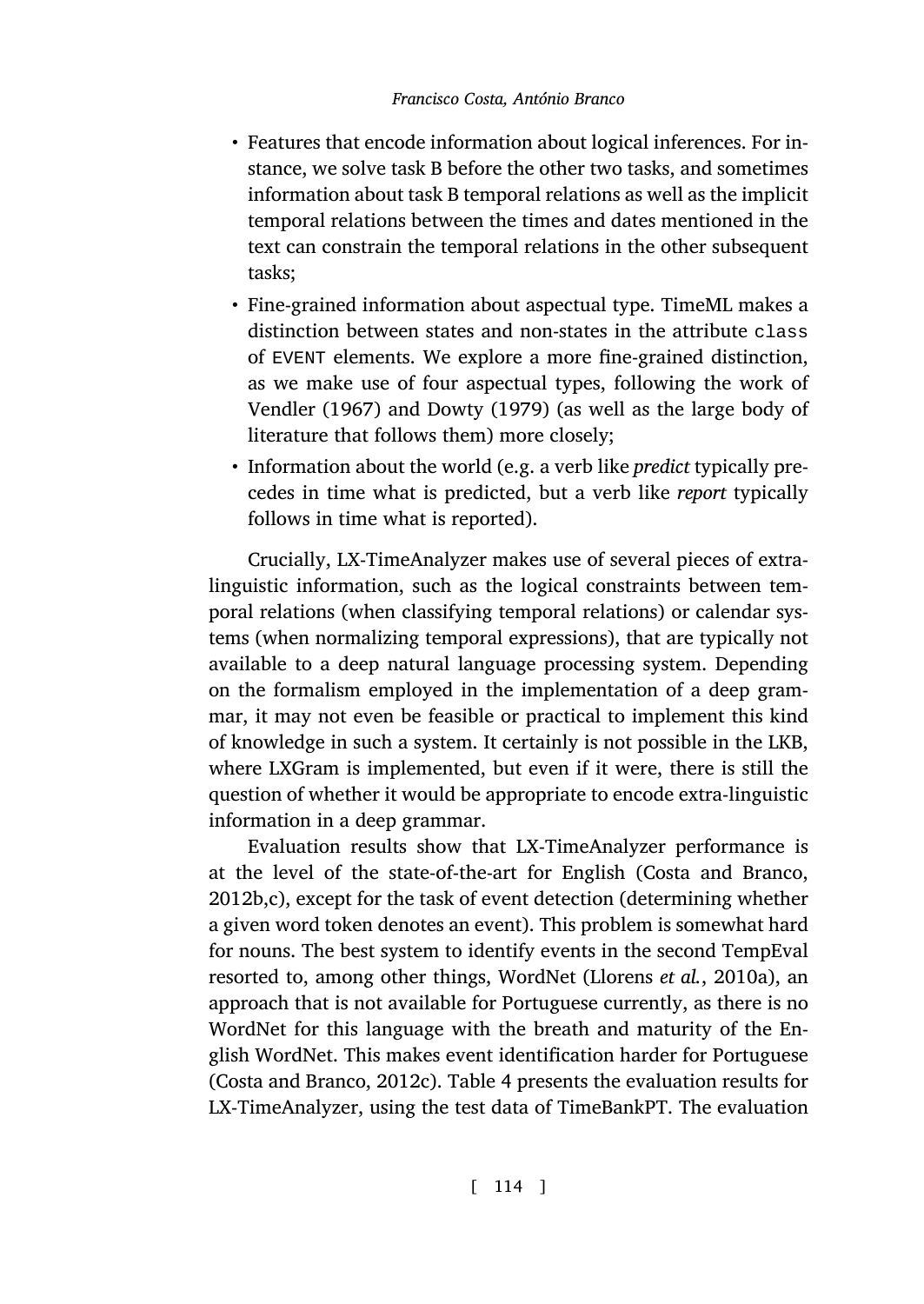| Temporal expressions Score Events |      |          | Score | Temporal relations Score |      |
|-----------------------------------|------|----------|-------|--------------------------|------|
| Extents                           | 0.85 | Extents  | 0.72  | Task A                   | 0.67 |
| type                              | 0.91 | class    | 0.74  | Task B                   | 0.80 |
| value                             | 0.81 | tense    | 0.95  | Task C                   | 0.55 |
|                                   |      | aspect   | 0.96  |                          |      |
|                                   |      | polarity | 0.99  |                          |      |

<span id="page-18-1"></span>*Full-fledged temporal processing*

<span id="page-18-0"></span>measures reported in that table are the F-measure for the problems of id[entifying the ex](#page-46-4)t[ents o](#page-46-4)f event terms and temporal expressions and accuracy for the remaining tasks. The[se re](#page-5-0)sults are very similar to the state of the art for English (cf. Table 1 and Table 2).

### 2.3 *Hybrid natural language processing*

[The present pap](#page-49-3)e[r follo](#page-49-3)ws a [hybrid appro](#page-50-6)a[ch to](#page-50-6) n[atural language pro](#page-50-6)cessing.

Within the HPSG communit[y, we find, amo](#page-49-3)n[g oth](#page-49-3)ers, the work of Adolphs *et al.* (2008), which allows the grammars developed in the LKB (presented above in Section 2.1) to see the output of shallow tools as AVMs (Attribute-Value Matrices, the data structures that HPSG grammars manipulate). This work builds on previous efforts to combine shallow and deep processing with HPSG, like the work of Crysmann *et al.* (2002) and [Frank](#page-54-5) *e[t al.](#page-54-5)* (2003). Frank *et al.* (2003) combines a deep grammar with a shallower parser, resulting in efficiency gains of a factor of 2.25. Crysmann *et al.* (2002) additionally use shallow morphological analysis, part-of-speech tagging and named entity recognition to guess information about unknown words (words not in the lexicon of the deep grammar). This results in an increase in grammar coverage from 12.5% to 22.1%, on a corpus of 20,000 newspaper sentences.

Similar work is that of Schäfer (2006), who develops a software architecture designed to combine shallow and deep systems, with the purpose of making the deep systems more robust. The author shows that this approach increases the efficiency and the coverage of the deep system by a factor of more than two. Since then, hybrid techniques such as these have become popular within deep processing. LXGram uses a similar approach, where morphological information output by shallow tools is used to enable the grammar to process un-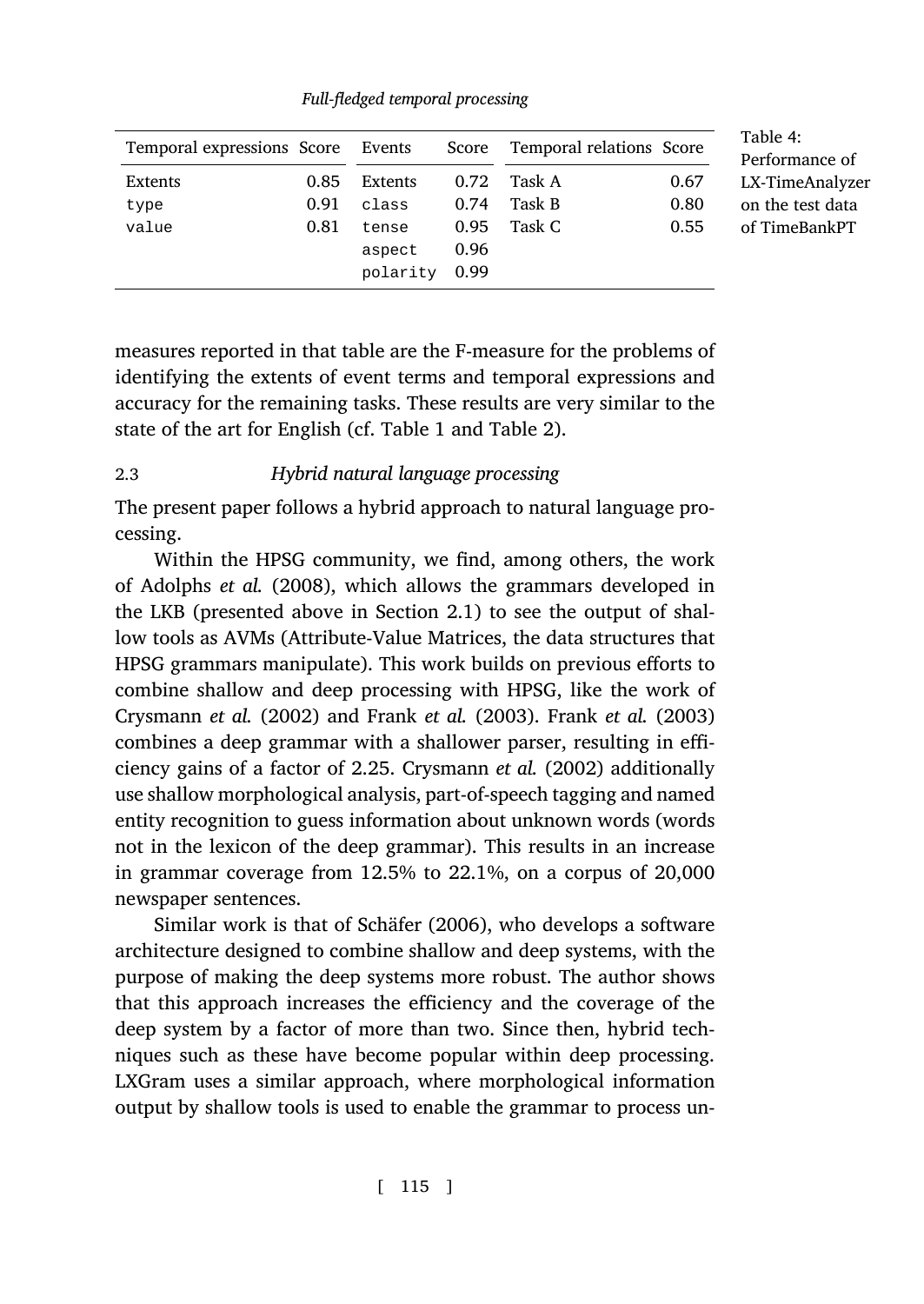known words (though we do not use a shallow parser to improve efficiency).

Grover and Lascarides (2001) is an earlier work that also uses the morphological information coming from shallow tools to increase the robustness of a computational grammar, n[amely when it com](#page-54-6)es to dealing with out-of-vocabulary words.

In the Verbmobil project (Wahlster, [2000\) on speech-to-sp](#page-46-5)eech [translation](#page-55-6), [multi](#page-55-6)ple parsers are used to aid machine translation. Several of them are run in parallel (a symbolic HPSG grammar, a statistical parser, and a chunker). They produce meaning representations in a common format. When the parsers fail to provide analyses that fully span an utterance, the fragments that they produce are combined, resulting in an analysis for the entire utterance (Rupp *et al.*, 2000).

Also in the context of the Verbmobil project, particularly relevant to our work is that reported in Alexandersson *et al.* (2000) and Stede *et al.* (1998). They extract mentions of times and dates from the semantic representations produced by the parsers and employ a specialized module to map these semantic representations to a canonical representation of these dates and times. Their work shows that re[cog](#page-51-4)[nizing temporal expressi](#page-51-4)o[ns ca](#page-47-5)n [be do](#page-47-5)ne with a parser. However, like us, they consider that other problems, like this problem of temporal expression normalization, are best handled with external technology. In our work, where an existing and stand-alone temporal extraction system is available, it is not necessary to have the grammar re[cognize](#page-51-5) [temporal ex](#page-51-5)[pressions,](#page-47-6) s[ince th](#page-47-6)e extraction system (which must be used to normalize them anyway) already performs this task.

Within the Lexical-Functional Grammar (LFG) framework (Kaplan and Bresnan, 1982), Brun (1998) describes a pre-processing step where nominal multiword expressions as well as time expressions are recognized in the input that is to be subsequently parsed by a grammar. Named entity recognition has also been integrated in this pre-processing stage in several computational LFG grammars (Kaplan *et al.*, 2004; Butt *et al.*, 1999).

The approach we present in this paper is also a hybrid approach, where a deep grammar is combined with shallower tools. But in our case we combine information of a different kind. We are interested in putting together different methods to extract temporal relations from text: with the deep processing grammar, which looks exclusively at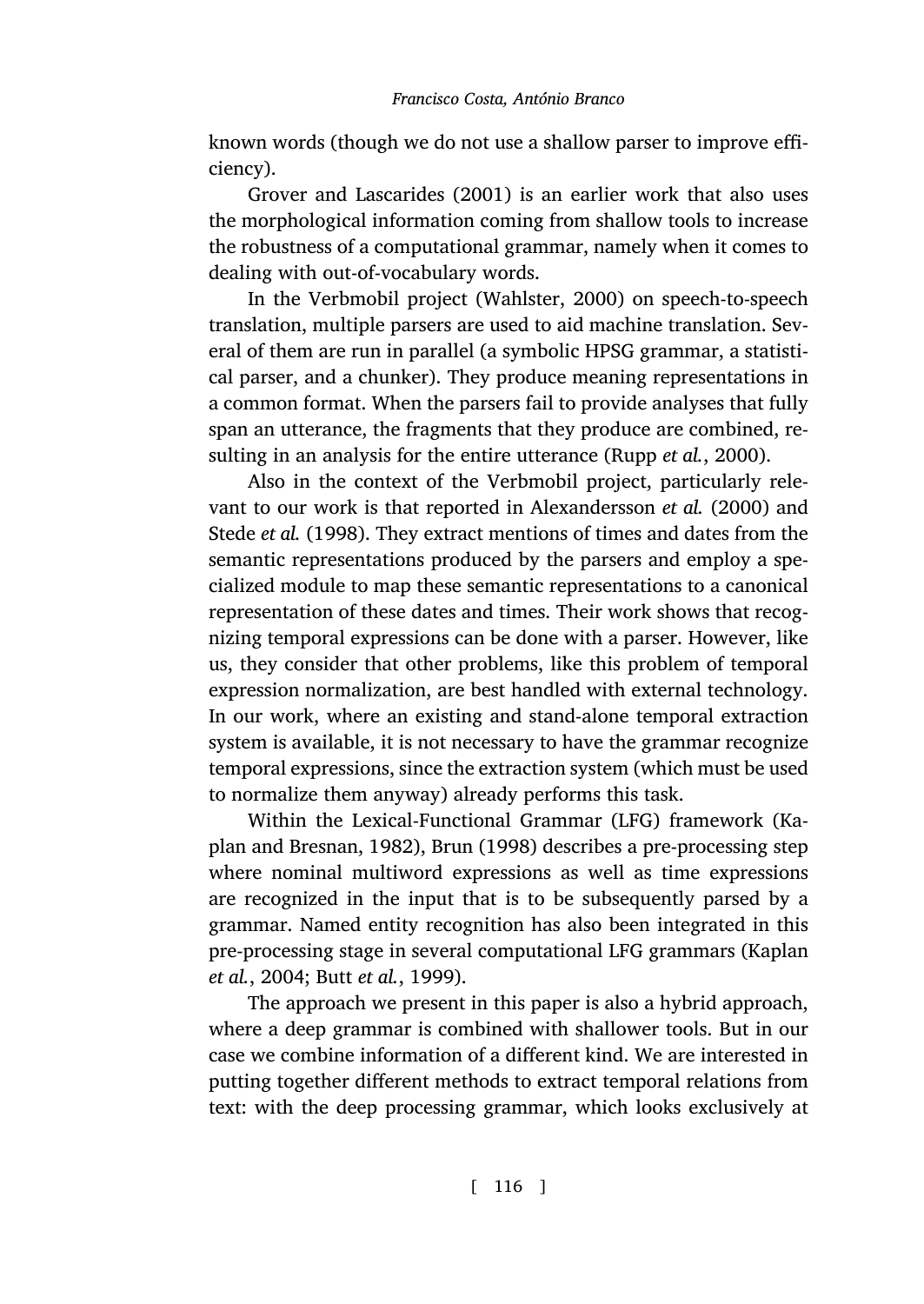<span id="page-20-0"></span>grammatical information, and with a dedicated temporal extraction system, which has access to extra-linguistic knowledge. Instead of using external tools to pre-process the grammar's input, we use the output of a tool specialized in temporal extraction to refine the grammar's output in a post-processing step. In our scenario, post-processing is preferred to pre-processing because: (i) the additional information that is being brought to the grammar is directly about meaning (i.e. it is about temporal relations and rep[re](#page-22-0)sentations of the times denoted by time expressions); and (ii) the time expressions recognized and annotate[d by the tempora](#page-49-0)l extraction system do not necessarily corresp[ond](#page-54-0) [to sy](#page-54-0)n[tactic](#page-54-0) constituents.<sup>5</sup>

# 2.4 *The se[mantics of tense an](#page-50-7)d aspect*

[There is a vast body](#page-46-0) of linguistic literature on the semantics of tense and aspect. Our [implementation of tense](#page-51-6) and aspect in the deep grammar, [described be](#page-54-7)l[ow in](#page-54-7) Section 3, is inspired by previous work that we briefly describe in this section.

Davidson (1967) is the first author to reify events. In HPSG, this approach has been popularized in a number of analyses, including Sag *et al.* (2003), as well as in several HPSG implementations, like the English Resource Grammar (Flickinger, 2000) and the Grammar Matrix (Bender *et al.*, 2002). A survey of the advantages over the alternatives can be found in Kamp and Reyle (1993, pp. 504–10).

[Reichenbach](#page-54-8) (1947) described tenses as temporal relations between several pairs of times, not just an event time and an utterance time (or speech time). In particular, he introduced the concept of a reference time that mediates the relation between those two times. This idea has been maintained in subsequent work by other authors.

<sup>5</sup> The system recognizes time expressions according to the TIMEX3 specification (Saurí *et al.*, 2006). Many TIMEX3 elements are syntactic constituents (for instance, many are noun phrases), but some elements of noun phrases (such as relative clauses) are left out of the annotated extents of these elements annotated with TIMEX3 tags, as the inclusion of such elements would make a parser necessary to determine these extents. If the annotated time expressions always corresponded to syntactic constituents, this information could be exploited in order to contrain the parser's search space. As they do not, there is no benefit in detecting them in a pre-processing step.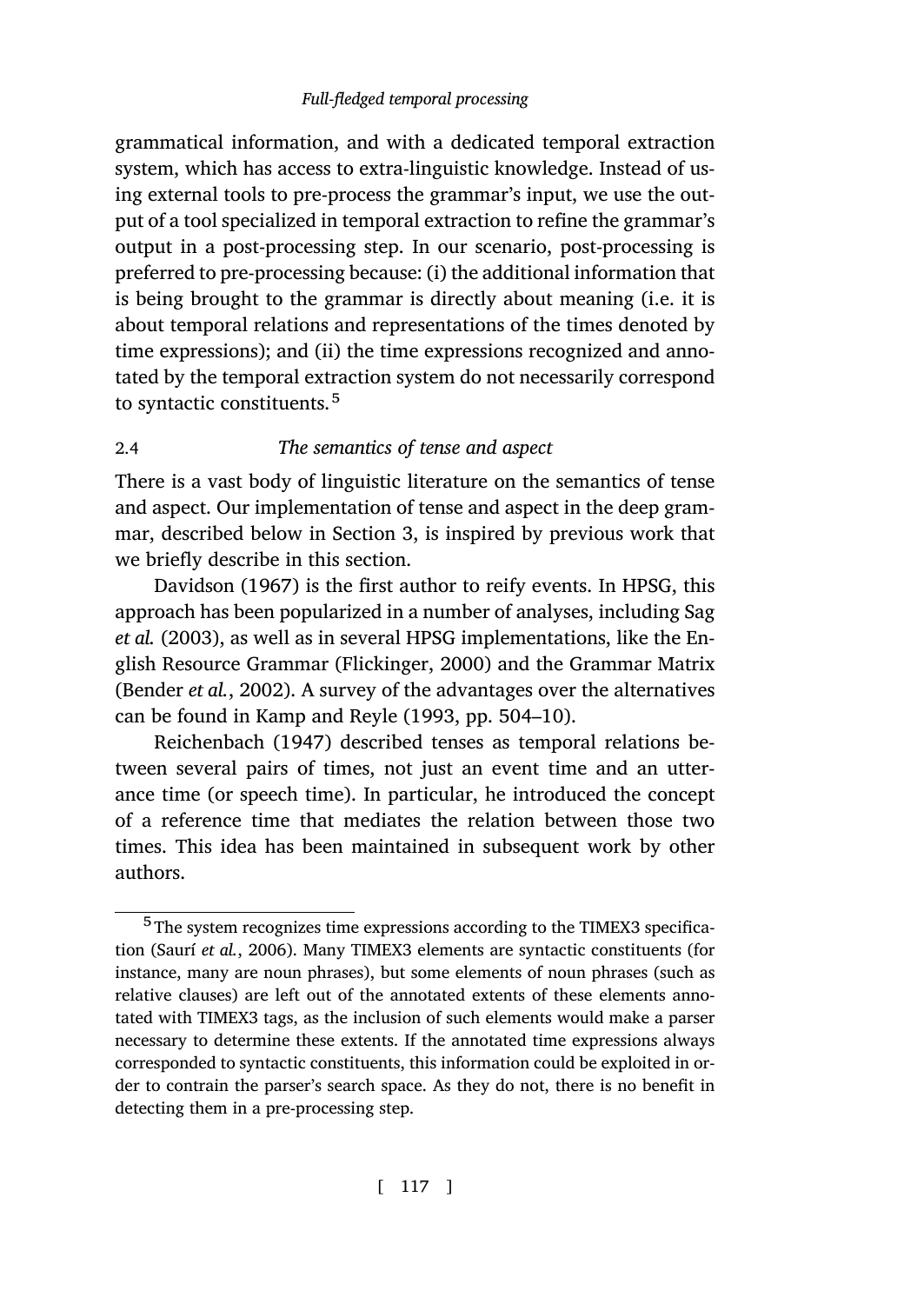[Some influential i](#page-54-9)deas originating in Discourse Representation Theory (DRT), of Kamp and Reyle (1993), have also crept into many analyses of tense. This is the case in the observation that past tense denotes overlap of the event time with a past time in the case of stative situations but inclusion in the case of non-stative situations.

Intr[icately related to tense is as](#page-53-4)pect. A large body of literature exists on this topic, with the work of [Vendler](#page-55-7) ([1967\)](#page-55-7) and Dowty (1979) being seminal.

Pustejovsky (1991) posits a s[eparate level of repre](#page-56-8)s[entati](#page-56-8)on for the event structure associated with predica[tes and their ar](#page-47-7)guments and advocates the decomposition of events into su[b-events. For ins](#page-49-4)t[ance,](#page-50-8) a sentence like *the door closed* is analyzed as a process (*the door closing*) followed by a state (*the d[oor is clo](#page-50-9)sed*[\). Th](#page-50-9)is is similar in spirit to the work of Moens and Steedman (1988).

In the framework of HPSG, Van Eynde [\(2000\) develops](#page-51-7) an analysis for the Dutch tenses and temporal auxiliaries inspired by DRT in its semantic aspects. The work of Yoshimoto and Mori (2002) combines HPSG with a DRT analysis of tense. Bonami (2002) is an HPSG analysis of aspect shift inspired by the work of de Swart (1998, 2000). This phenomenon is treated by positing implicit aspectual operators, which we also resort to. Flouraki (2006) focuses on aspectual constrai[nts on the va](#page-47-8)r[ious t](#page-47-8)enses of Modern Greek, modeling them with HPSG. Relevant to our work is also that of Goss-Grubbs (2005), which develops an analysis of tense and aspect for English using MRS. This work encodes aspectual type by typing event variables, and it also resorts to positing explicit aspectual operators in the semantic representations. It does not make use of explicit temporal relations or the various Reichenbachian times (reference time, speech time, etc.); instead it encodes tense as a feature of time variables.

Bobrow *et al.* (2007) is also similar work, inasmuch as it is about a computational system that produces meaning representations of its input which contain non-trivial information about time. In its representations, the system includes explicit temporal relations between events and the speech time. It does not, however, include information about aspect or make use of reference times.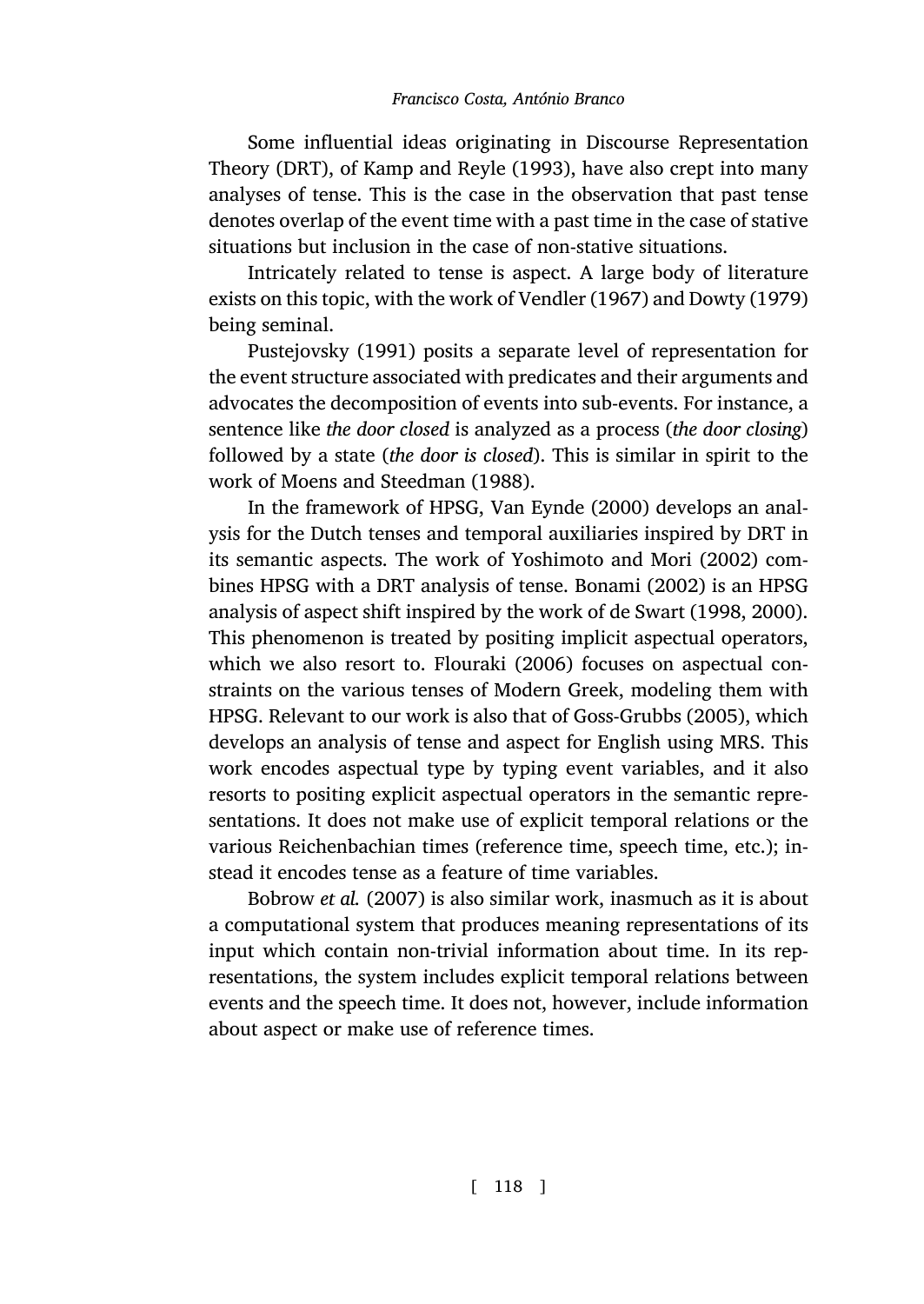# <span id="page-22-0"></span>3 DEEP PROCESSING of tense and aspect

<span id="page-22-1"></span>A semantic representation for tense and aspect was implemented in the grammar that was presented above in Section 2.1, taking into account the possibility of it being extended with additional information relevant to time coming from temporal information extraction systems.

The grammar was extended with an implementation of tense and aspect inspired by much of the literature just referred to above. The following running example illustrates the various aspects of the implementation:

 $(2)$ the actress moved *atriz mudou-se d[e](#page-23-0)* from France to the United States in *França para os Estados Unidos em fevereiro de 1947.* February of 1947 *The actress moved from France to the United States in February 1947.*

The MRS representation for this sentence, as produced by the grammar, is shown in Figure 2. Temporal information can be seen in the *is-before* and *at* relations, that relate the event time *t*9 with the utt[er](#page-23-0)ance time *t*10, and aspectual information can be seen in the *aspectual*-*operator* relations as well as the feature *culmination*, which indicates that the associated eventuality (the *moving* event) contains a culmination as one of its sub-events (i.e. it is a culmination or a culminated process).

The remainder of this section provides more details on the implementation of tense and aspect in the working grammar, and how they are reflected in the meaning representations such as the one in Figure 2.

### 3.1 *Tense*

It is important to distinguish between grammatical tense and semantic tense: we will use the first expression to refer to inflectional morphology alone, and the second one to refer to the temporal and aspectual meaning they convey.

Each predicate denoted by a verb, adjective, preposition or adverb receives a Davidsonian semantic representation, with an event

[ 119 ]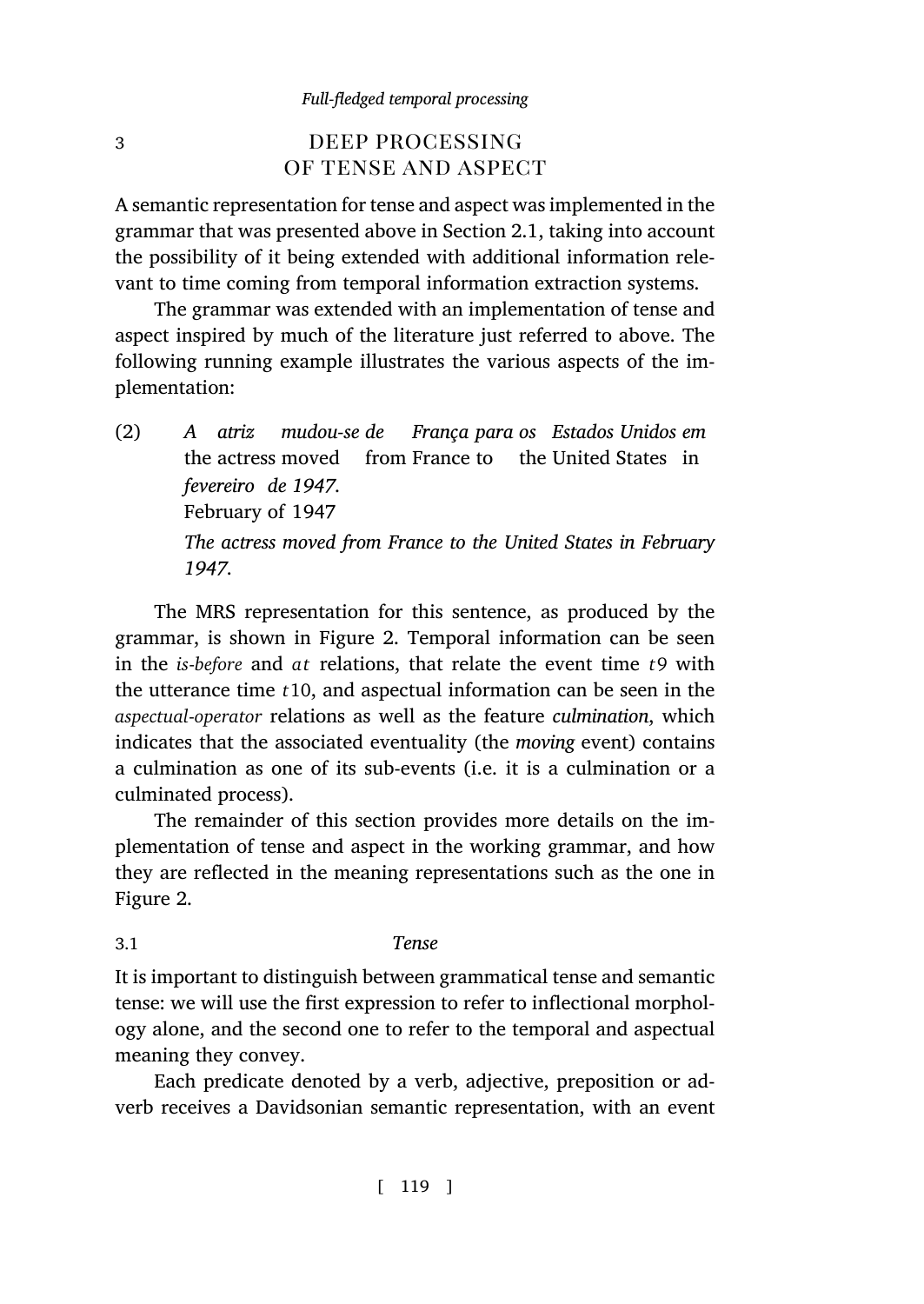```
<h1,
 {h3 : _o_q(x4, h5, h6),
  h7 : _atriz_n(x4),
  h8 : at(e2 {culmination +}, t9),
  h8 : is-before(t9, t10 {t-value utterance-time}),
  h8 : aspectual-operator(e2, e12, h11),
  h11 : _mudar_v(e12, x4),
  h11 : _de_p(e14, e12, x13),
  h15 : proper_q(x13, h16, h17),
  h18 : named(x13, "França"),
  h11 : _para_p(e20, e12, x19),
  h21 : _o_q(x19, h23, h22),
  h24 : named(x19, "Estados Unidos"),
  h11 : _em_p(e26, e12, x25),
  h27 : udef_q(x25, h28, h29),
  h30 : _fevereiro_n(x25),
  h30 : _de_p(e31, x25, x32),
  h33 : proper_q(x32, h34, h35),
  h36 : named(x32, "1947")},
 {h1 =q h8, h5 =q h7, h16 =q h18, h23 =q h24, h28 =q h30,
  h34 =q h36} >
```
<span id="page-23-0"></span>[Figure 2:](#page-50-7) MR[S for](#page-50-7) *A atriz mudou-se de França para o[s Estados Unido](#page-46-0)s [em fev](#page-46-0)ereiro de 1947* "The actress moved from F[ra](#page-23-0)nce to the United States in February 1947"

variable as its first argument. This variable is not explicitly quantified, but assumed to [be](#page-23-0) bound by an existential quantifier. This is in line with a substantial amount of the HPSG literature, including computational implementations such as the English Resource Grammar (Flickinger, 2000) and the Grammar Matrix (Bender *et al.*, 2002). An example is the predicate \_*mudar*\_*v* (for the verb form corresponding to English "move") in Figure 2: its first argument (*e*12) is an event variable.

Additionally, an *at* relation pairs this event variable with a temporal index: in Figure 2 this relation is labeled with *h*8 and relates the event variable *e*2 with the temporal index *t*9. This temporal index represents the event time. In the existing literature on tense, some authors use quantified time variables, while other authors use free time vari-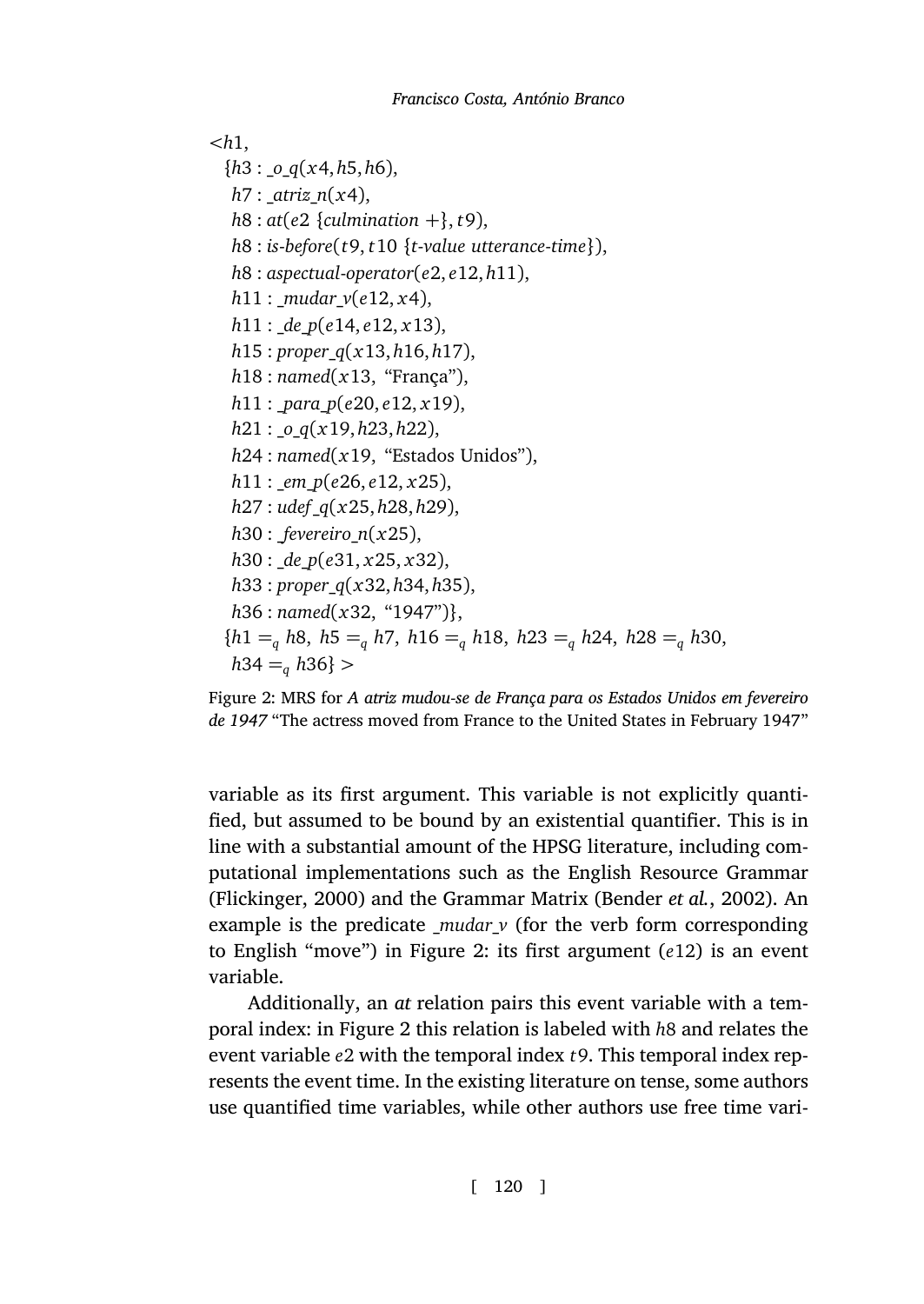ables. Partee (1973) presents arguments for a free variable approach. Our temporal indices are compatible with this approach. Temporal indices have their own type in the grammar, and a feature T-VALUE is appropriate for this type. This feature locates the index in the time line.

Depending on the grammatical tense, there are then temporal relations between temporal indices, in the spirit of Reichenbach, who also describes tense as temporal relations between various times.

In our example, the Portuguese verb is in the *pretérito perfeito* tense. The semantics of this tense is ambiguous between a simple perfective past (i.e. the situation occurred in the past and is culminated) and a present perfect (the situation has a resulting state that holds and is relevant at the present). The event time is before the utterance time and, accordingly, there is a temporal relation *is-before* with the event time as its first argument.

This particular example is an adaptation of a Reichenbachian representation, where one would expect two time relations (the event time is simultaneous with a reference time and this reference time precedes the utterance time). Our option to diverge in this particular case is motivated by the ambiguity of grammatical tenses like the *[pretérito perfeito](#page-55-7)*. This grammatical tense is ambiguous with respect to semantic tense, viz. the simple past (which has the Reichenbachian analysis just mentioned) and the present perfect (where the event time precedes the reference time, and the reference time is simultaneous with the utterance time). Since it is not possible to underspecify this distinction in the semantic representations, there are two options: duplicate the number of analyses provided by the grammar for each verb with this tense in the input (this is the approach of Van Eynde 2000 for Dutch, but it is computationally costly and does not seem justifiable as both representations essentially describe a past event); or use a simplified representation that covers both interpretations. We chose the second route, arriving at what has just been described.

With other tenses, the grammar delivers representations resorting to reference times.

The second argument of the temporal relation *is*-*before* is another temporal index, *t*10, with a T-VALUE specified to have the value *utterance-time*. This is how the speech time is represented. According to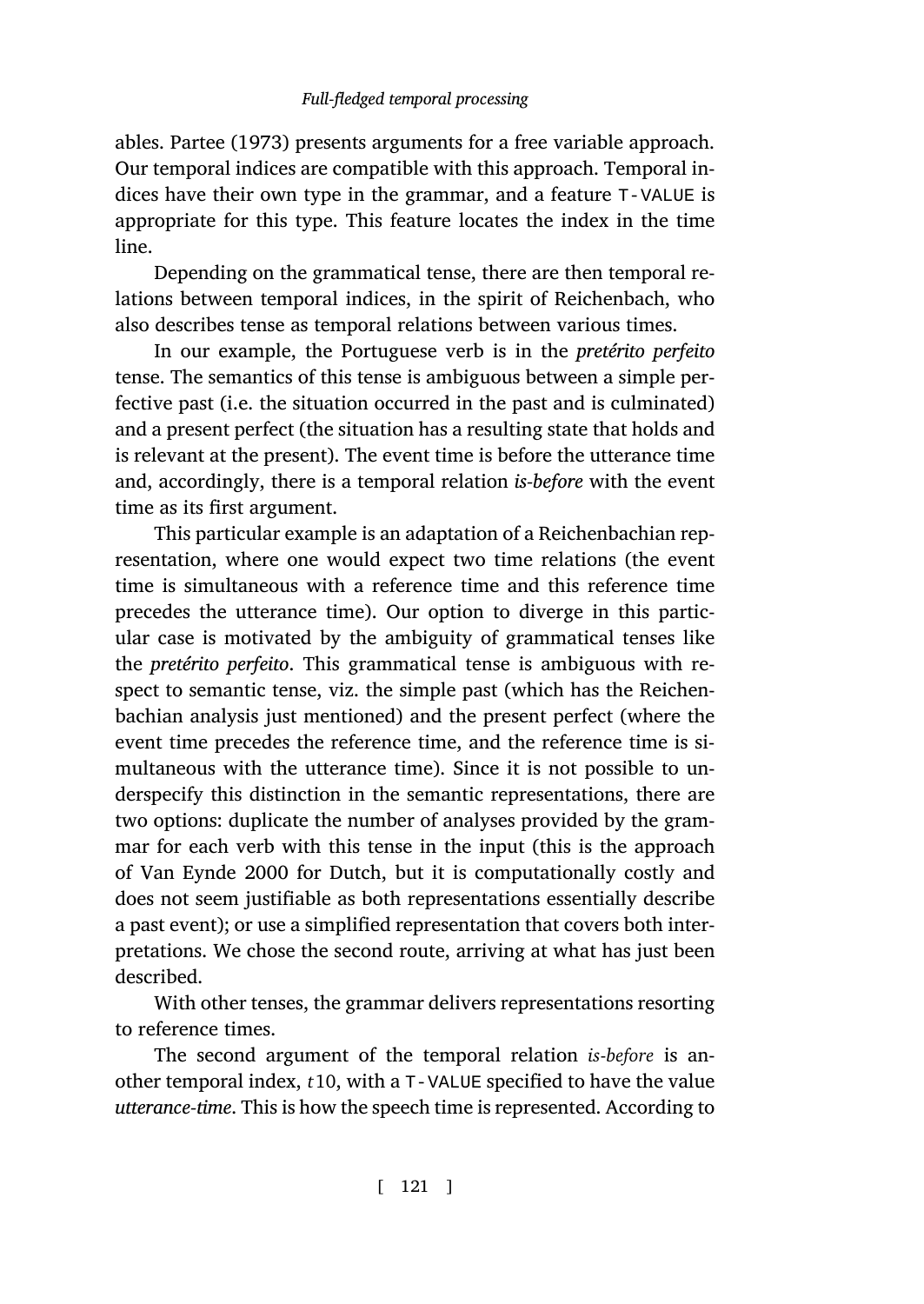what has been presented so far, the relevant representation fragment is thus:

```
at(e2, t9) ∧ is-before(t9, t10 {t-value utterance-time}) ∧
mudar v(e2, x4)
```
That is, the event described by the form of the verb *mudar* "move" occurred in a time that precedes the utterance time.

It is thus worth noting that grammatical tense presents two levels of ambiguity that must be resolved:

- The same form can correspond to more than one grammatical tense. An English example is the verb form *put*, which can, for instance, be present tense or past tense. Portuguese also contains similar ambiguities, e.g. forms like *corremos* ("we run" or "we ran").
- The same grammatical tense can cover more than one meaning when it comes to locating a situation in time. An English sentence like *I leave tomorrow* shows that present tense can refer to the future. Usually this tense locates an event in the present. Portuguese has similar cases.

This two-fold ambiguity is accounted for by a two-layer analysis in the working grammar. The first layer consists of a set of rules that map surface form to grammatical tense. The second layer consists of a set of rules that map grammatical tense to semantic representations of tense. Both are implemented as lexical rules, i.e. unary rules that apply to single lexical items (verb forms in this case).<sup>6</sup>

<sup>6</sup> One example is the following. In Portuguese, present tense can be frequently used with a future meaning, although of course it can also be used to refer to a present situation. This possibility exists in English, too (e.g. *The train leaves tomorrow*). With this organization in two layers, a present tense verb form is analysed in the following fashion. A rule in the first layer is responsible for the morphology: it maps between the lemma of the verb, which is what is encoded in the grammar's lexicon, and the actual surface form. It also produces a morphological representation in which the grammatical tense of this verb form is encoded, in a dedicated feature. In the second layer, two rules can apply. One of them associates present tense morphology with present semantics. It adds to the meaning representation for the sentence where the verb form occurs that the situation denoted by the verb holds at a time that overlaps the speech time. The second rule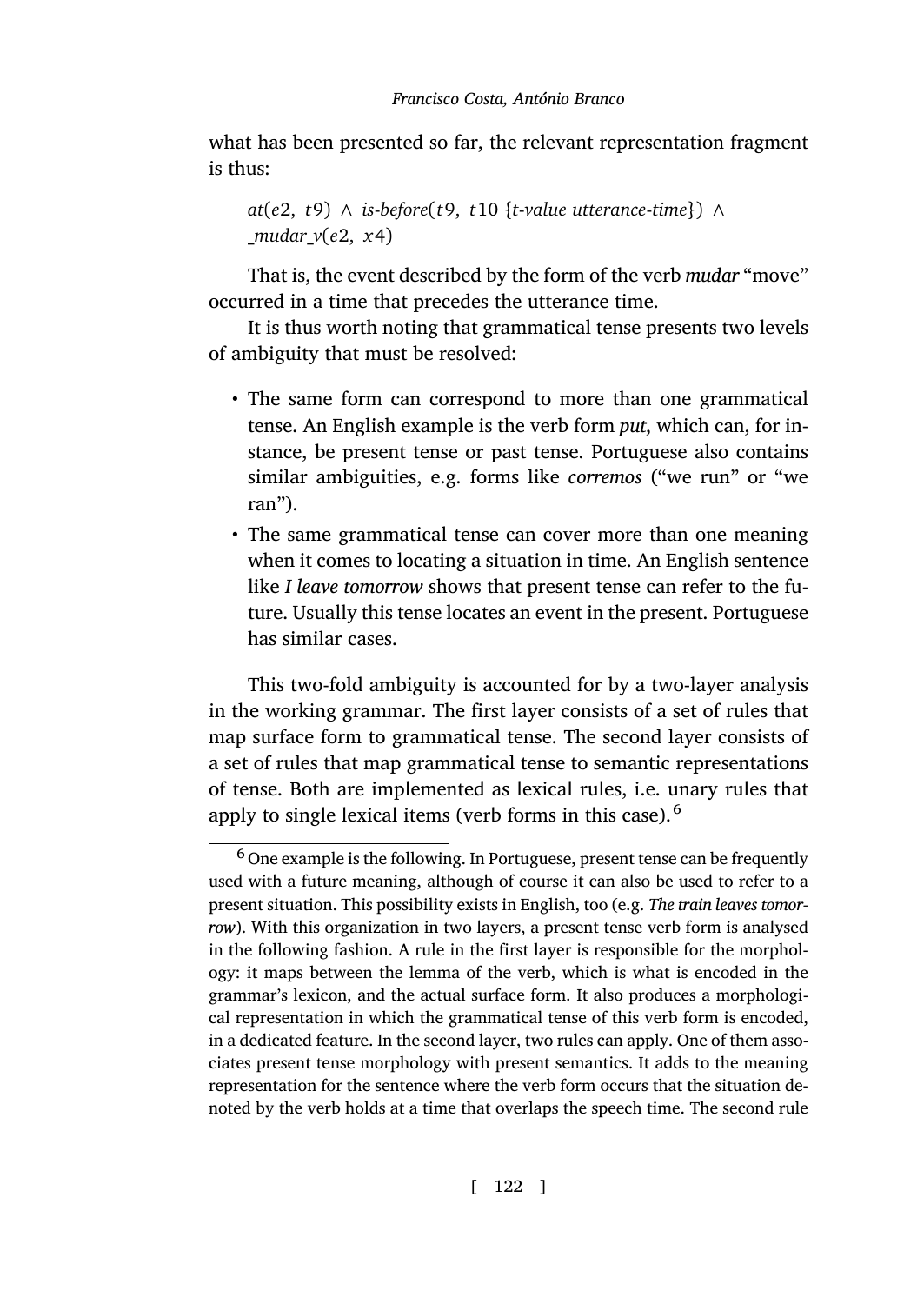In the case of the rules in the first layer, the orthographic form of their output is different from that of their input (one is the dictionary form of the word, as that is what is listed in the grammar's lexicon, and the other one is an inflected form). The rules in the second layer do not change the spelling of their input. When we combine the grammar with an external morphological analyzer, the second layer of rules is still applied in the grammar, but the application of the rules in the first layer is de[pendent on the annota](#page-53-4)t[ions c](#page-53-4)oming from the external analyzer.

# 3.2 *Aspect*

Aspectual type is accounted for with the help of three Boolean features: *culmination* (positive for culminations and culminated processes), *process* (positive for processes and culminated processes) and *state* (positive for states). This representation is intended to capture the proposal of Mo[ens and Steedman](#page-54-10) [\(1988](#page-54-10)), who decompose a culminated process into a process followed by a culmination. In our representation the two features *process* and *culmination* would be positive, which indicates that this culminated process is composed of two sub-events: a process and a culmination (although the order in which they occur is not made explicit in our representation). These three features are appropriate for event variables.

Even though aspectual type is also a lexical property, it is difficult to annotate it (Pustejovsky *et al.*, 2006). In our implementation, we abstain from recording aspectual type in the lexicon. This would require the annotation of a large part of the existing lexicon, which already contains several thousands of lexical entries. Another difficulty is that aspectual type depends on word sense, which is typically not dealt with by deep grammars, including LXGram.

However, contextual (i.e. syntactic) constraints on aspect are indeed implemented. These are represented by aspectual operators, which are functions from situation descriptions to situation descriptions, and they appear as relations in the MRS representations.

that can possibly apply to a morphological present is one that encodes future semantics, expanding the meaning representation with a temporal precedence relation between the speech time and the time at which the situation denoted by the verb holds.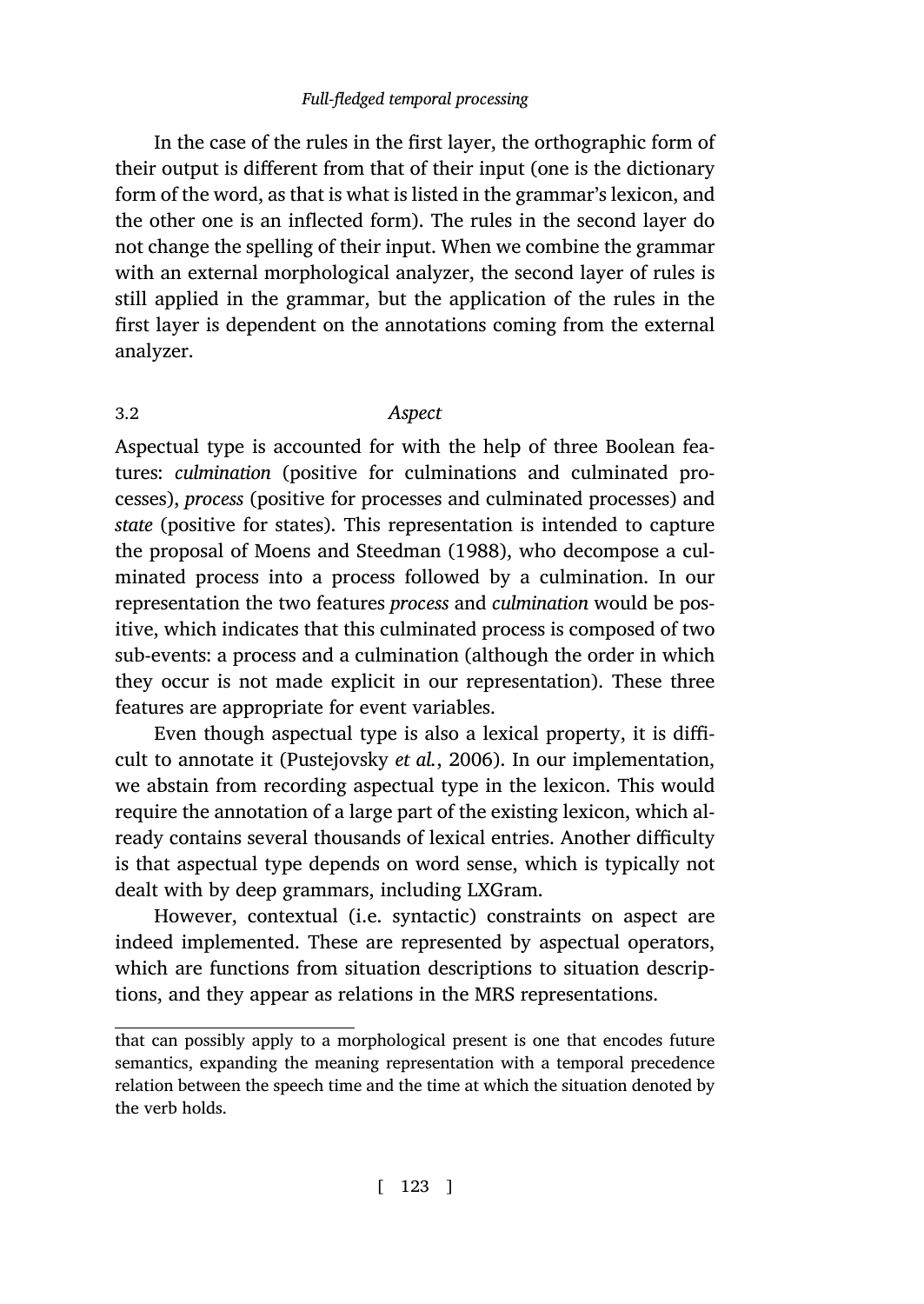For instan[ce, we](#page-47-7) r[eprese](#page-47-7)nt a function from state descriptions to culmination descriptions as *aspectual*-*operator*(*e<sup>2</sup> {culmination* +*}*,  $e_1$  {*state* +}, *X*). Here,  $e_1$  is a state,  $e_2$  is a culmination, and *X* is the MRS representation for the state  $e_1$ . The event variable of the resulting situation ( $e_2$  in this example) is included in the representation. We also make use of an extra argument, which is just a pointer for the event variable of the argument  $(e<sub>1</sub>$  in this example), as this is useful when post-processing MRS representations.

We follow Bonami (2002) in assuming that all aspectually sensitive relations all[ow for at mos](#page-47-7)t one implicit aspectual operator. These implicit aspectual operators account for aspectual coercion. Therefore every context that allows aspectual coercion must introduce either zero or one aspectual operators in the semantic representation: zero if no aspectual coercion actually occurs, or one otherwise.

Because it is not possible to underspecify the number of relations in an MRS, one *aspectual*-*operator* is introduced in every aspectually sensitive context, although in general it is not specified which operator it is (in line with Bonami 2002). That is, one underspecified operator is always introduced. We assume that sometimes it stands for a dummy relation (i.e. the identity function), in the cases when no aspectual shift occurs.

Several elements are sensitive to aspectual type. Tense is one of them. Consider the two example sentences below. They correspond to the English sentence *Samuel liked that wine.*

- (3) a. O Samuel gostou desse vinho.
	- b. O Samuel gostava desse vinho.

The difference between the two is grammatical tense, but they also convey different temporal and aspectual meanings. In the first one the verb is in the *pretérito perfeito*, discussed above. In the second one the verb is in the *pretérito imperfeito*. Both are past tenses, but the first is perfective whereas the second one is imperfective.

Perfective aspect constrains the whole event to be telic (a culmination or a culminated process). Imperfective aspect constrains it to be a state in Portuguese. The first sentence means that Samuel liked the wine at some point in the past, but he no longer does. It may suggest a particular wine tasting episode that has ended (i.e. he liked the wine that he drank at some specific time in the past, as in the English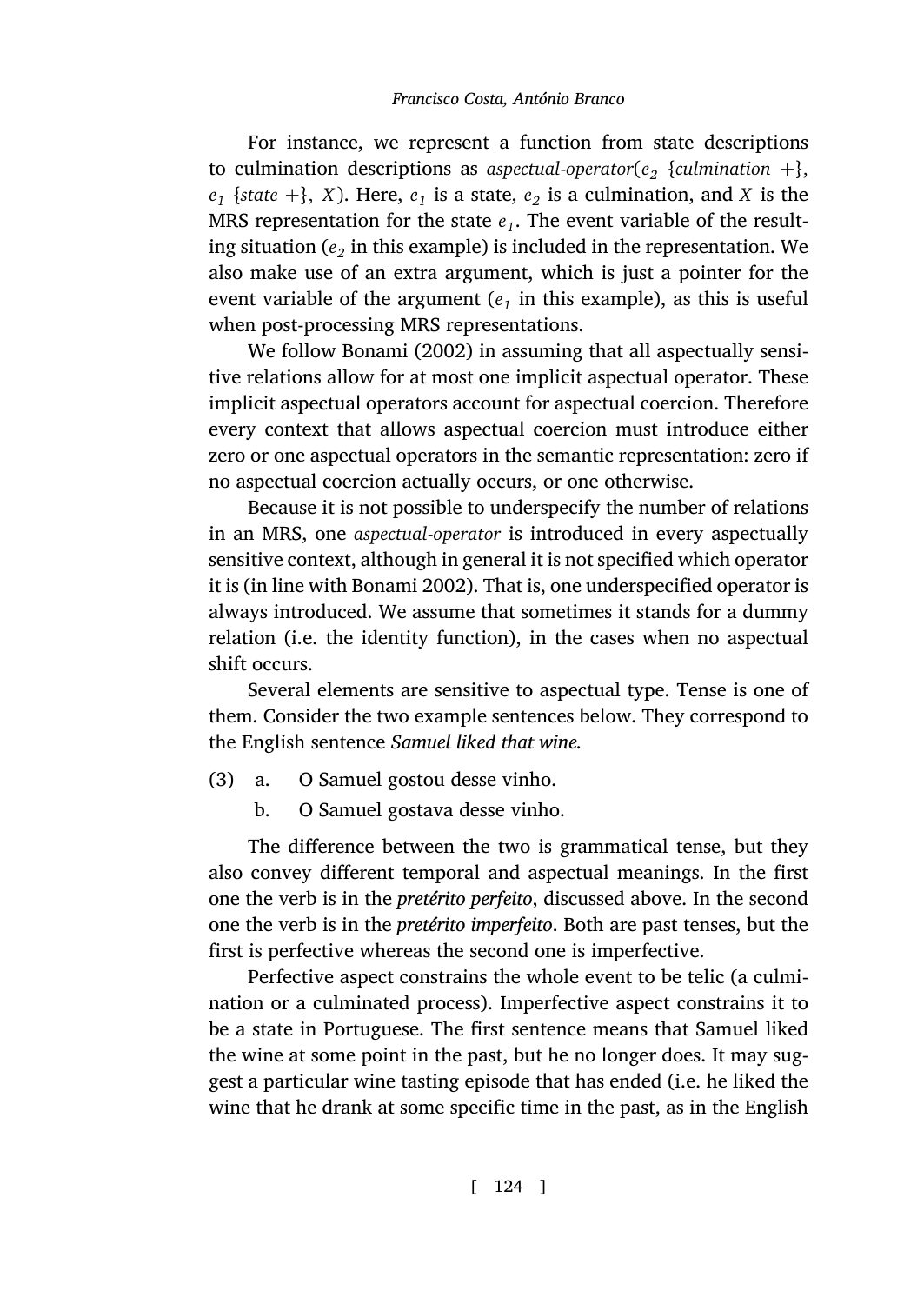sentence *Samuel enjoyed that wine*), or it may mean that for some time Samuel liked that (kind of) wine, but he no longer does. The second one cannot be about a particular episode. It says that Samuel used to like that kind of wine, and he may still like it.

The grammar assigns to the first sentence a semantic representation expressing this:

*at*( $e$  {*culmination* + }, *t*) ∧ *is*-*before*(*t*, *t*2 *{t*-*value utterance*-*time}*) *∧ aspectual*-*operator*(*e*, *e*2, *gostar*(*e*2, *X*)),

[where](#page-47-7) *X* is the representation for the verb's arguments.

This representation is similar to the one presented above in the discussion about tense, but it includes information about aspect as well. In particular, an *aspectual*-*operator* was added scoping over the relation for the main verb in this sentence. This operator is introduced in the semantics by the lexical rule responsible for semantic tense (together with the temporal relations seen in this MRS fragment), as tenses impose aspectual constraints at the clausal level (Bonami, 2002). The constraint that the event variable *e* be telic (its feature *culmination* has the value +) also comes from the *pretérito perfeito* tense.

By contrast, the second sentence receives a representation like:

*at*(*e {state* +*}*, *t*) *∧ overlaps*(*t*, *t*2) *∧ is*-*before*(*t*2, *t*3 *{t*-*value utterance*-*time}*) *∧ aspectual*-*operator*(*e*, *e*2, *gos tar*(*e*2, *X*)),

where *X* is the representation for the verb's arguments.

The *pretérito imperfeito* conveys a different temporal meaning, and therefore the temporal relations in the semantic representation are different. This tense does not indicate that the associated situation no longer holds at present, and accordingly the associated temporal relations are more vague with respect to the relation between the event time *t* and the utterance time *t*3. Unlike the *pretérito perfeito* tense, which introduces an aspectual operator that produces telic situations, the *pretérito imperfeito* constrains the whole clause to be a state. In this example, this is encoded in the event variable *e*, with its feature *state* constrained to have the  $+$  value.

The verb *gostar* "like", instantiating the third argument of the *aspectual*-*operator* relation, is a state. Even though lexical aspect is not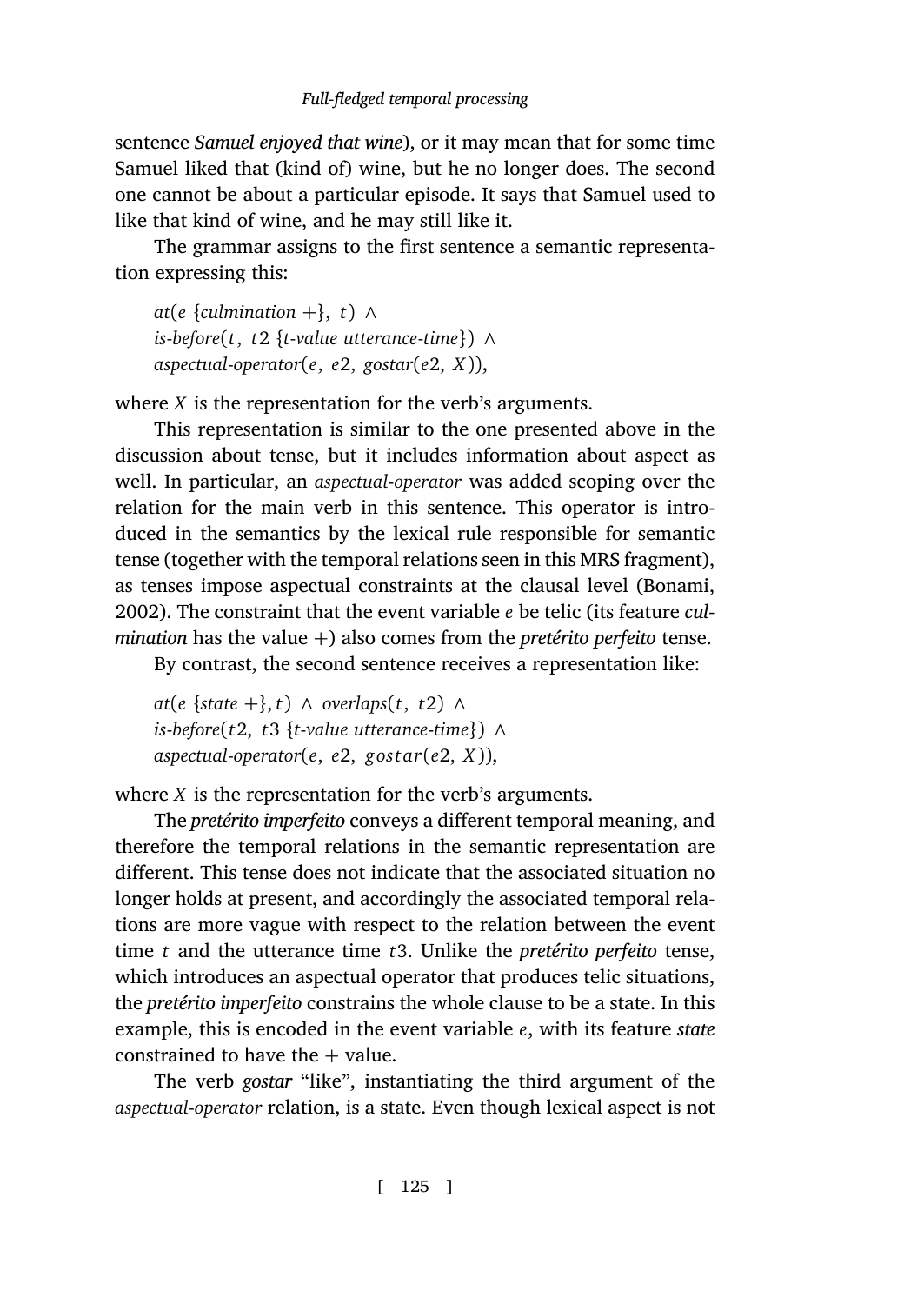encoded in the grammar (and therefore there is no restriction on the aspectual features of *e*2) for the reasons mentioned above, our encoding of aspect at the syntactic level, as was just illustrated, is important because it can capture distinctions such as the one illustrated by this pair of sentences.

Additionally, it can be straightforwardly extended with lexical aspect: if we knew that "like" is lexically a state, then the *aspectualoperator* in the second sentence is a function from states to states (i.e. it is the identity function, and does not change the basic meaning of the verb). The aspectual operator in the first sentence would be a function from states to telic situations. This causes a shift in meaning, as a culmination is added, corresponding to the end of the underlying state. As mentioned above, there can be two results: Samuel's liking of that kind of wine ended in the past, or the situation is associated with a specific episode that similarly ended in the past.

The implementation of aspect in the grammar interacts with many elements that are sensitive to aspect: many verbs, which impose aspectual constraints on their complements (some examples are the progressive auxiliary, which combines with processes, but also verbs like *stop* and *finish*); durational adverbials (*for* adverbials, which combine with processes, and *in* adverbials, which combine with culminated processes, are widely studied with respect to this phenomenon); tenses (as just briefly illustrated); etc.

A full description of the semantics of all tenses implemented in the grammar is outside the scope of this paper and would be tedious, but an example with the present tense can also be presented. A sentence like *O Samuel gosta desse vinho* "Samuel likes that wine" receives an MRS representation along the following lines:

```
at(e {state +}, t) ∧
includes(t, t2 {t-value utterance-time}) ∧
aspectual-operator(e, e2, gos tar(e2, X)),
```
where *X* is the representation for the verb's arguments.

Here *t* is the event time, and *t*2 is the utterance time. The present tense is assumed to be an imperfective tense, similar to the past imperfective tense mentioned above: it is associated with an overlap relation, and constrains the clause where it occurs to describe a state. We follow DRT in further assuming that semantic present is special in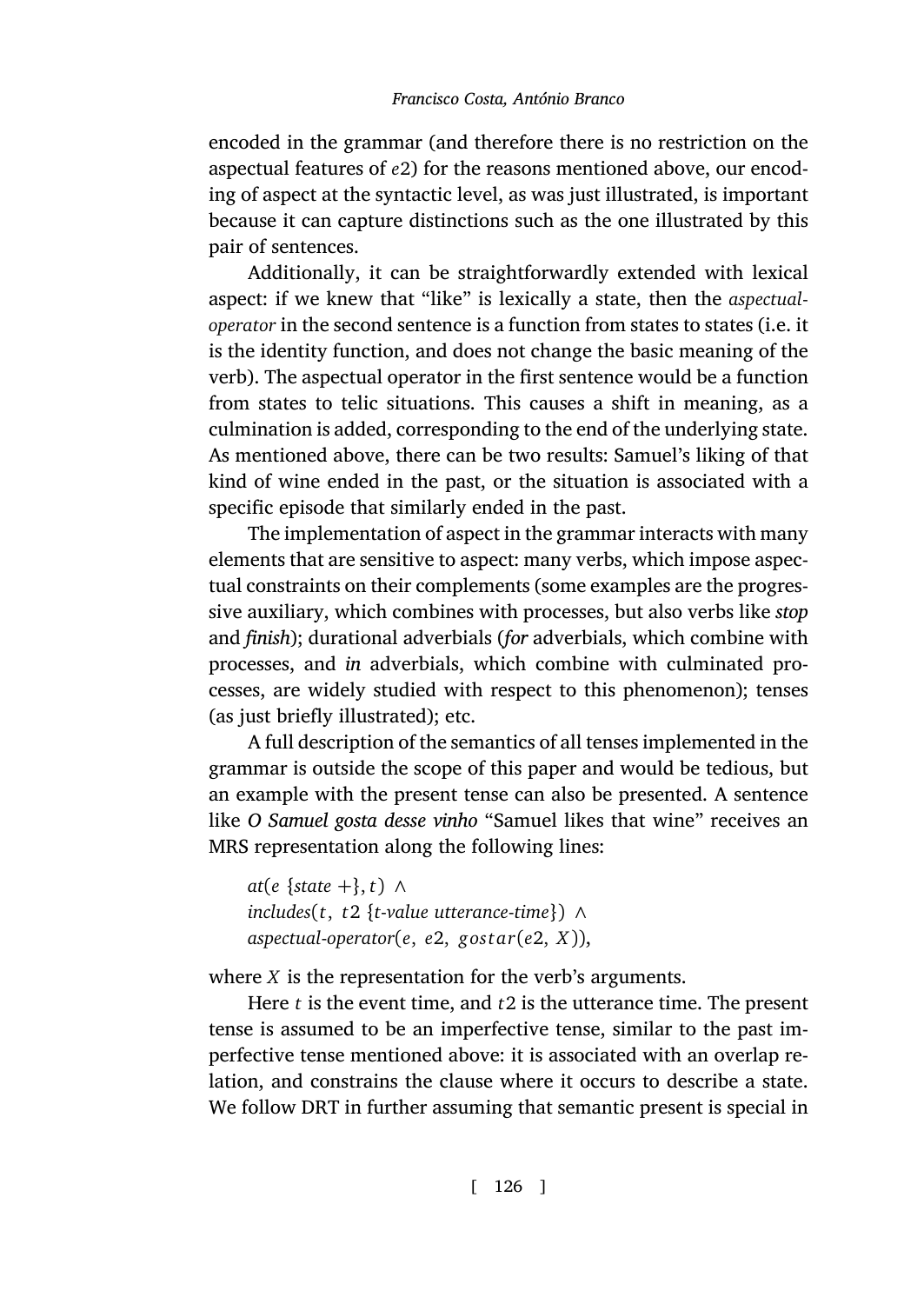[that this overlap](#page-53-5) relation is more specific than just overlap, and it is an inclusion relation: the event time includes the utterance time. Because the verb *gostar* "like" is a state lexically, this is another example where the aspectual operator involved is the identity funct[ion](#page-30-0).

# 3.3 *Backshift*

<span id="page-30-5"></span><span id="page-30-4"></span><span id="page-30-2"></span><span id="page-30-0"></span>There is also an implementation of backshift, or sequence of tense, in this grammar. The pairs of English sentences in (4), adapted from Michaelis (2006), illustrate this issue, which is visible in indirect speech. Each sentence in parentheses is the direct speech counterpart of the embedded clause in the same line, and yet they often (but not always) show different tenses. For instance, the example in (4b) shows an embedded past tense that corresponds to a present tense form in the direct speech utterance.

- <span id="page-30-6"></span><span id="page-30-3"></span>(4) a. Debra said she **likes** wine. ("I like wine")
	- b. Debra said she **liked** wine. ("I like wine")
	- c. Debra said [sh](#page-30-1)e **brought** [the wine. \("I b](#page-54-11)rought the wine")
	- d. Debra said she **had brought** the wine. ("I brought the wine")
	- e. Debra said she **will bring** some wine. ("I will bring some wine")
	- f. Debra said she **would bring** some wine. ("I will bring some wine")

<span id="page-30-1"></span>The example in (5), from Rodríguez (2004), clearly shows that in syntactic contexts such as the one exemplified by these sentences, tense can be interpreted relatively. In (5) the past tense that occurs in the embedded clause (i.e. in *drank*) is associated with a verb that describes a situation that in the most natural reading for this sentence will occur in the future. Here, past tense merely indicates precedence with respect to the situation mentioned in the matrix clause, through the use of a future construction (*will tell*). In other words, this past tense form is interpreted relative to another mentioned event rather than with respect to the speech time.

(5) María will tell us after the party tomorrow that she drank too much.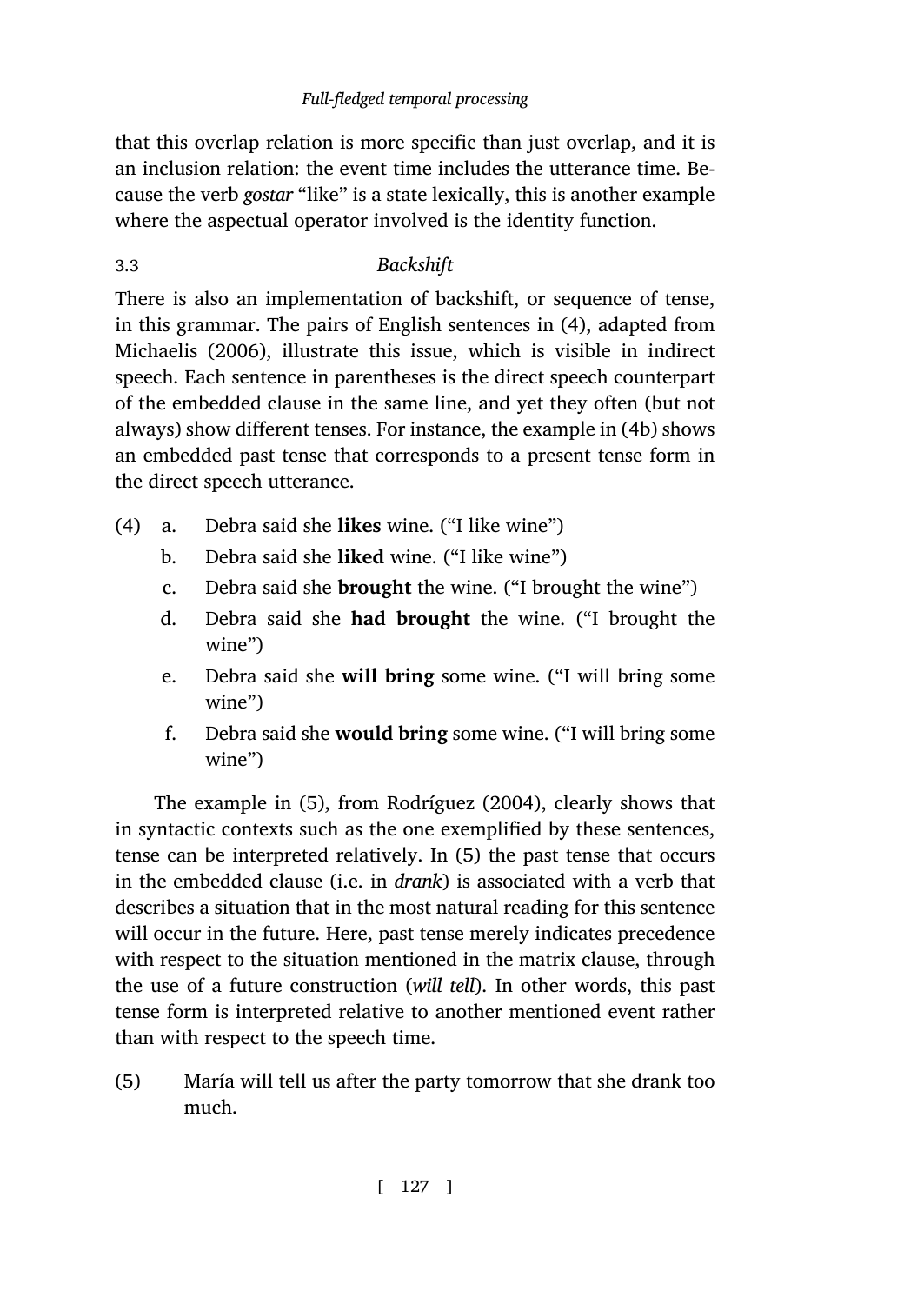The data are essentially identical for Portuguese as far as backshift is concerned. Further analysis can be found in Costa and Branco (2012a). The implementation of backshift in the grammar follows the analysis proposed in that paper.

The grammar makes use of the machinery of HPSG (unification, multiple inheritance and recursive data structures called typed feature structures) to implement constraints [on](#page-30-2) the various tenses such that some of them are always interpreted relative to the speech time whereas others can be interpreted relative to the speech time or the event time of a higher v[erb](#page-30-3), depending on the syntactic context where they occur.

The implementation accounts for cases like the examples in (4). An embedded present tense conveys an overlap tempor[al r](#page-30-0)elation [be](#page-30-4)tween the time of the eventuality described in the embe[dde](#page-30-5)d clause and the speech time, as exemplified in (4a). An embedded future is similarly interpreted relative to the speech time, but conveying a precedence relation between the speech time and the time [o](#page-30-6)f the embedded eventuality (4e). An embedded past tense can be associated with an overlap relation or with a precedence relation between the time of the eventuality in the embedded clause and the time of the eventuality mentioned in the higher clause, as in (4b) and (4c). Constructions similar to the English past perfect, as in (4d), trigger a temporal precedence relation between the time of the eventuality mentioned in the embedded clause and the time of the eventuality in the main clause. Finally, sentences similar to the one in (4f) are associated with a precedence temporal relation between the time of the main event and the time of the embedded event.

# 4 full-fledged temporal processing

This section describes how the information output by a temporal extraction system can be integrated with the deep semantic representations produced by the grammar.

# 4.1 *Integration of deep processing and temporal extraction*

The temporal extraction system outputs information that can be combined with the semantic representations delivered by the grammar, resulting in semantic representations enriched with more and better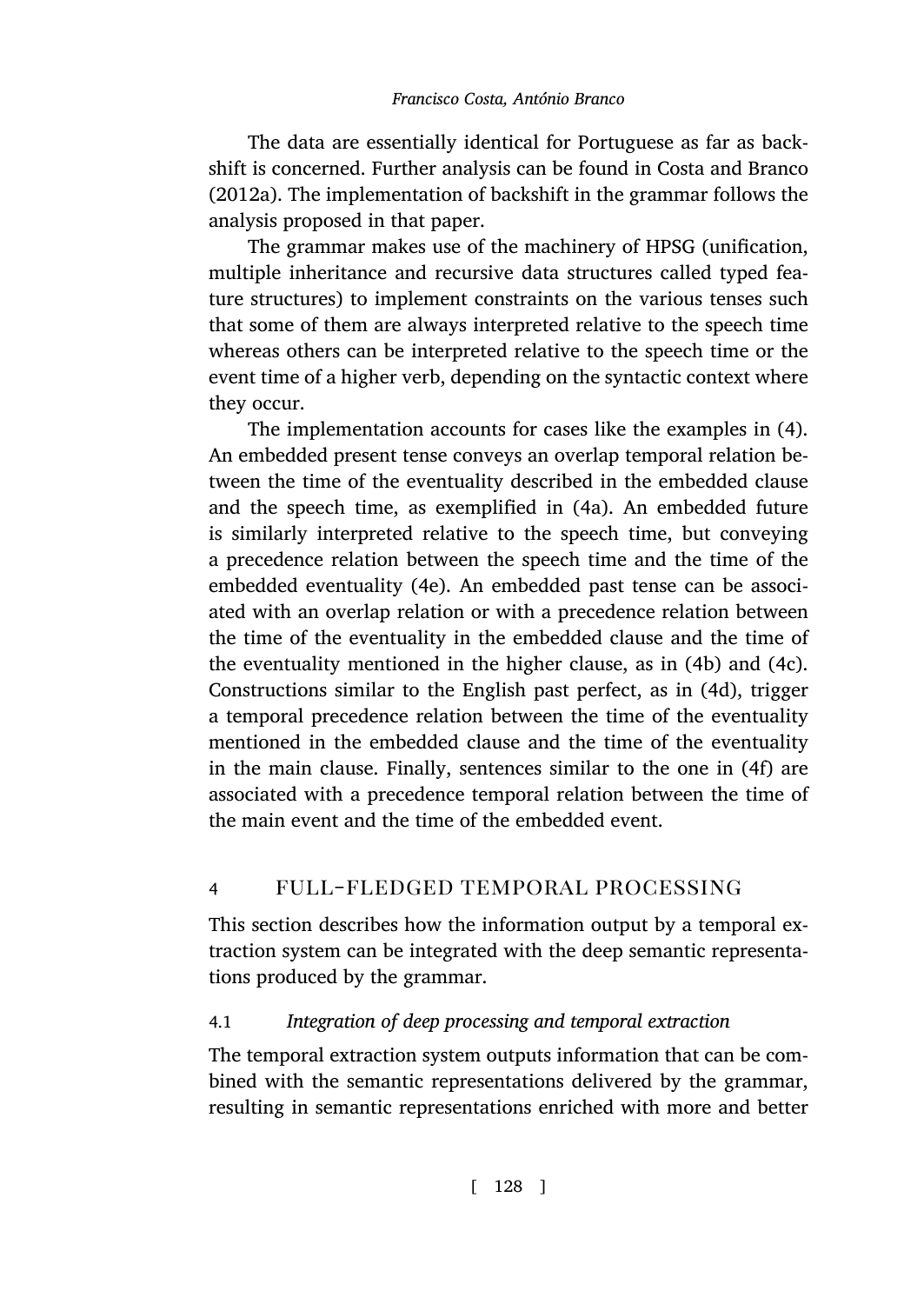information about time. In some cases, it is preferable to compute these pieces of temporal information outside the grammar; in other cases it is not even possible to compute them in the grammar. One such example is the normalization of temporal expressions, which, as explained above in Section 1, requires access to arithmetic operations and to a calendar system. Deep grammars are implemented with specialized description formalisms and, in some cases, in platforms that do not even make arithmetic operations available.<sup>7</sup>

Typically, those specialized grammatical formalisms have a number of characteristics: they are developed exclusively with grammatical modeling in mind and often do not support operations that are not directly needed for this modeling; the formalisms used in handcrafted grammars are typically categorical (they let one say whether a sentence is either grammatical or ungrammatical, not whether it is better or worse than an alternative), thus making it difficult to represent gradient or statistical information; and, since computational efficiency is an important concern for these systems, many are very restrictive.<sup>8</sup> Another characteristic of computational grammars is that their context is limited, as they typically only look at one sentence at a time. Because of this, they do not have access to information present in other parts of the document, which temporal extraction systems can take advantage of.

[The exp](#page-52-6)ression of time in natural language and its meaning representation make particularly strong cases where these limitations can be felt. These tasks deal with a number of aspects [that](#page-15-0) require extralinguistic knowledge and as such are difficult or even impossible to implement in their full breadth in these specialized formalisms. Among

<sup>7</sup> This is the case of LXGram and all grammars implemented in the LKB. The LKB accepts a language called TDL – Ty[pe Description](#page-52-7) Language (Krieger and Schäfer, 1994) – which has no support for arithmetic. By contrast, modern programming languages make arithmetic operations available, and it is possible to find for them good implementations of calendar systems. For the implementation of the temporal extractor described above in Section 2.2.3, Joda-Time 2.0 (http://joda-time.sourceforge.net) was used, which provides many calendar operations as well as many operations on time intervals.

<sup>8</sup> For instance, the LKB, where LXGram is developed, is very fast, but, for efficiency reasons, does not allow the direct encoding of many kinds of constraints that are standard in the HPSG literature (Melnik, 2005).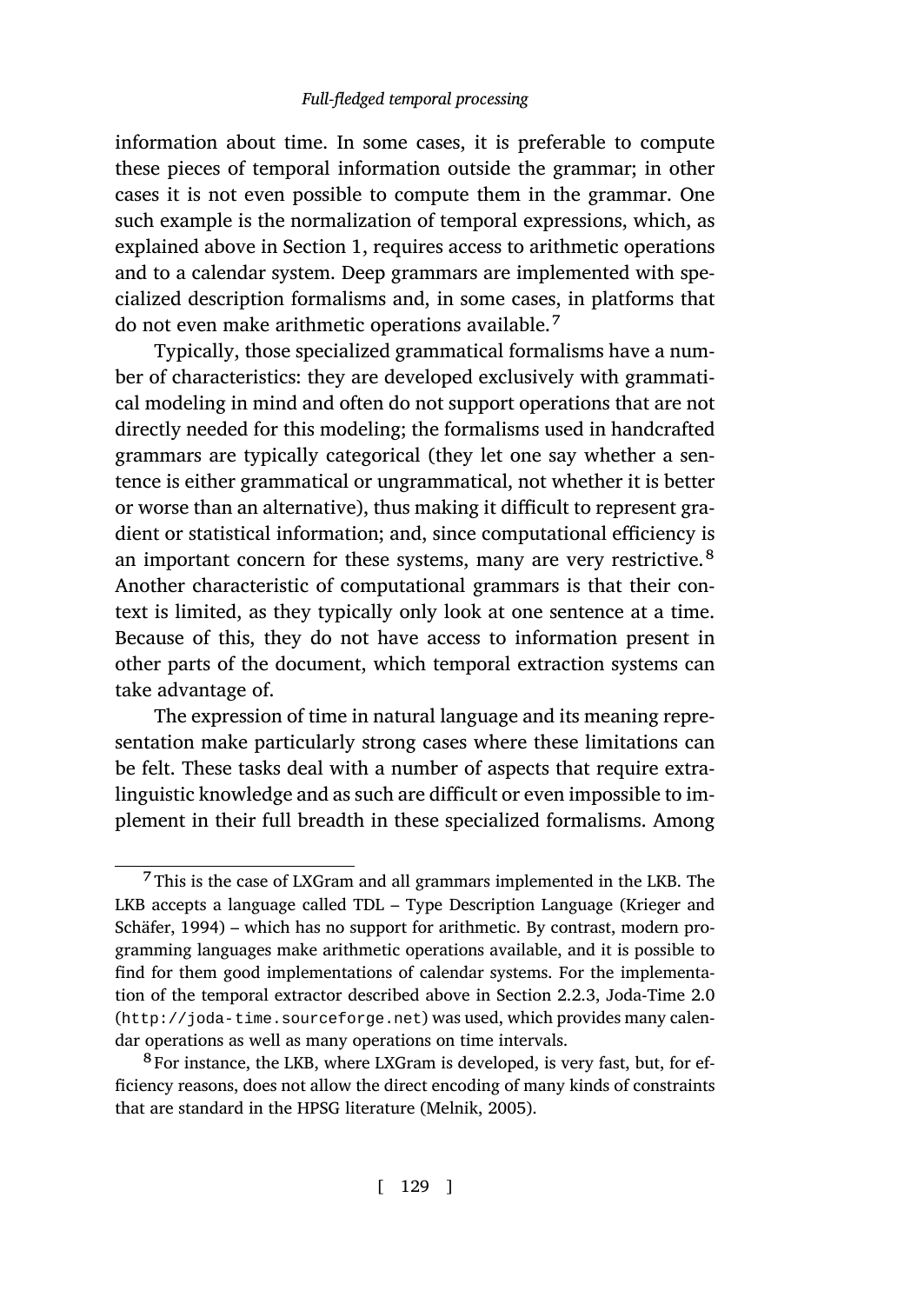```
<TIMEX3 tid="t0" functionInDocument="CREATION_TIME" value="2012-01-10T15:00:00"/>
<s>A atriz <EVENT eid="e5">mudou</EVENT>-se da França para os Estados Unidos em
<TIMEX3 value="1947-02" tid="t15">fevereiro de 1947</TIMEX3>.</s>
<TLINK lid="l2" eventID="e5" relType="BEFORE" relatedToTime="t0"/>
<TLINK lid="l3" eventID="e5" relType="OVERLAP" relatedToTime="t15"/>
```
<span id="page-33-0"></span>Figure 3: Example text with (simplified) temporal annotations. The English translation is *The actress moved from France to the United States in February 1947.*

these aspects we find: (i) arithmetic and calendar systems (for the normalization of temporal expressions, as just mentioned); (ii) reasoning (temporal relations have several logical properties that can be exploited, such as the transitivity of temporal precedence); (iii) the modeling of world knowledge and pragmatics (where statistical information about what is usual or expected may constitute important heuristics to determining the chronological order of the described situations); etc.

In particular, it is possible to augment these semantic representations output by the grammar in the following ways:

• Extending the representations

It is possible to add to the MRS representations output by the grammar further temporal information that the grammar does not have access to.

- Specifying the representations The MRS representations are in many cases underspecified, and in some such cases they can be made more specific.
- Correcting the specifications

The temporal extraction system is sensitive to both grammatical and extra-gram[m](#page-22-1)atical information. It is often more accurate in resolving time-related ambiguity than the grammar, which considers grammatical features only. As such, the extractor's output can be used to correct the MRS representations produced by the grammar.

The following paragraphs provide details on how these three aspects are handled by our system that combines the deep grammar and the temporal extractor. To that end we return to our running example, presented above in (2) and repeated below for convenience: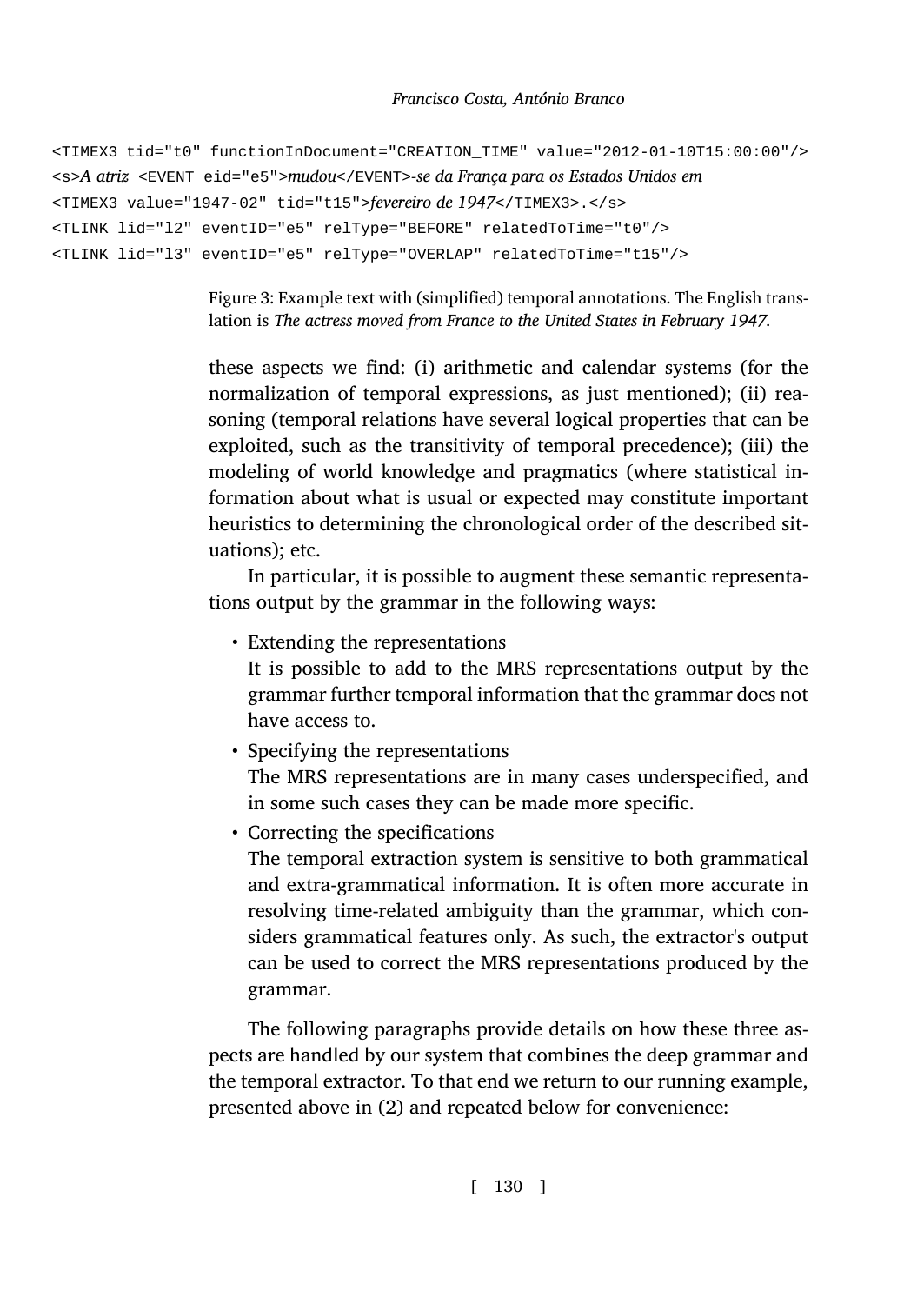(2) *A atriz* the actress moved from France to the United States in *mudou-se de França para os Estad[os](#page-33-0) Unidos em fevereiro de 1947.* February of 1947 *The actress moved from France to the United States in February 1947.*

The temporal annotation obtained by the temporal extraction system for this running exampl[e i](#page-33-0)s displayed in Figure 3. That example shows two annotated temporal relations, namely an overlap relation between the moving event and the month of February 1947, and a temporal precedence relati[on](#page-23-0) [b](#page-33-0)etwe[en](#page-35-0) this event and t[he](#page-35-0) document creation time.

The semantic representation obtained by the grammar for this example is shown in Figure 2 on page 120. The [o](#page-35-0)bjective is thus to enrich the grammar-derived representa[tio](#page-33-0)n by exploring the temporal annotations shown in Figure 3.

### 4.1.1 Extending the MRS representations

The outcome of this combination is presented in Figure 4. As can be seen by comparing Figures 2, 3 and 4, there are several pieces of information that are incorporated into the resulting MRS representation. These additions are highlighted in bold in Figu[re](#page-35-0) 4.

The first one is the information about the document's creation time (the TIMEX3 element in Figure 3). Temporal extraction systems register when a document was created (in our example this is "2012-01-10T15:00:00"), which can be determined from meta-data or with heuristics. This information can be incorporated in the MRS representations, specifying the utterance time. The normalized value for the document's creation time is used to fill in the T-VALUE of the temporal index for the utterance time. In Figure 4, this is the temporal index *t*10.

The second type of information to add is about temporal expressions. An argument is added to the relation for the head word of that expression that was identified as a temporal expression by the extraction system. This argument is instantiated with a temporal index whose *t-value* feature contains the normalized representation of the time expression. In our example, the temporal expression *fevereiro*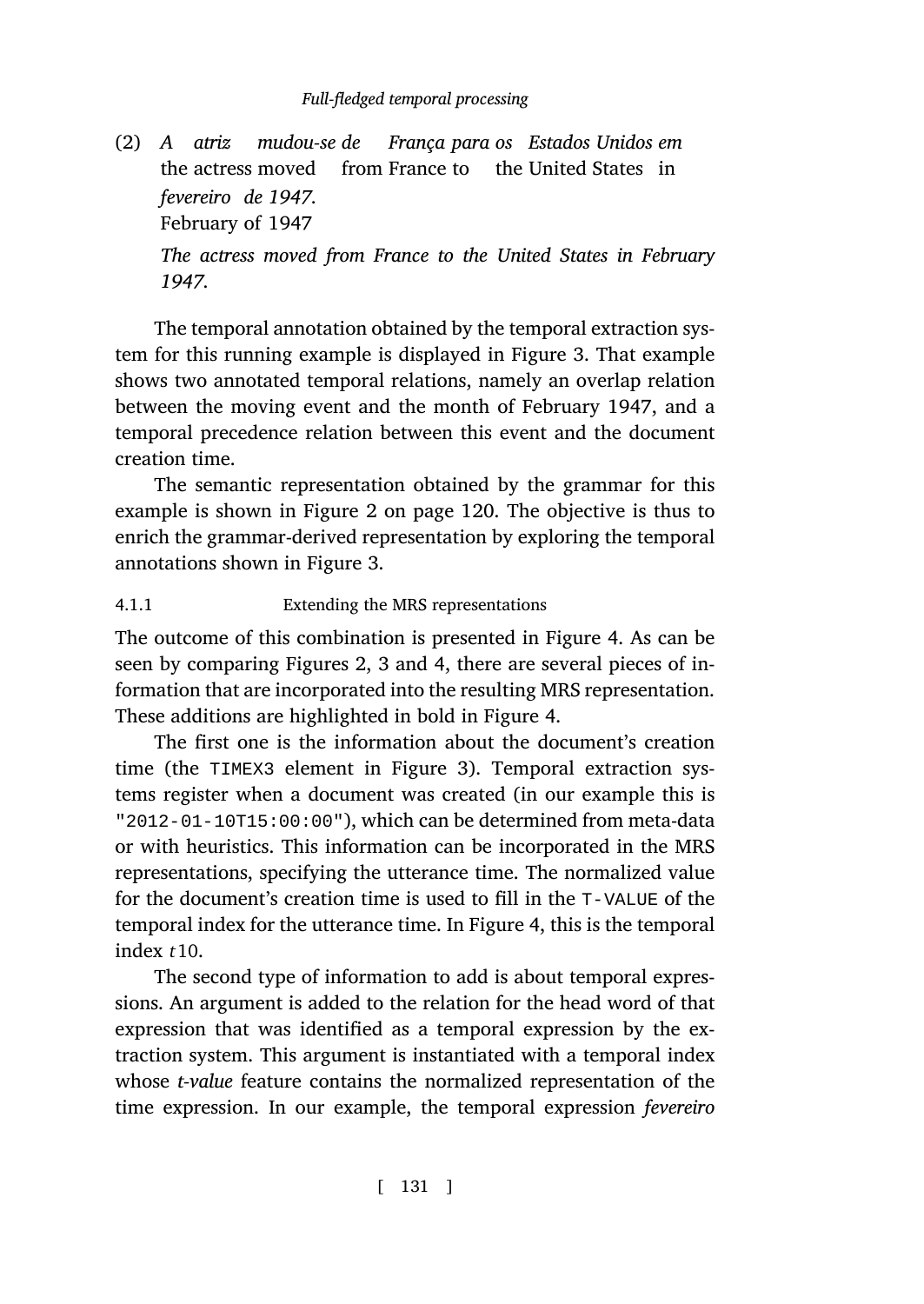```
<h1,
  {h3 : _o_q(x4, h5, h6),
  h7 : _a t riz_n(x4),
  h8: \text{at}(e2 \text{ } {\text{fculmination +}} \cdot k, t9),h8 : is-be f ore(t9, t10 {t-value "2012-01-10T15 : 00 : 00"}),
  h8 : aspec tual-opera t or(e2, e12, h11),
  h11 : _mudar_v(e12, x4),
  h11 : _de_p(e14, e12, x13),
  h15 : pr oper_q(x13, h16, h17),
  h18 : named(x13, "França"),
  h11 : _para_p(e20, e12, x19),
  h21 : _o_q(x19, h23, h22),
  h24 : named(x19, "Estados Unidos"),
  h11 : _em_p(e26, e12, x25),
  h27 : ude f _q(x25, h28, h29),
  h30 : _f everei r o_n(x25,t69 {t-value "1947-02"}),
  h30 : overlaps(t9,t69),
  h30 : _de_p(e31, x25, x32),
  h33 : pr oper_q(x32, h34, h35),
  h36 : named(x32, "1947"},
  {h1 =q h8, h5 =q h7, h16 =q h18, h23 =q h24, h28 =q h30,
  h34 =q h36} >
```
<span id="page-35-0"></span>Figure 4: Final MRS for *A atriz mudou-se de França para os Estados Unidos em fevereiro de 1947* "The actress moved from France to the United States in February 1947"

*de 1947* "February 1947" is originally given the MRS representation:

```
< h27, { h27 : udef_q(x25, h28, h29),
         h30 : _fevereiro_n(x25),
         h30 : _de_p(e31, x25, x32),
         h33 : proper_q(x32, h34, h35),
         h36 : named(x32, "1947") },
       { h28 =q h30, h34 =qh36 } >.
```
An extra argument is added to the *\_fevereiro\_n* relation (with the label *h*30), filled with a temporal index containing the normalized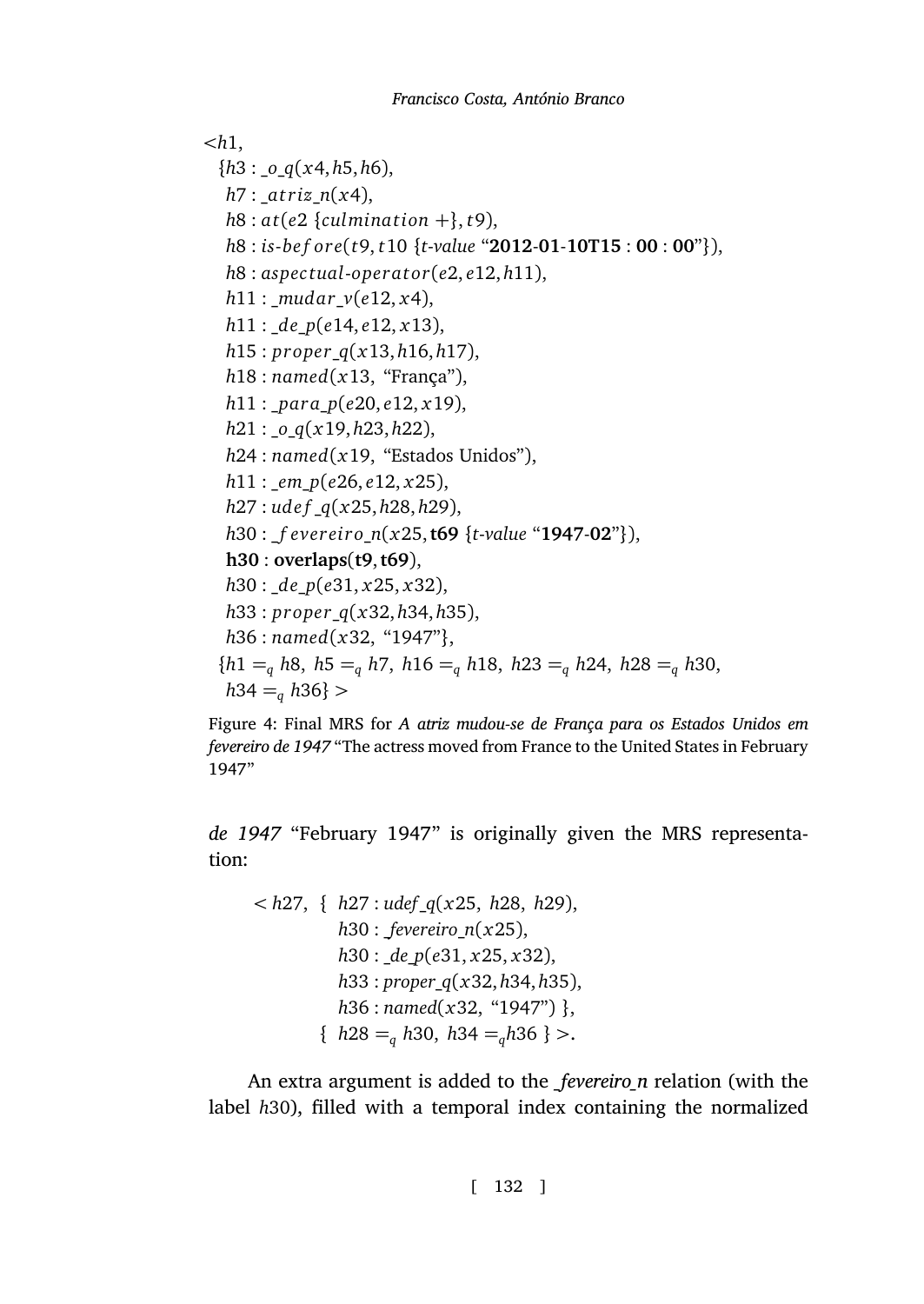value for the temporal expressio[n, as shown in F](#page-49-5)i[gure](#page-49-5) 4: *< h*30 : \_*fevereiro*\_*n*(*x*25, *t*69 *{t*-*value* "1947-02"*}*) *>*. 9

Finally, additional temporal relations detected by the temporal extraction system are incorporated in the MRS.

The only temporal relations originally present in the MRS representations are the ones directly related to verb tense, since the grammar only looks at grammatical information. These are always between an event and the utterance time or the event of the higher clause in the case of backshift phenomena (Costa and Branco, 2012a).

But temporal information systems can extract more temporal relations than those. These extra relations can be added to the MRS representations. In our example this is the *overlaps* relation between the event time *t9* of the moving event and the temporal index *t69* for the time conveyed by the temporal expression *fevereiro de 1947* "February 1947" : *< h*30 : *overlaps*(*t*9, *t*69) *>*.

We believe that the problem of adequately modeling the semantic representation of temporal expressions is an interesting question for linguistics to further clarify, for these reasons. As such, an admittedly simplistic solution was chosen in our integrated representation.

 $9$ The resulting representation is somewhat redundant, and we believe it can be improved. However, this issue is far from trivial, although it may seem so at first. The intuitive alternative would be to replace the entire material in the original MRS for this temporal index. In this example, the five relations (and the two handle constraints) for the expression *fevereiro de 1947* "February 1947" would be completely eliminated from the MRS and replaced by a temporal index. This temporal index would occur as the second argument of the \_*em*\_*p* relation, for the preposition corresponding to English *in*: \_*em*\_*p*(*e*26, *e*12, *t*69*{t*-*value* "1947-02"*}*). This alternative has two problems that must be noted.

The first one is illustrated by a sentence like *2007 saw the birth of the iPhone*. Here, a temporal expression occurs as the subject of a verb. With the intuitive representation, the first argument of the predicate for the verb *to see* would end up being a temporal index. This seems wrong, as the first argument of that predicate would not be of the expected type.

The second problem is related to examples like *that awful year*. This is a time expression that includes material (namely the adjective *awful*) that is not present in the normalized value of the temporal expression (which would just consist of a number representing a calendar year). Replacing the entire MRS representation of this noun phrase for a temporal index would create a representation that does not include all the information present in the analyzed input sentence.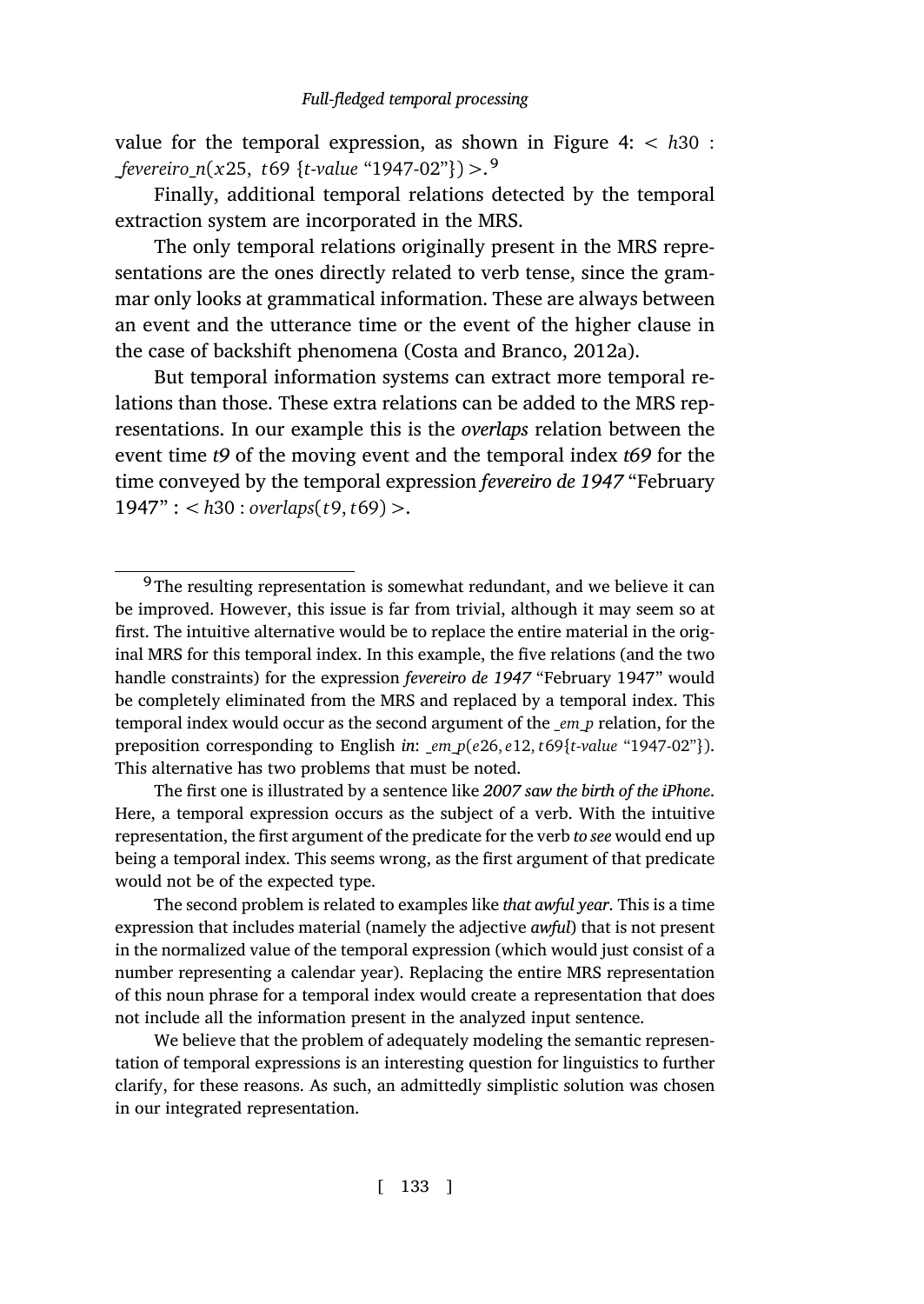To implement the integration of the original MRS produced by the grammar with the information coming from the temporal extraction system, all that is needed is an alignment between the word tokens in the original text and the semantic relations that correspond to those tokens. In our experimental setup, this is achieved quite straightforwardly since the PET parser, the parsing engine used with the grammar, allows the grammar to provide character spans next to each relation in the output MRS representations. These character spans describe the character positions of the linguistic material corresponding to that relation and are used for the alignment and merging of the deep temporal representations with the temporal relations extracted.

# 4.1.2 Increased semantic specification

The temporal relations identified by the grammar can be made more specific on the basis of the output of the temporal extractor. One example illustrating this is related to the following sentence, taken from the training data of TimeBankPT, with the original English sentence also presented below in italics:

(6) Esperava-se que Bush autorizasse os comandantes navais a usar "a mínima força necessária" para interditar os navios de carga para o Iraque e a partir do Iraque, disse um oficial americano.

> *Bush was expected to authorize naval commanders to use "the minimum force necessary" to interdict shipments to and from Iraq, a U.S. official said.*

TimeBankPT (and the English data set used in TempEval) contains TimeML annotations for this sentence describing temporal relations between the document's creation time and several events, namely those represented by *esperava-se* "it was expected", *usar* "use", and *disse* "said". Similarly, the temporal extractor is capable of identifying these temporal relations.

The temporal semantics implemented in the grammar also encodes several temporal relations between situations described by finite verb forms and the speech time, which is similar to the document's creation time. However, in some cases, these semantic representations are less specific than the TimeML annotations.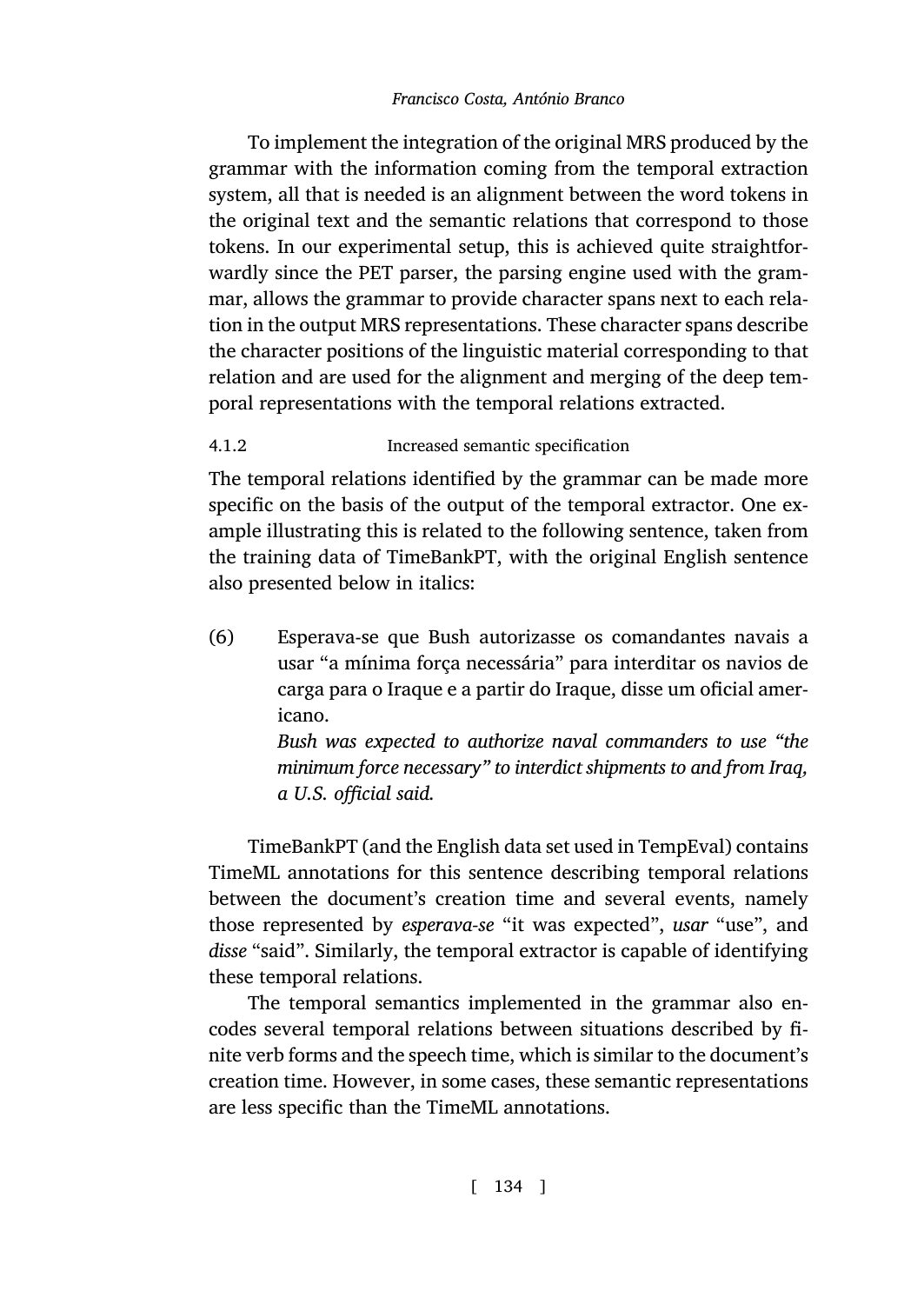A case in point is the imperfective past tense in indirect speech contexts, which is exemplified in this sentence with the verb form *esperava* "was expected". Here the semantics will encode that the event conveyed by the embedded *esperava* overlaps the one conveyed by *disse* "said". This is as expected, because this tense is associated with these kinds of readings in this context.<sup>10</sup> This semantic representation does not say anything about the relation between the embedded situation and the speech time or document's creation time. This is not a shortcoming of the implemented grammar; it is what is justified from the point of view of the linguistic analysis. But this information is readily available in the output of the temporal extractor, and therefore can be incorporated in the final MRS representation.

Another case that is not trivial to treat in the grammar alone is verb forms in the conditional mood. The grammar implementation assigns them a future of past interpretation: the described event occurs at a time that follows another time that precedes the speech time. Therefore, the direct relation between events introduced by verb forms in this tense and the speech time is not available in the MRS representation produced by the grammar, and in fact can be any one.

In the annotated data, however, there can be cases of temporal annotations between events introduced by verbs in the conditional and the document's creation time.

### 4.1.3 Corrections to the temporal representations

In some cases, the temporal extr[action](#page-48-8) s[ystem](#page-48-8) [can be used](#page-50-10) [to correct](#page-51-8) [the M](#page-51-8)[RSs output b](#page-46-6)[y the gramma](#page-53-6)r.

In cases of conflict between the initial temporal relations identified by the grammar and the ones given by the temporal extractor, the initial representations produced by the grammar can be corrected if the temporal relations identified b[y the extractor a](#page-49-5)r[e cons](#page-49-5)idered more reliable than the ones that the grammar produces.

<sup>10</sup> "Past under past" constructions (Comrie, 1986; Declerck, 1990; Hornstein, 1991; Abusch, 1994; Michaelis, 2011) may be ambiguous in English. For example, in *John said he was ill* the two situations described can be simultaneous, but in *John said he fell down* the one described by the embedded verb precedes the one in the matrix clause. In Portuguese, the two interpretations are distinguished by the past tense used: the imperfective past is used in the former case, and the perfective past is used in the latter one (Costa and Branco, 2012a).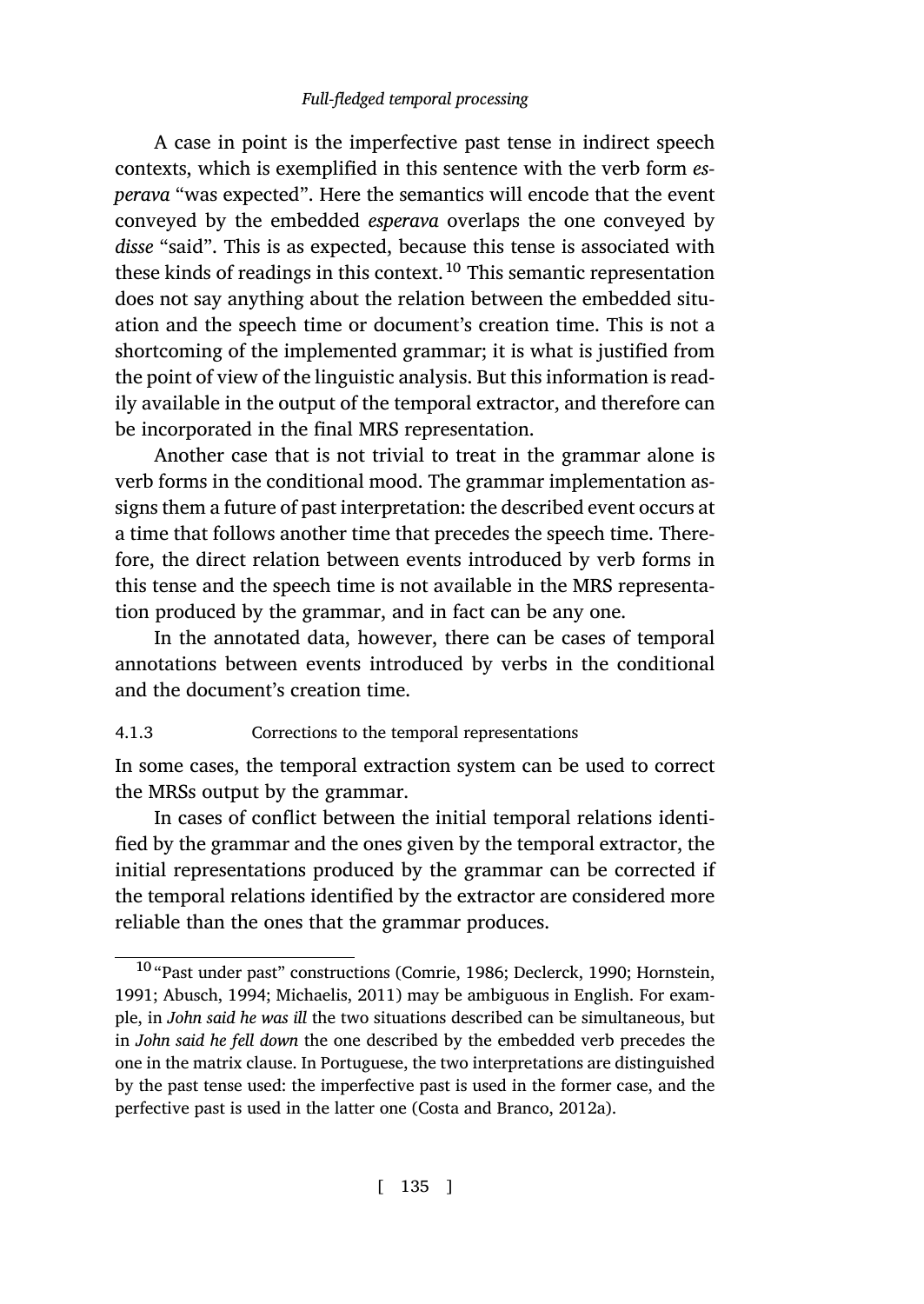This is because the grammar only looks at grammatical tense, whereas the temporal information system takes other features into account, and can identify cases where grammatical tense is insufficient or misleading. An example of this is the case of the historical present, that is, the grammatical present being used to describe a past event, such as in the sentence *In 1939 Germany invades Poland*. This is an important property of our proposal.

Another example where corrections are fruitful is also connected to the use of present tense in Portuguese. English allows this tense to be used to describe future events, as in *The train leaves tomorrow*. In Portuguese this is much more pervasive, and because of that each occurrence of this tense is given this reading, as well as a present reading, by the grammar. The representations for the two different readings (present and future) are not underspecified (because they have different aspectual constraints, i.e. they constrain the three Boolean features that we use to encode aspect, as presented above, differently). Rather, each occurrence of this grammatical tense is ambiguous between present and future, triggering two distinct analyses. As mentioned before, the system uses a statistical model to discriminate between competing analyses for each sentence. By causing the analysis to branch out in these cases, the choice of present vs. future is determined by this parse selection model.

Not surprisingly, as far as this distinction goes, this parse selection model performs quite poorly when compared to a dedicated temporal annotation system, as shown in the next section. That is, there are several cases when the best interpretation given by the grammar erroneously assigns future semantics to present tense verb forms or vice versa. In these cases, the integration component corrects the final MRS representation by changing the temporal relations there so that said representation is in accordance with the output of the temporal extractor.

# 4.2 *Evaluation*

A test suite of sentences exemplifying the phenomena that the grammar should be able to deal with was created. It contains sentences in the various tenses, sentences with forms of the auxiliary *ter* "have" combining with a past participle, sentences with a progressive construction similar to the English construction composed of *be* and an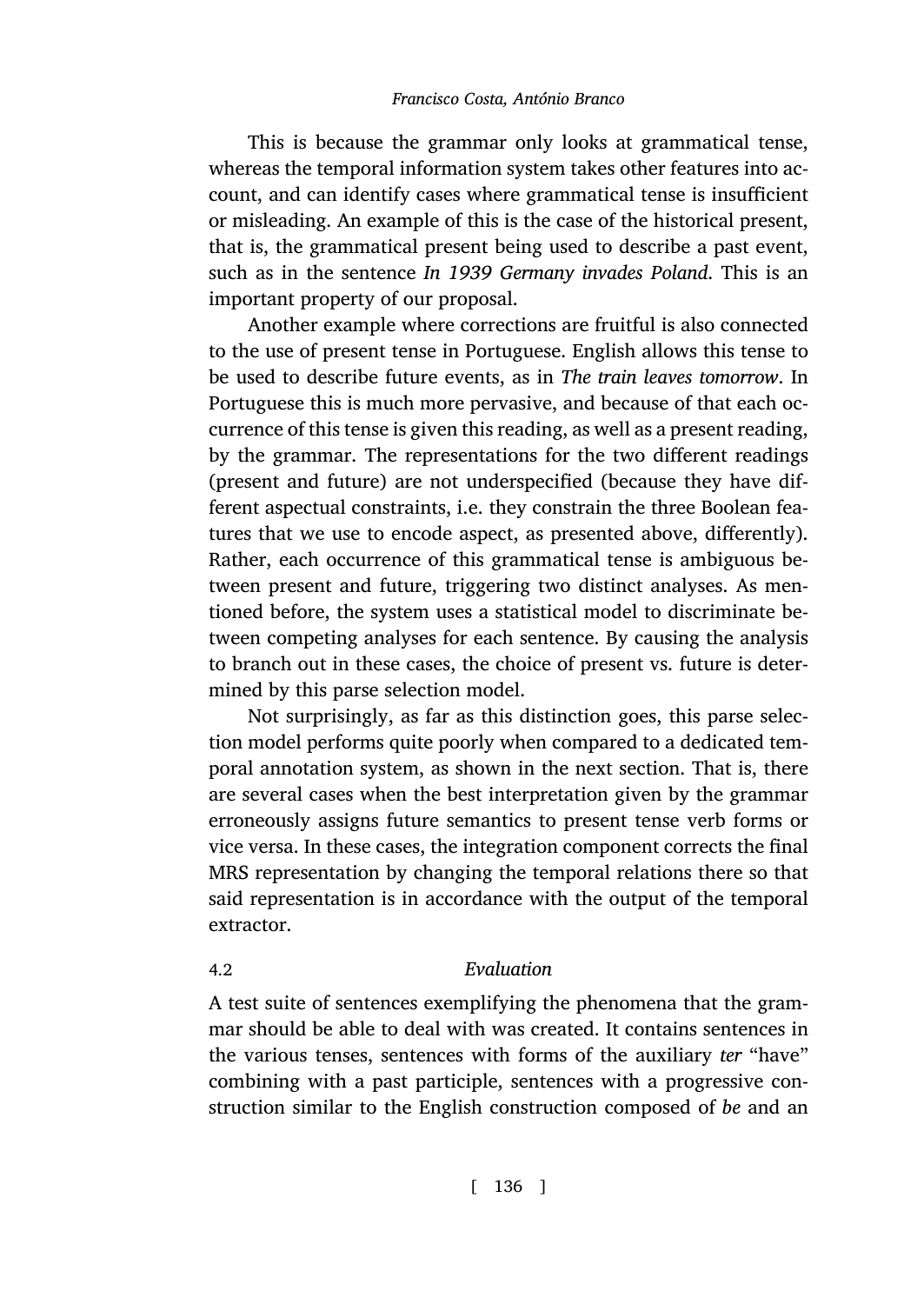*-ing* form, sentences with forms of *ir* "go" with an infinitive (similar to English "going to" constructions), and sentences featuring adverbs like *hoje* "today", *ontem* "yesterday", and *amanhã* "tomorrow", which feature different combinatorial possibilities with the different tenses. This test suite is used for regression tests during grammar development and contains 38 sentences. The grammar is able to correctly parse all of these sentences and provides correct temporal representations for them.

The test suite is useful to check for bugs in the implementation and ensure that the expected results are seen, but it might not be representative of what is seen in practical scenarios. So an evaluation with unseen data was conducted.

Evaluating this approach presents specific challenges. There is no gold-standard available with MRS annotations that contains temporal information similar to what is presented here. And in fact, it is quite difficult to produce MRS representations manually, as th[ey contain](#page-48-0) [many re-entran](#page-48-0)cies. For these reasons, we resort to manual [eva](#page-5-0)luation. Since the temporal extractor was developed using the training set of TimeBankPT, the test part of this corpus is unseen and can be used for evaluation of the integrated solution as well.

To this end, the 20 documents comprising the test portion of TimeBankPT were parsed with the grammar. On large corpora of native Portuguese text taken from newspapers and the Wikipedia, the grammar is capable of analyzing around ⅓ of all sentences (Costa and Branco, 2010a), as already mentioned above in Section 2.1. In the present case, 24% of the sentences in the test set of TimeBankPT got a parse.<sup>11</sup> Since the integration of the grammar with the extractor is not meant to increase the coverage of the former, the sentences that receive no parse were left out of this evaluation exercise. There remained 84 sentences in the test set.

This section provides evaluation results for the several tasks directly involved in the integration of the grammar with the temporal extraction system. First, the recognition and normalization of tempo-

<sup>&</sup>lt;sup>11</sup> We assume that this lower coverage is due to the fact that many of the documents composing this data set are taken from the Wall Street Journal (as TimeBankPT is a translation of the English corpus used in TempEval), and there was no effort to have the grammar deal with text from the financial and economic domains, which contain quite a number of syntactic idiosyncrasies.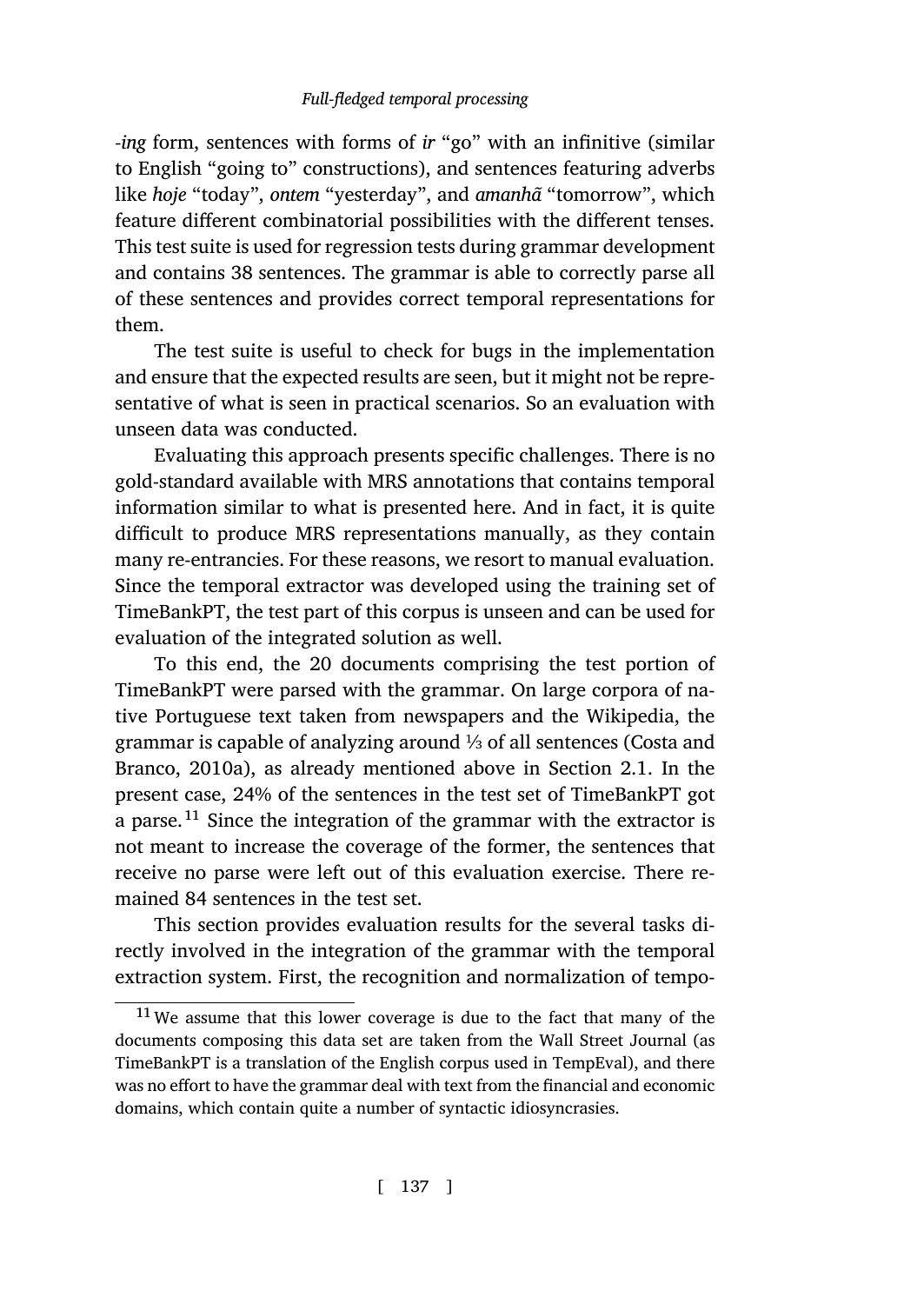ral expressions is discussed. This task is performed by the temporal extractor and then combined with the MRS representations output by the grammar, as discussed above. Here the results for the integrated output are thus the same as those for the temporal extractor.

After that, evaluation results are presented for two problems that are similar to the Tasks A and B of TempEval discussed above. Since the temporal extractor identifies events and temporal expressions and temporal relations between these, and these temporal relations are added to the MRS representations, the performance of the extractor and that of the integrated system are discussed. Finally, evaluation results are provided for the classification of temporal relations between events and the speech time or the document's creation time (i.e. Task B of TempEval). In this respect both the grammar and the temporal extractor are evaluated in isolation, since each can output these temporal relat[io](#page-42-0)ns. The integrated system, which corrects the MRS representations with the information coming from the extractor, is also evaluated.

The Task C of TempEval is not used by our integrated approach. Since Task C relates events mentioned in different sentences, a discourse representation is necessary to combine them in an informed way. This is not something that the typical deep linguistic technology does at the moment.<sup>12</sup>

Table 5 summarizes the results discussed in the rest of this section and obtained on the parsed sentences of the test data of TimeBankPT. In this table, n/a marks results that are not available, as the grammar is not intended to perform the corresponding tasks.

# 4.2.1 Evaluation of temporal expression rec[ognition and norma](#page-49-6)lization

Since the integrated system enriches the original MRS representations with representations for the temporal expressions that occur in the underlying text, this dimension was evaluated.

As mentioned above, we restricted our attention to the sentences for which there was a parse produced by the grammar. We looked at all temporal expressions that can be found in these sentences. The system was evaluated with respect to two factors. First, we want to know

<sup>12</sup>An exception is Boxer (Curran *et al.*, 2007), which can handle some crosssentential phenomena, such as pronoun resolution and presupposition.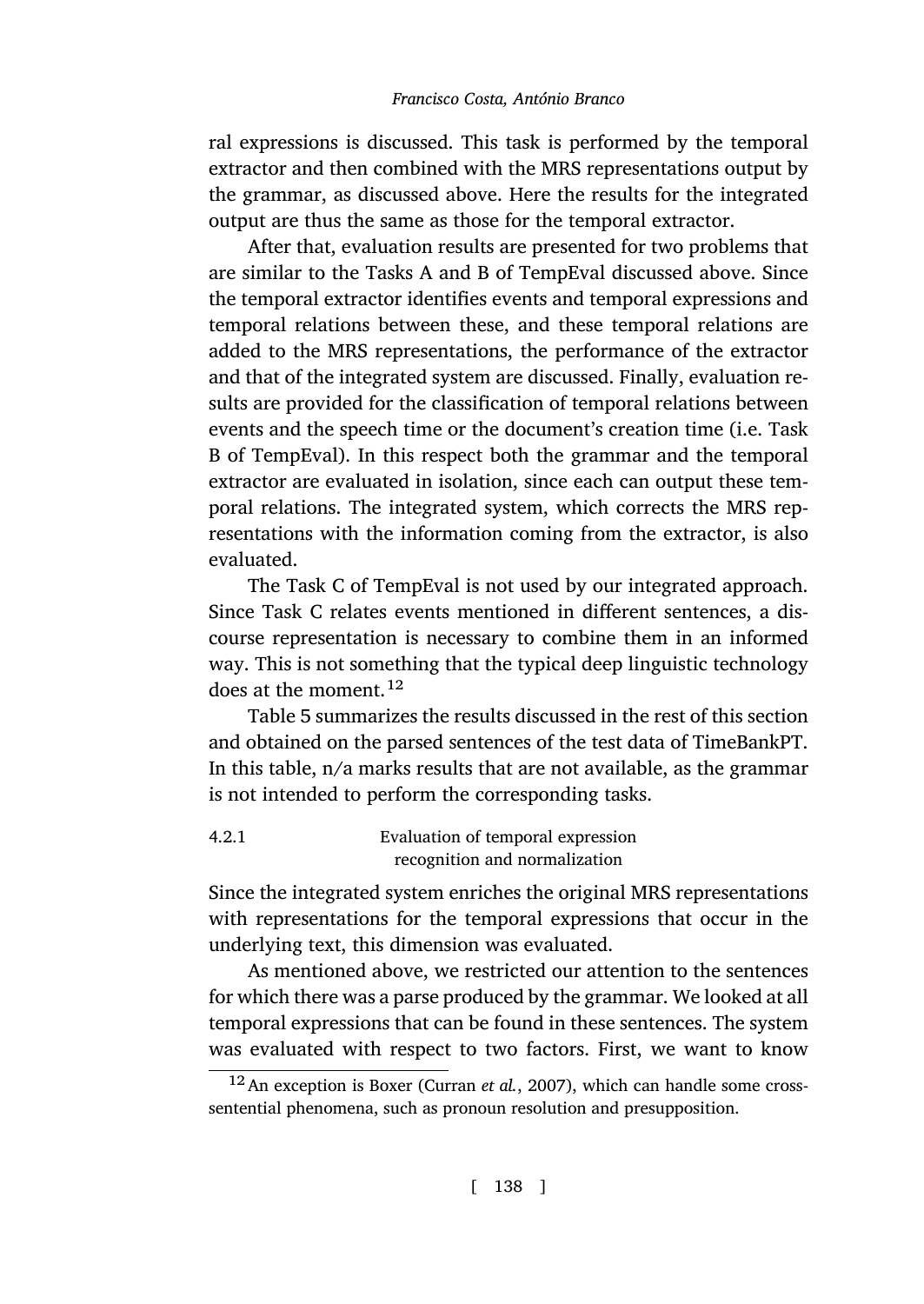| Full-fledged temporal processing |  |  |
|----------------------------------|--|--|
|----------------------------------|--|--|

|                      | Total | Grammar | Extractor   | Combined<br>system                      |
|----------------------|-------|---------|-------------|-----------------------------------------|
| Temporal expressions | 32    |         |             |                                         |
| Recognition          |       | n/a     | 28/32 (88%) | 28/32 (88%)                             |
| Normalization        |       | n/a     | 27/32(84%)  | 27/32 (84%)                             |
| Event $-$ time pairs | 44    |         |             |                                         |
| Task A               |       | n/a     | 25/44 (57%) | 25/44 (57%)                             |
| Finite verbs         | 111   |         |             |                                         |
| Task B               |       |         |             | 83/111 (75%) 92/111 (83%) 104/111 (94%) |

<span id="page-42-0"></span>Table 5: Accuracy of he grammar, he temporal extraction system and he combined system for several tasks (% correct)

how many temporal expressions are recognized correctly. Second, we want to know how they are normalized, since these normalized values appear in the final representations.

Temporal expressions are somewhat infrequent and, in these 84 sentences, only 32 such expressions occur. Of these, 88% are recognized correctly. The remaining ones are either not recognized at all or their boundaries are not identified correctly. 84% are recognized correctly and also normalized correctly (or 96% of the ones that are recognized correctly). From the point of view of normalization, the difficult cases are very vague ones such as *the night*. These cases fail to be normalized and as such are not incorporated in the final MRS representations.

Although some of the temporal expressions occurring in this data set fail to be recognized and incorporated in the final MRS representations, the ones that are indeed inserted there are almost all correctly normalized (96%).

| 4.2.2 | Evaluation of temporal relations   |
|-------|------------------------------------|
|       | between mentioned times and events |

As mentioned above, the final MRS representations also include temporal relations between the times and dates and the events mentioned in the input sentences, since these relations are delivered by the temporal extractor (cf. Task A).

These temporal relations occurring in the semantic representations of the parsed sentences were checked for correctness. There are only 44 such relations, because only a few sentences contain multiple temporal expressions and multiple events. 57% of these relations are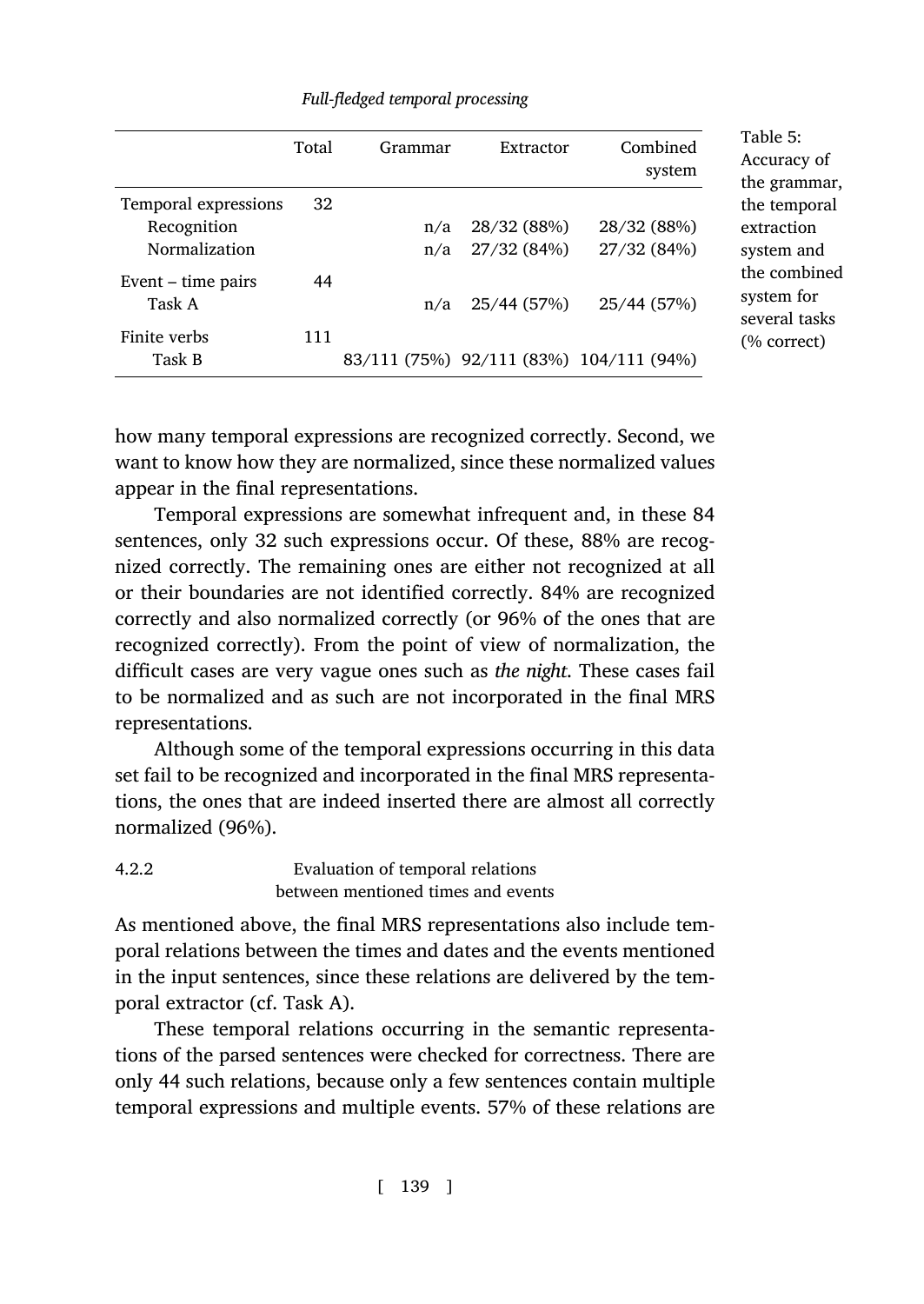correctly encoded. A considerable number of the errors occur when the times and events being related are mentioned very far apart in the sentence or the syntactic relationship between the expressions denoting them is not direct. If we restrict our attention to pairs of events and times that are mentioned in the same clause, this score goes up to 68%.

Since the grammar provides us with this information, we are considering only adding these temporal relations to the MRS representations in these cases when the relevant expressions occur in the same clause. So even though temporal information processing technology still has a considerable amount of error, to some extent we can at least increase precision by sacrificing recall in a straightforward way if this is considered preferable.

# 4.2.3 Evaluation of temporal relations with the speech time

One final aspect to evaluate is how many of the temporal relations between events and the speech time or document's creation time, output by the final integrated temporal processing system, are correct. This is similar to the Task B of TempEval.

The grammar assigns temporal relations to events and states represented by finite forms of verbs only, for the reasons already mentioned. TimeBankPT includes annotations also for events denoted by words of other parts-of-speech, most importantly nouns. Even though the extractor can also identify these, it is not as accurate in doing so, as mentioned above. For this reason, the integrated system does not expand MRS representations with temporal information for events that are not given by verbs, and likewise we also ignore them in this evaluation.

For each sentence, only the preferred parse output by the grammar, as determined by the parse selection model, is considered. The grammar produced a correct output for 75% of all temporal relations between the situations described in these parsed sentences and the document's creation time/speech time.

As mentioned above, one difficulty is assigning the correct meaning to present tense verb forms. As they are ambiguous between future and present semantic values and this distinction is chosen by a general parse selection model, it is rarely the case that it is correctly resolved. The temporal extractor is much better at this particular problem, as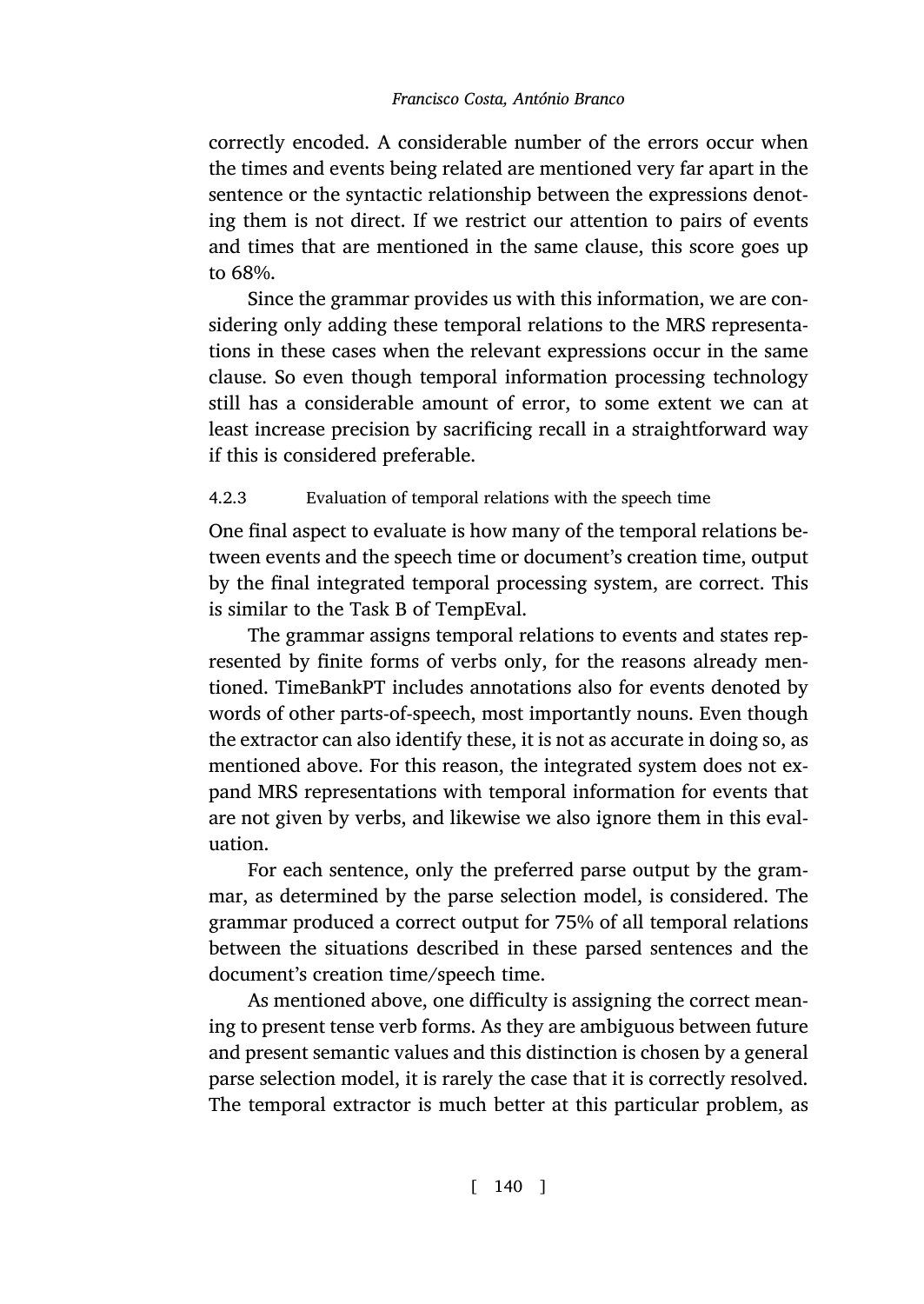it employs several features that are relevant to it. For instance, aspectual type is very relevant; depending on the language, the future interpretation of present tense is much harder or even impossible with stative verbs (Van Eynde, 1998, p. 249). The grammar has no information about lexical aspect, but the extractor has some, in the form of the aspectual indicators as well as the features class and even stem (since this is a lexical property). This problem accounts for 56% of the errors produced by the grammar for this task. Other errors were less interesting and had a smaller impact overall.

The temporal extractor gets 83% of these temporal relations between finite verb forms and the speech time/document's creation time right, better than the 75% of the grammar. The largest source of error has to do with identifying events: many of the verbs for which the grammar produces temporal relations are not recognized as events by the temporal extractor, and therefore no relation is posited for them. Note that TimeML does not annotate verbs used in generic statements (such as *Lions are mammals*) as events, and furthermore the annotations for event terms that occurred fewer than 20 times in the English data used in TempEval were removed. Therefore the training data of TimeBankPT, which is also used to train the event identification model used in LX-TimeAnalyzer, contains many examples of verbs that are not annotated as being event terms.<sup>13</sup>

The system combining the output of the grammar and that of the temporal extractor delivers temporal relations between finite verbs and the speech time/document's creation time with 94% accuracy. This is a better result than either the grammar (75%) or the temporal extractor (83%) in isolation.

Overall, these results show that integrating a specialized temporal extractor with a deep grammar can be fruitful in practice in increasing the quality of the temporal meaning representations and the accuracy of the resulting system.

<sup>&</sup>lt;sup>13</sup> As a side note, if one removes these cases and looks only at those that were identified by both the grammar and the temporal extractor, the success rate of the latter in classifying the temporal relation with the document's creation time goes up to 97%. This is substantially better than the results presented above for the task B of TempEval because here we are looking exclusively at events denoted by verbs, which are easier to order with respect to the utterance time than those given by words with a different part-of-speech.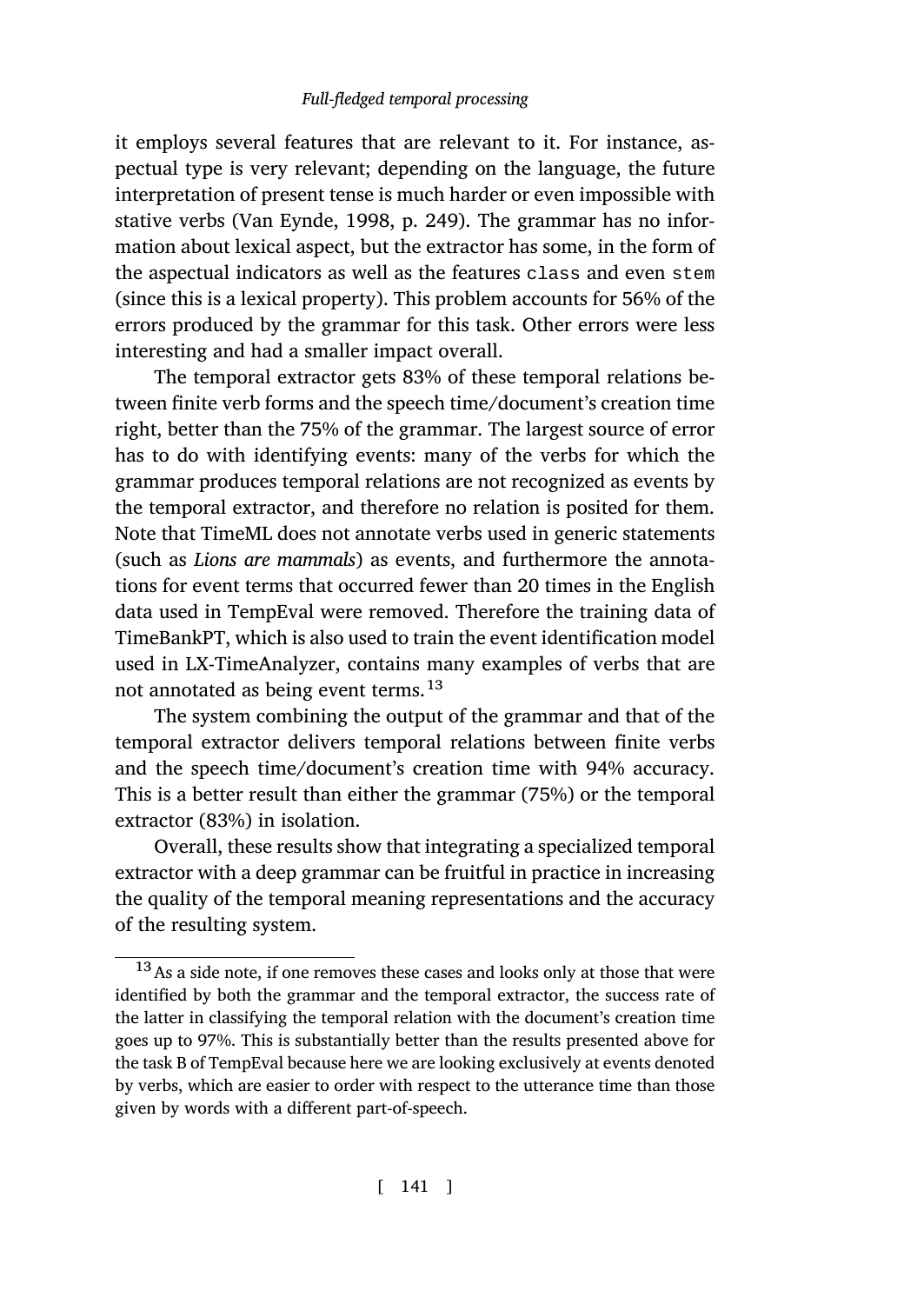# <span id="page-45-0"></span>5 conclusions

This article presents a novel contribution to the processing of the linguistic expression of time in deep natural language processing systems by combining them with data-driven methods. As interpreting the temporal ordering of the events mentioned in a text is indeed affected by phenomena that are difficult to model in a symbolic system, like knowledge of the world, machine learning methods can capture the contribution of factors whose impact is not well understood. To this end, it was discussed how to combine the outcome of temporal information extraction technology with the semantic representations produced by a deep processing grammar.

This combination helps to resolve the ambiguity preserved in the underspecified semantic representation. One very important point is that it also allows for the representations produced by deep grammars to encode extra-linguistic information – e.g. the normalized representation of the speech time – that is relevant to interpret these representations but hard to obtain with these grammars alone.

Finally, with the present contribution towards full-fledged temporal processing, this paper adds to the overall discussion and quest on how to make progress in natural language processing by means of hybrid systems that combine the complementarity of the symbolic and probabilistic approaches in a way that their strengths can be amplified and their shortcomings mitigated. The resulting system presents better performance th[an each of the two c](#page-51-9)omponents in isolation, both quantitatively (as measured in terms of accuracy) and qualitatively (as it outputs truth-conditional representations of the meaning of sentences that includes but is not limited to information about time).

Future work is needed to address temporal relations between events mentioned in different sentences. In this respect, there is some work on the temporal structure of discourse, also using HPSG. One example is the work of Hitzeman *et al.* (1995), although in some cases this specific proposal leaves these temporal relations underspecified. It would be interesting to check how proposals such as this one compare with current temporal relation classification technology for the task C of the first TempEval challenge. Future work can check this by implementing a similar solution with the grammar.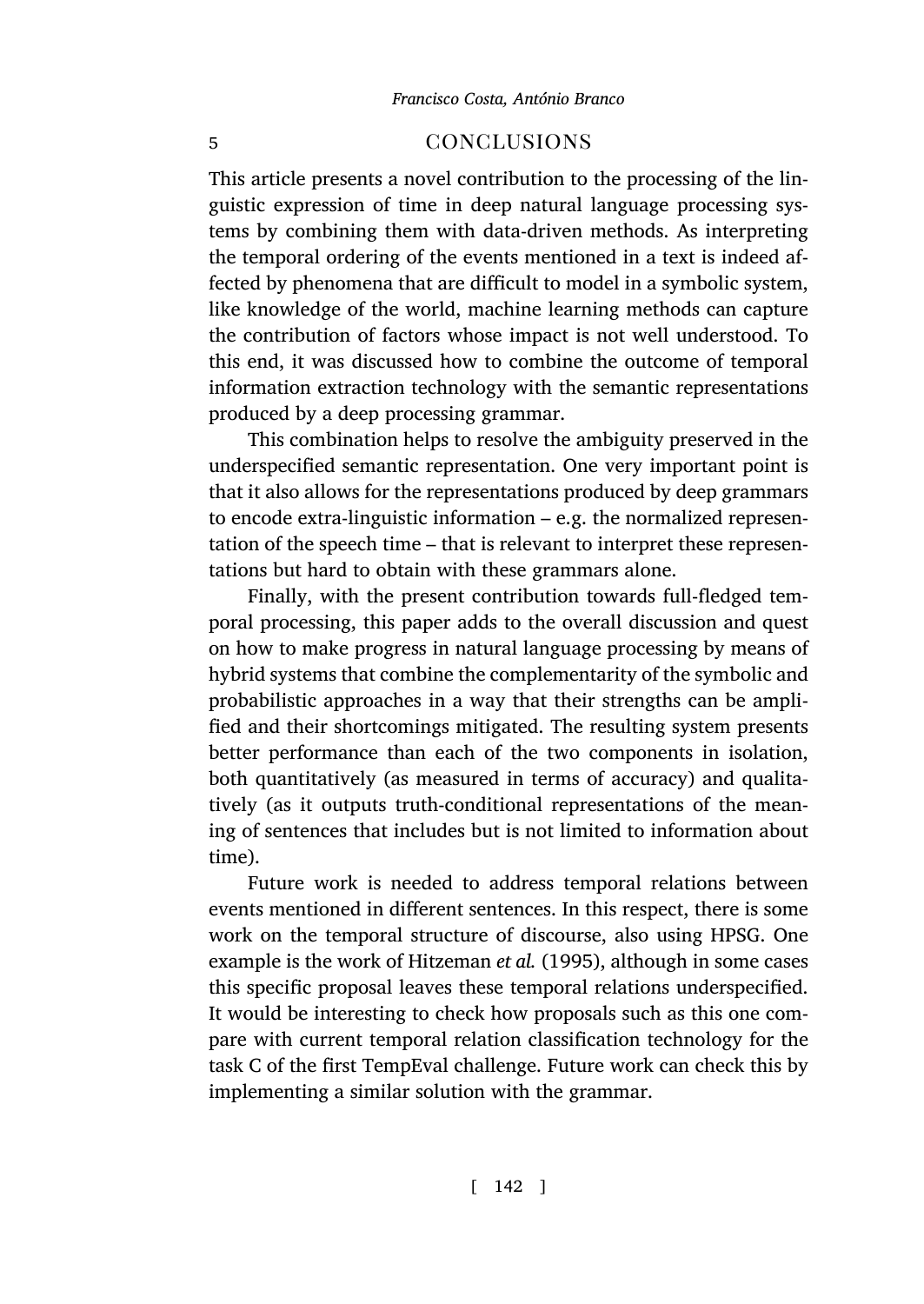Future work can address other ways to combine the two subsystems (the extractor and the grammar). The integration can also work in the direction opposite of the one explored in this paper: for instance, the events recognized by the grammar can be proposed to the shallow temporal extraction system, as the latter failed to recognize some of them in our evaluation. Additional work could also investigate the use of a meta-learning component to detect correct and incorrect information in either sub-system. In this paper, we have shown, however, that even the simple approach that we explored already produces competitive results that improve the performance of the whole system.

# **REFERENCES**

<span id="page-46-6"></span>Dorit Abusch (1994), Sequence of Tense Revisited: Two Semantic Accounts of Tense in Intensional Contexts, in Hans Kampf, editor, *Ellipsis, Tense and Questions*, pp. 87–139, University of Amsterdam, DYANA deliverable R.2.2.B.

<span id="page-46-4"></span>Peter ADOLPHS, Stephan OEPEN, Ulrich CALLMEIER, Berthold CRYSMANN, Dan FLICKINGER, and Bernd KIEFER (2008), Some Fine Points of Hybrid Natural Language Parsing, in *Proceedings of the 6th International Conference on Language Resources and Evaluation*, Genoa, Italy.

<span id="page-46-5"></span>Jan Alexandersson, Ralf Engel, Michael Kipp, Stephan Koch, Uwe KÜSSNER, Norbert REITHINGER, and Manfred STEDE (2000), Modeling Negotiation Dialogs, in Wolfgang Wahlster, editor, *Verbmobil: Foundations of Speech-to-Speech Translation*, pp. 441–451, Springer-Verlag, Berlin Heidelberg New York, Artificial Intelligence edition.

<span id="page-46-1"></span>James ALLEN (1983), Maintaining Knowledge about Temporal Intervals, *Communications of the ACM*, 26(11):832–843.

<span id="page-46-2"></span>James Allen (1984), Towards a General Theory of Action and Time, *Artificial Intelligence*, 23:123–154.

<span id="page-46-3"></span>Gabor Angeli, Christopher D. Manning, and Daniel Jurafsky (2012), Parsing Time: Learning to Interpret Time Expressions, in *Proceedings of the 2012 Conference of the North American Chapter of the Association for Computational Linguistics: Human Language Technologies*, pp. 446–455, Association for Computational Linguistics, Montréal, Canada.

<span id="page-46-0"></span>Emily M. Bender, Dan Flickinger, and Stephan Oepen (2002), The Grammar Matrix: An Open-Source Starter-Kit for the Development of Cross-Linguistically Consistent Broad-Coverage Precision Grammars, in John CARROLL, Nelleke OOSTDIJK, and Richard SUTCLIFFE, editors, *Procedings of the Workshop on Grammar Engineering and Evaluation at the 19th International Conference on Computational Linguistics*, pp. 8–14, Taipei, Taiwan.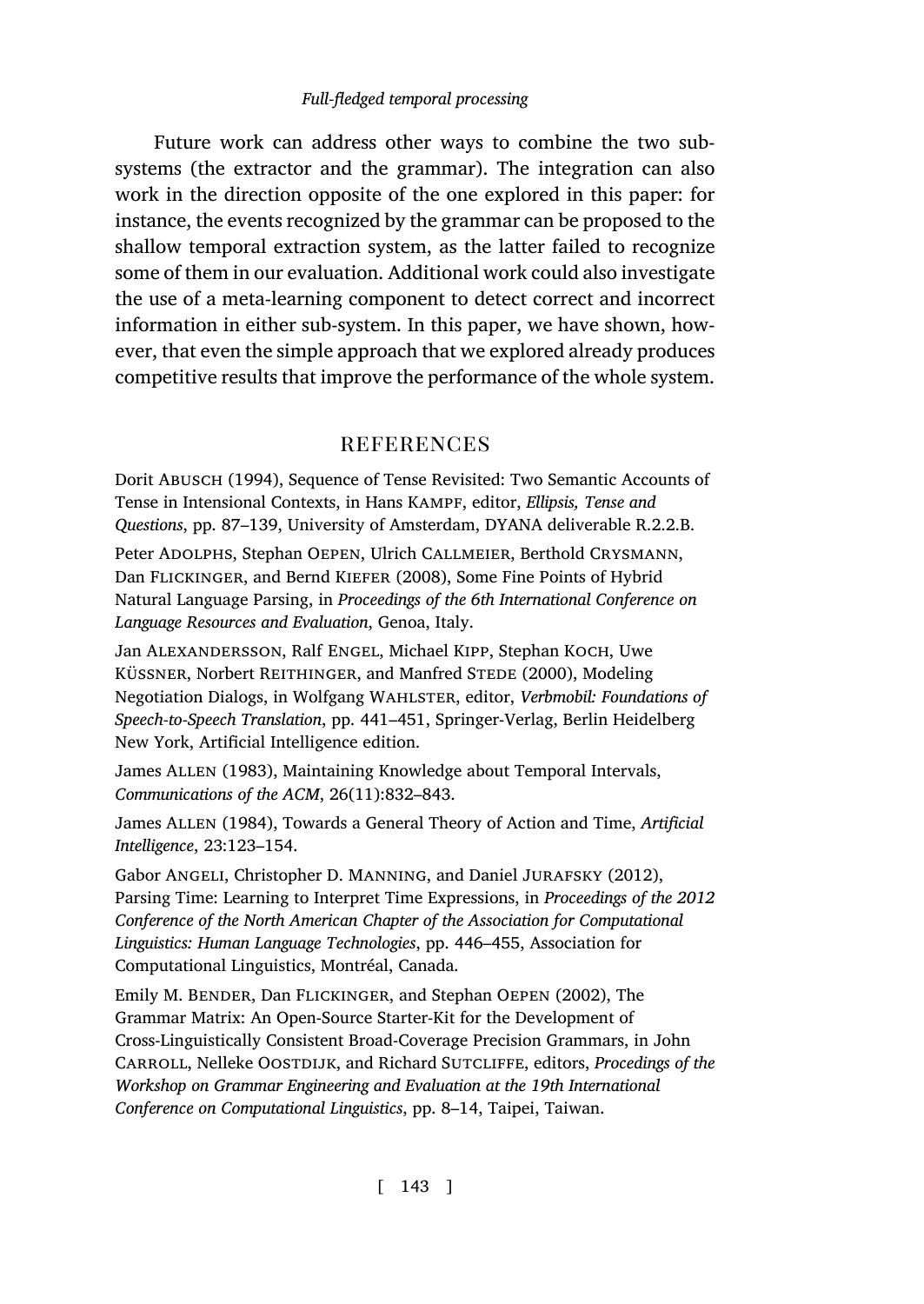<span id="page-47-4"></span><span id="page-47-1"></span>Emily M. BENDER, Dan FLICKINGER, Stephan OEPEN, Annemarie WALSH, and Timothy BALDWIN (2004), Arboretum. Using a precision grammar for grammar checking in CALL, in *Proceedings of the InSTIL Symposium on NLP and Speech Technologies in Advanced Language Learning Systems*, Venice, Italy.

<span id="page-47-8"></span>Steven BETHARD, James H. MARTIN, and Sara KLINGENSTEIN (2007), Finding Temporal Structure in Text: Machine Learning of Syntactic Temporal Relations, *International Journal of Semantic Computing*, 1(4):441–457.

<span id="page-47-7"></span>André BITTAR, Pascal AMSILI, Pascal DENIS, and Laurence DANLOS (2011), French TimeBank: An ISO-TimeML Annotated Reference Corpus, in *Proceedings of the 49th Annual Meeting of the Association for Computational Linguistics*, pp. 130–134, Association for Computational Linguistics, Portland, Oregon, USA.

<span id="page-47-0"></span>Daniel G. BOBROW, Bob CHESLOW, Cleo CONDORAVDI, Lauri KARTTUNEN, Tracy Holloway King, Rowan Nairn, Valeria de Paiva, Charlotte Price, and Annie Zaenen (2007), PARC's Bridge and Question Answering System, in Tracy Holloway KING and Emily M. BENDER, editors, *Proceedings of the GEAF07 Workshop*, pp. 46–66, CSLI Publications, Stanford, CA,

<span id="page-47-3"></span>http://csli-publications.stanford.edu/GEAF/2007/geaf07-toc.html.

Olivier Bonami (2002), A syntax-semantics interface for tense and aspect in French, in Frank Van EYNDE, Lars HELLAN, and Dorothee BEERMANN, editors, *The Proceedings of the 8th International Conference on Head-Driven Phrase Structure Grammar*, pp. 31–50, CSLI Publications, Stanford.

<span id="page-47-5"></span><span id="page-47-2"></span>Francis Bond, Stephan Oepen, Melanie Siegel, Ann Copestake, and Dan Flickinger (2005), Open Source Machine Translation with DELPH-IN, in *Proceedings of the Open-Source Machine Translation Workshop at the 10th Machine Translation Summit*, pp. 15–22, Phuket, Thailand.

<span id="page-47-6"></span>Philip Bramsen, Pawan Deshpande, Yoong Keok Lee, and Regina Barzilay (2006), Inducing Temporal Graphs, in *Proceedings of the 2006 Conference on Empirical Methods in Natural Language Processing (EMNLP 2006)*, pp. 189–198, Sydney, Australia.

Bertram C. Bruce (1972), A Model for Temporal References and Its Application in a Question Answering Program, *Artificial Intelligence*, 3(1–3):1–25.

Caroline Brun (1998), Terminology Finite-State Preprocessing for Computational LFG, in *COLING '98 Proceedings of the 17th International Conference on Computational Linguistics*, volume 1, pp. 196–200, Association for Computational Linguistics, Stroudsburg, PA, USA.

Miriam BUTT, Tracy Holloway KING, María-Eugenia NIÑO, and Frédérique Segond (1999), *A Grammar Writer's Cookbook*, CSLI Publications, Stanford.

Ulrich Callmeier (2000), PET – A Platform for Experimentation with Efficient HPSG Processing Techniques, *Natural Language Engineering*, 6(1):99–108 (Special Issue on Efficient Processing with HPSG).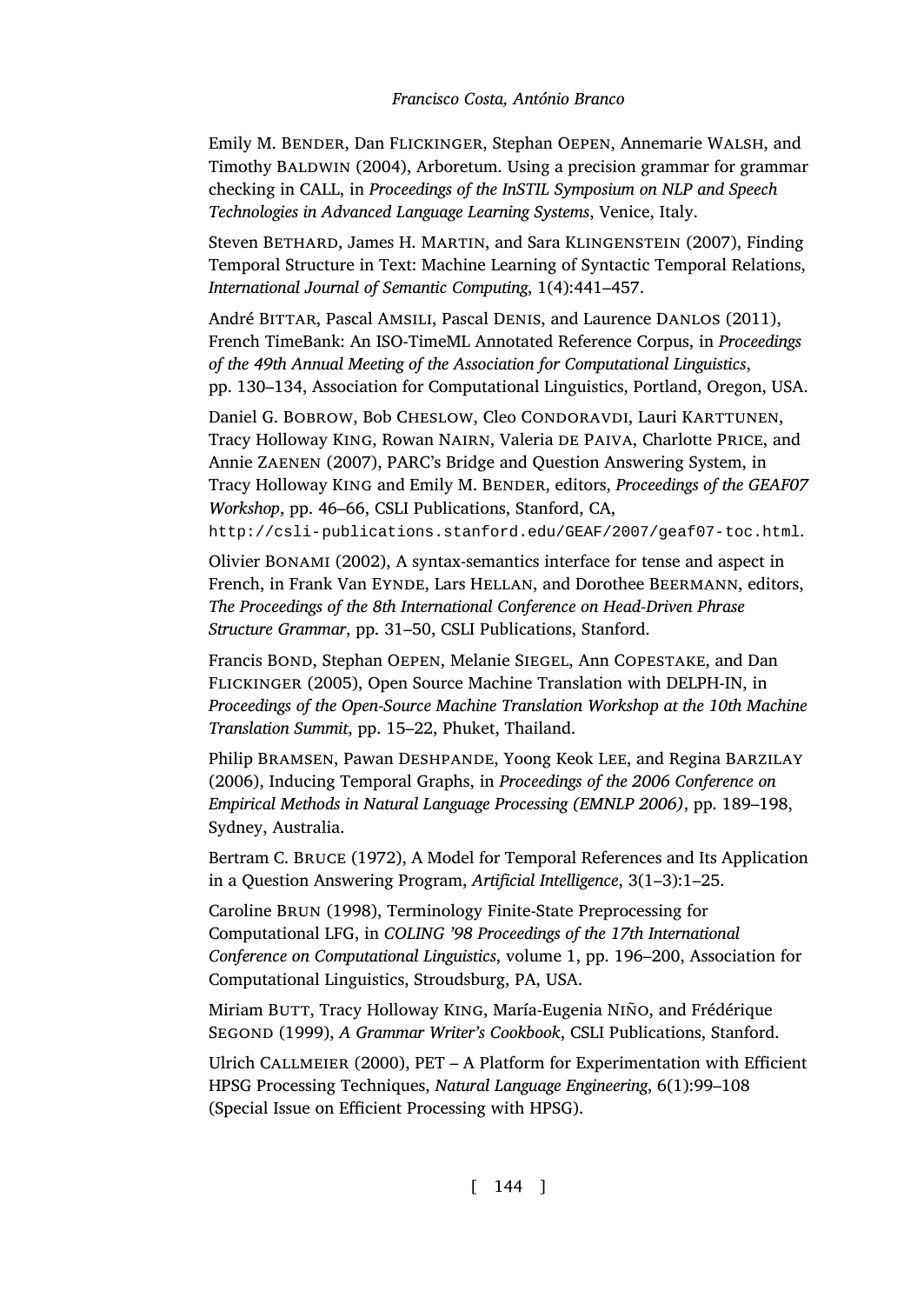<span id="page-48-5"></span><span id="page-48-4"></span><span id="page-48-3"></span>Tommaso Caselli, Valentina Bartalesi Lenzi, Rachele Sprugnoli, Emanuele PIANTA, and Irina PRODANOF (2011), Annotating Events, Temporal Expressions and Relations in Italian: the It-TimeML Experience for the Ita-TimeBank, in *Proceedings of the 5th Linguistic Annotation Workshop*, pp. 143–151, Association for Computational Linguistics, Portland, Oregon, USA, http://www.aclweb.org/anthology/W11-0418.

Nathanael CHAMBERS and Daniel JURAFSKY (2008), Jointly Combining Implicit Constraints Improves Temporal Ordering, in *Proceedings of the 2008 Conference on Empirical Methods in Natural Language Processing*, pp. 698–706, Association for Computational Linguistics, Honolulu, Hawaii.

<span id="page-48-8"></span>Nathanael Chambers, Shan Wang, and Dan Jurafsky (2007), Classifying temporal relations between events, in *Proceedings of the 45th Annual Meeting of the Association for Computational Linguistics*, Prague, Czech Republic.

<span id="page-48-1"></span>Eugene Charniak and Mark Johnson (2005), Coarse-to-fine *n*-best parsing and MaxEnt discriminative reranking, in *Proceedings of the 43rd Annual Meeting of the ACL*, pp. 173–180, Association for Computational Linguistics, Ann Arbor.

<span id="page-48-2"></span>Yuchang CHENG, Masayuki ASAHARA, and Yuji MATSUMOTO (2008), Constructing a Temporal Relation Tagged Corpus of Chinese Based on Dependency Structure Analysis, *Computational Linguistics and Chinese Language Processing*, 13(2):171–196.

<span id="page-48-7"></span>Bernard Comrie (1986), Tense in Indirect Speech, *Folia Linguistica*, [20:265–296.](http://nlx.di.fc.ul.pt/~fcosta/papers/phdthesis.pdf)

<span id="page-48-0"></span>Ann Copestake (2002), *Implementing Typed Feature Structure Grammars*, CSLI Publications, Stanford.

<span id="page-48-6"></span>Ann COPESTAKE, Dan FLICKINGER, Ivan A. SAG, and Carl POLLARD (2005), [Minimal Recursion Semantics: An Introduction,](http://nlx.di.fc.ul.pt/~fcosta/papers/propor2010.pdf) *Journal of Research on Language and Computation*, 3(2-3):281–332.

Francisco Costa (2013), *Processing Temporal Information in Unstructured Documents*, Ph.D. thesis, Universidade de Lisboa, Lisbon, http://nlx.di.[fc.ul.pt/~fcosta/papers/phdthesis.pdf](http://nlx.di.fc.ul.pt/~fcosta/papers/acl2010.pdf).

Francisco Costa and António Branco (2010a), LXGram: A Deep Linguistic Processing Grammar for Portuguese, in *Lecture Notes in Artificial Intelligence*, volume 6001, pp. 86–89, Springer, Berlin, http://nlx.di.fc.ul.pt/~fcosta/papers/propor2010.pdf.

Francisco Costa and António Branco (2010b), Temporal Information Processing of a New Language: Fast Porting with Minimal Resources, in *Proceedings of the 48th Annual Meeting of the Association for Computational Linguistics (ACL2010)*, pp. 671–677, Association for Computational Linguistics, Uppsala, Sweden, http://nlx.di.fc.ul.pt/~fcosta/papers/acl2010.pdf.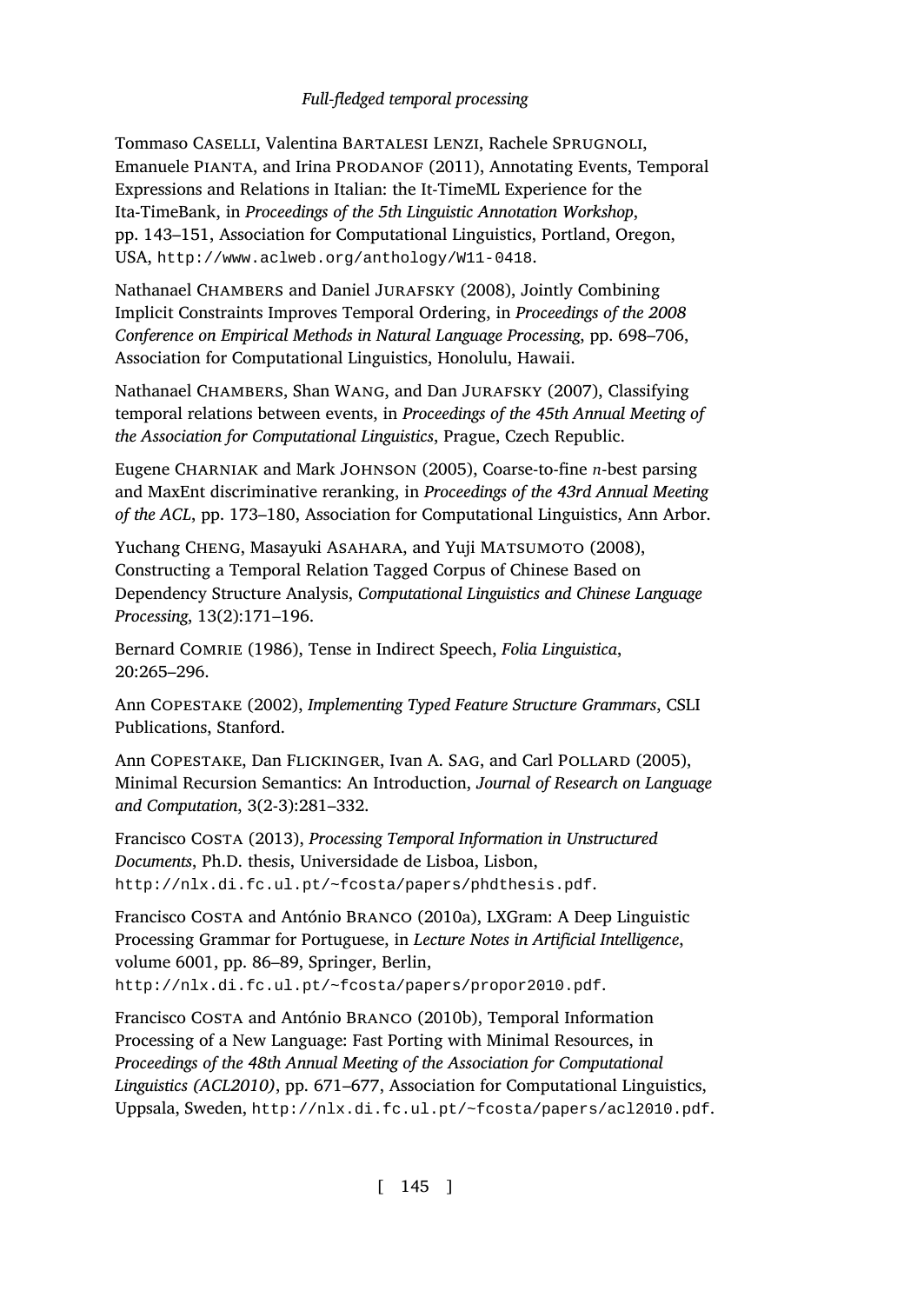<span id="page-49-5"></span><span id="page-49-1"></span>Francisco Costa and António Branco (2012a), Backshift and Tense Decomposition, in Stefan Müller, editor, *Proceedings of the 19th International [Conference on Head-Driven Phrase Structure Grammar, Chungnam N](http://nlx.di.fc.ul.pt/~fcosta/papers/propor2012.pdf)ational University Daejeon*, pp. 86–106, ISSN 15351793, http://nlx.di.fc.ul.pt/~fcosta/papers/hpsg2012.pdf.

<span id="page-49-2"></span>Francisco Costa and António Branco (2012b), Extracting Temporal Information from Portuguese Texts, in Helena Caseli, Aline Villavicencio, António TEIXEIRA, and Fernando PERDIGÃO, editors, *Computational Processing of the Portuguese Language – 10th International Conference, PROPOR 2012*, volume 7243 of *Lecture Notes in Artificial Intelligence*, pp. 99–105, Springer, Berlin, Germany,

http://nlx.di.fc.ul.pt/~fcosta/papers/propor2012.pdf.

Francisco Costa and António Branco (2012c), LX-TimeAnalyzer: A Temporal Information Processing System for Portuguese, Technical Report DI-FCUL-TR-2012-01, Universidade de Lisboa, Faculdade de Ciências, [Departamento de Informática,](http://nlx.di.fc.ul.pt/~fcosta/papers/lrec2012.pdf)

<span id="page-49-3"></span>http://nlx.di.fc.ul.pt/~fcosta/papers/tr2012-1.pdf.

Francisco Costa and António Branco (2012d), TimeBankPT: A TimeML Annotated Corpus of Portuguese, in Nicoletta CALZOLARI, Khalid CHOUKRI, Thierry Declerck, Mehmet Uğur Doğan, Bente Maegaard, Joseph Mariani, Jan Odijk, and Stelios Piperidis, editors, *Proceedings of the 8th International Conference on Language Resources and Evaluation (LREC'12)*, pp. 3727–3734, European Language Resources Association (ELRA), Istanbul, Turkey, ISBN 978-2-9517408-7-7,

<span id="page-49-6"></span>http://nlx.di.fc.ul.pt/~fcosta/papers/lrec2012.pdf.

<span id="page-49-0"></span>Berthold Crysmann, Anette Frank, Bernd Kiefer, Stefan Müller, Günter Neumann, Jakub Piskorski, Ulrich Schäfer, Melanie Siegel, Hans Uszkoreit, Feiyu Xu, Markus Becker, and Hans-Ulrich Krieger (2002), An Integrated Architecture for Shallow and Deep Processing, in *Proceedings of the 40th Annual Meeting of the Association for Computational Linguistics (ACL '02)*, pp. 441–448, Association for Computational Linguistics, Philadelphia, Pennsylvania.

<span id="page-49-4"></span>James R. CURRAN, Stephen CLARK, and Johan BOS (2007), Linguistically Motivated Large-Scale NLP with C&C and Boxer, in *ACL '07 Proceedings of the 45th Annual Meeting of the ACL on Interactive Poster and Demonstration Sessions*, pp. 33–36, Association for Computational Linguistics, Stroudsburg, PA, USA.

Donald DAVIDSON (1967), The Logical Form of Action Sentences, in Nicholas Rescher, editor, *The Logic of Decision and Action*, University of Pittsburgh Press.

Henriëtte de Swart (1998), Aspect Shift and Coercion, *Natural Language and Linguistic Theory*, 16:347–385.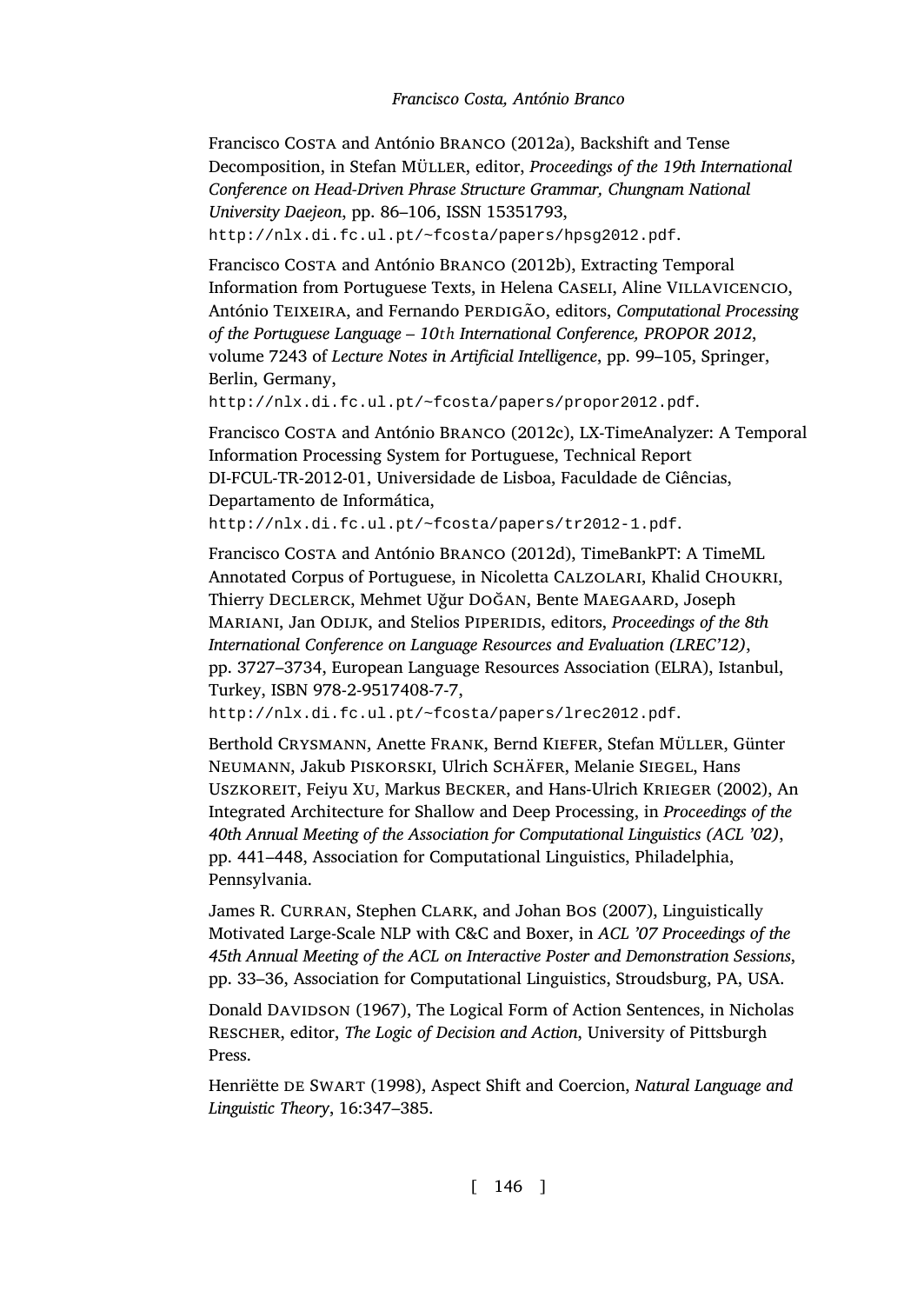<span id="page-50-8"></span>Henriëtte de Swart (2000), Tense, aspect and coercion in a cross-linguistic perspective, in Miriam BUTT and Tracy Holloway KING, editors, *Proceedings of the Berkeley Formal Grammar Conference*, CSLI Publications, Stanford.

<span id="page-50-10"></span>Rennat Declerck (1990), Sequence of Tenses in English, *Folia Linguistica*, 24:513–544.

<span id="page-50-2"></span>Pascal DENIS and Philippe MULLER (2010), Comparison of different algebras for inducing the temporal structure of texts, in *Proceedings of COLING 2010*, pp. 250–258, Beijing, PRC.

<span id="page-50-4"></span>Pascal Denis and Philippe Muller (2011), Predicting Globally-Coherent Temporal Structures from Texts via Endpoint Inference and Graph Decomposition, in *Proceedings of the International Joint Conference on Artificial Intelligence (IJCAI) 2011*.

<span id="page-50-0"></span>David R. Dowty (1979), *Word Meaning and Montague Grammar: the Semantics of Verbs and Times in Generative Semantics and Montague's PTQ*, Reidel, Dordrecht.

<span id="page-50-3"></span>Christiane Fellbaum, editor (1998), *WordNet: An Electronic Lexical Database*, MIT Press, Cambridge, MA.

Lisa FERRO, Laurie GERBER, Inderjeet MANI, Beth SUNDHEIM, and George Wilson (2004), TIDES 2003 standard for the annotation of temporal expressions, Technical report, The MITRE Corporation, McLean, Virginia.

<span id="page-50-7"></span>Dan FLICKINGER (2000), On Building a More Efficient Grammar by Exploiting Types, *Natural Language Engineering*, 6(1):15–28 (Special Issue on Efficient Processing with HPSG).

<span id="page-50-1"></span>Dan Flickinger, Jan Tore Lønning, Helge Dyvik, Stephan Oepen, and Francis BOND (2005), SEM-I Rational MT: Enriching Deep Grammars with a Semantic Interface for Scalable Machine Translation, in *Proceedings of the 10th Machine Translation Summit*, pp. 165–172, Phuket, Thailand.

<span id="page-50-9"></span>Maria Flouraki (2006), Constraining Aspectual Composition, in Stefan Müller, editor, *The Proceedings of the 13th International Conference on Head-Driven Phrase Structure Grammar*, pp. 140–157, CSLI Publications, Stanford.

<span id="page-50-5"></span>Corina Forǎscu and Dan Tufiş (2012), Romanian TimeBank: An Annotated Parallel Corpus for Temporal Information, in Nicoletta Calzolari, Khalid Choukri, Thierry Declerck, Mehmet Uğur Doğan, Bente Maegaard, Joseph Mariani, Jan Odijk, and Stelios Piperidis, editors, *Proceedings of the 8th International Conference on Language Resources and Evaluation (LREC'12)*, European Language Resources Association (ELRA), Istanbul, Turkey, ISBN 978-2-9517408-7-7.

<span id="page-50-6"></span>Anette Frank, Marcus Becker, Berthold Crysmann, Bernd Kiefer, and Ulrich Schäfer (2003), Integrated Shallow and Deep Parsing: TopP meets HPSG, in *Proceedings of the 41st Annual Meeting of the Association for*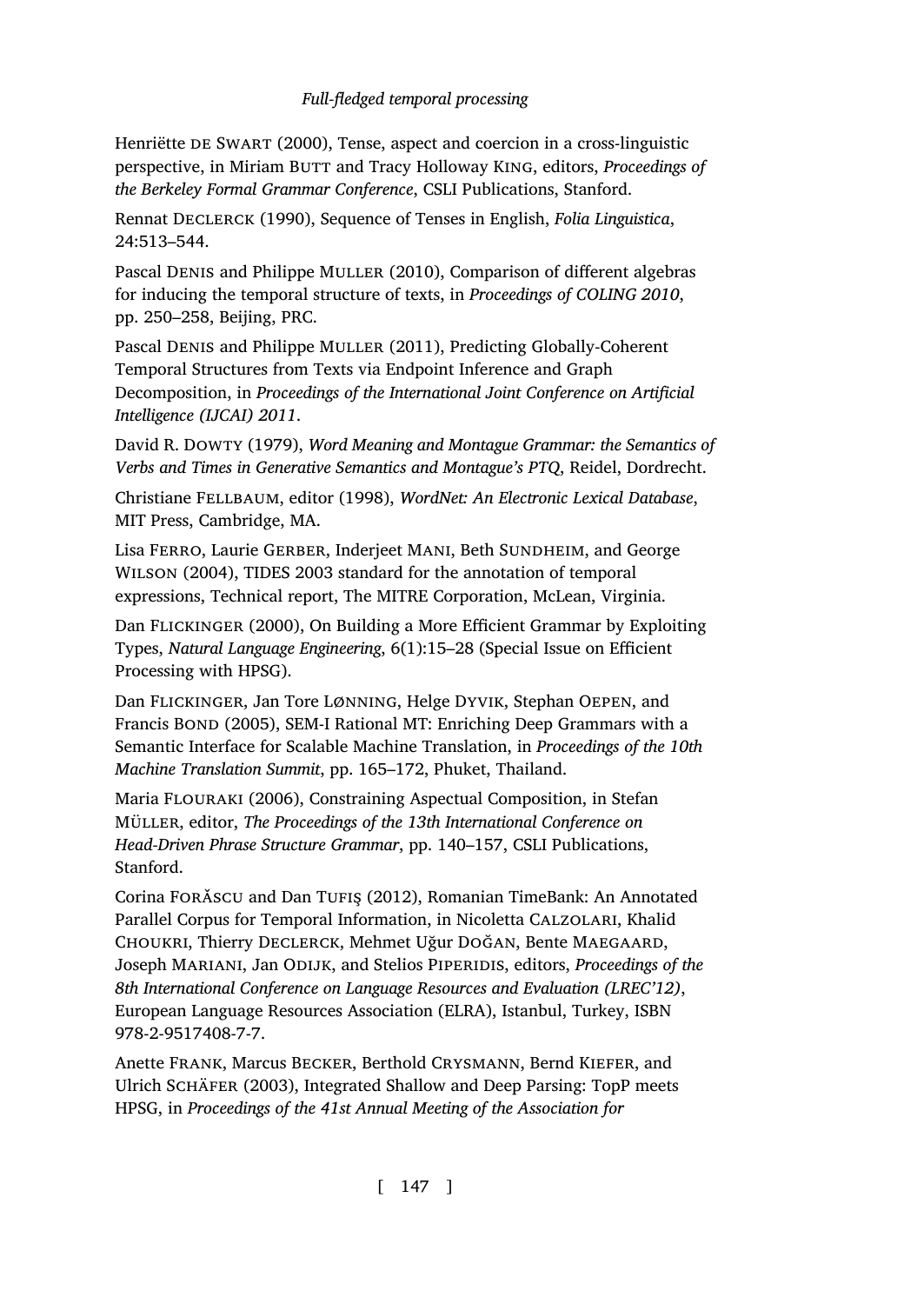*Computational Linguistics (ACL 2003)*, pp. 104–111, Association for Computational Linguistics, Sapporo, Japan.

<span id="page-51-7"></span>David Goss-Grubbs (2005), *An Approach to Tense and Aspect in Minimal Recursion Semantics*, Master's thesis, University of Washington, Seattle, Washington.

Claire GROVER and Alex LASCARIDES (2001), XML-Based Data Preparation for Robust Deep Parsing, in *Proceedings of the 39th Annual Meeting of the Association for Computational Linguistics*, pp. 252–259, Toulouse, France.

<span id="page-51-0"></span>Eun Young HA, Alok BAIKADI, Carlyle LICATA, and James C. LESTER (2010), NCSU: Modeling Temporal Relations with Markov Logic and Lexical Ontology, in Katrin Erk and Carlo Strapparava, editors, *SemEval 2010 – 5th International Workshop on Semantic Evaluation – Proceedings of the Workshop*, pp. 341–344, Uppsala University, Uppsala, Sweden.

<span id="page-51-9"></span>Janet Hitzeman, Marc Moens, and Claire Grover (1995), Algorithms for Analysing the Temporal Structure of Discourse, in *Proceedings of the 7th Conference of the European Chapter of the Association for Computational Linguistics*, pp. 253–260, Dublin, Ireland.

<span id="page-51-8"></span>Norbert Hornstein (1991), *As Time Goes By*, MIT Press, Cambridge, USA.

<span id="page-51-3"></span>Seohyun Im, Hyunjo YOU, Hayun JANG, Seungho NAM, and Hyopil SHIN (2009), KTimeML: Specification of Temporal and Event Expressions in Korean Text, in *Proceedings of the 7th Workshop on Asian Language Resources*, pp. 115–122, Association for Computational Linguistics, Stroudsburg, PA, USA.

<span id="page-51-1"></span>George H. John and Pat Langley (1995), Estimating Continuous Distributions in Bayesian Classifiers, in *Eleventh Conference on Uncertainty in Artificial Intelligence*, pp. 338–345, San Mateo.

<span id="page-51-6"></span>Hans Kamp and Uwe Reyle (1993), *From Discourse to Logic: An Introduction to Modeltheoretic Semantics, Formal Logic and Discourse Representation Theory*, Kluwer, Dordrecht.

<span id="page-51-4"></span>Ronald M. Kaplan and Joan Bresnan (1982), Lexical-Functional Grammar: A Formal System for Grammatical Representation, in Joan Bresnan, editor, *The Mental Representation of Grammatical Relations*, MIT Press Series on Cognitive Theory and Mental Representation, chapter 4, pp. 173–281, MIT Press, Cambridge, Massachusetts.

<span id="page-51-5"></span>Ronald M. Kaplan, John T. Maxwell III, Tracy Holloway King, and Richard Crouch (2004), Integrating Finite-state Technology with Deep LFG Grammars, in *Proceedings of the Workshop on Combining Shallow and Deep Processing for NLP (ESSLLI 2004)*, Nancy, France.

<span id="page-51-2"></span>Oleksandr KOLOMIYETS, Steven BETHARD, and Marie-Francine MOENS (2011), Model-Portability Experiments for Textual Temporal Analysis, in *Proceedings of the 49th Annual Meeting of the Association for Computational Linguistics: Human*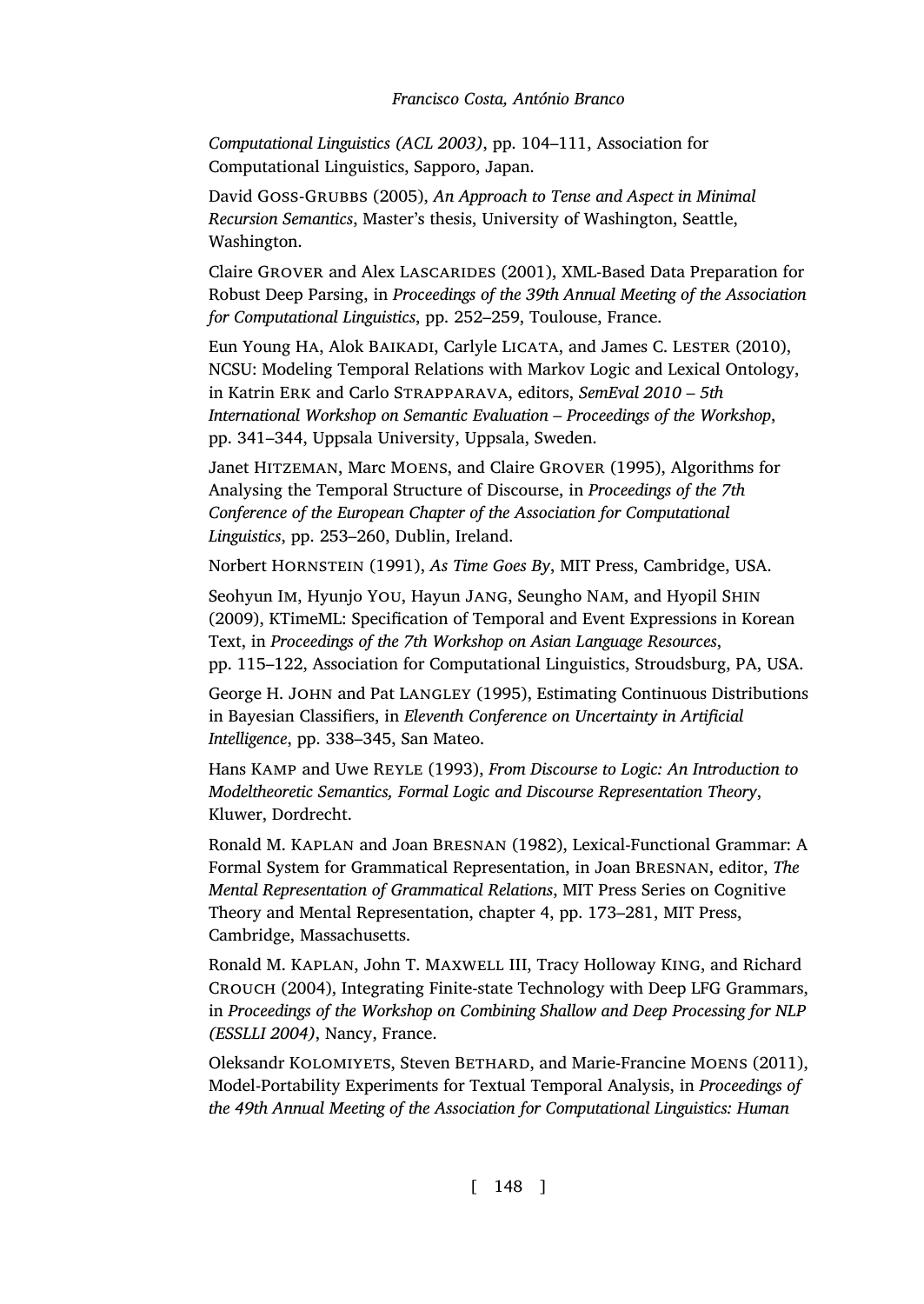<span id="page-52-6"></span><span id="page-52-0"></span>*Language Technologies*, pp. 271–276, Association for Computational Linguistics, Portland, Oregon, USA, http://www.aclweb.org/anthology/P11-2047.

<span id="page-52-3"></span>Hans-Ulrich KRIEGER and Ulrich SCHÄFER (1994), TDL - A Type Description Language for Constraint-Based Grammars, in *Proceedings of the 15th International Conference on Computational Linguistics*, pp. 893–899, Kyoto, Japan.

John Lafferty, Andrew McCallum, and Fernando C. N. Pereira (2001), Conditional Random Fields: Probabilistic Models for Segmenting and Labeling Sequence Data, in *Proceedings of the 8th International Conference on Machine Learning 2001 (ICML 2001)*, pp. 282–289.

<span id="page-52-5"></span>Alex LASCARIDES and Nicholas ASHER (1993), Temporal Interpretation, Discourse Relations, and Common Sense Entailment, *Linguistics and Philosophy*, 16:437–493.

Chong Min Lee (2010), Temporal Relation Identification with Endpoints, in *HLT-SRWS '10 Proceedings of the NAACL HLT 2010 Student Research Workshop*, pp. 40–45, Association for Computational Linguistics, Stroudsburg, PA, USA.

<span id="page-52-2"></span>Xiao LING and Daniel S. WELD (2010), Temporal Information Extraction, in *Proceedings of the Twenty-Fourth AAAI Conference on Artificial Intelligence (AAAI-10)*.

<span id="page-52-1"></span>Hector Llorens, Leon Derczynski, Robert Gaizauskas, and Estela SAQUETE (2012), TIMEN: An Open Temporal Expression Normalization Resource, in Nicoletta CALZOLARI, Khalid CHOUKRI, Thierry DECLERCK, Mehmet Uğur Doğan, Bente Maegaard, Joseph Mariani, Jan Odijk, and Stelios Piperidis, editors, *Proceedings of the 8th International Conference on Language Resources and Evaluation (LREC'12)*, pp. 3044–3051, European Language Resources Association (ELRA), Istanbul, Turkey.

<span id="page-52-4"></span>Hector LLORENS, Estela SAQUETE, and Borja NAVARRO (2010a), TIPSem (English and Spanish): Evaluating CRFs and Semantic Roles in TempEval-2, in Katrin Erk and Carlo Strapparava, editors, *SemEval 2010 – 5th International Workshop on Semantic Evaluation – Proceedings of the Workshop*, pp. 284–291, Uppsala University, Uppsala, Sweden.

<span id="page-52-7"></span>Hector LLORENS, Estela SAQUETE, and Borja NAVARRO-COLORADO (2010b), TimeML Events Recognition and Classification: Learning CRF Models with Semantic Roles, in *Proceedings of the 23rd International Conference on Computational Linguistics (Coling 2010)*, pp. 725–733, Coling 2010 Organizing Committee, Beijing, PRC.

Paweł Mazur and Robert Dale (2010), WikiWars: A New Corpus for Research on Temporal Expressions, in *Proceedings of the Conference on Empirical Methods in Natural Language Processing (EMNLP'10)*, pp. 913–922.

Nurit Melnik (2005), From "Hand-Written" to Computationally Implemented HPSG Theories, in Stefan Müller, editor, *The Proceedings of the 12th*

[ 149 ]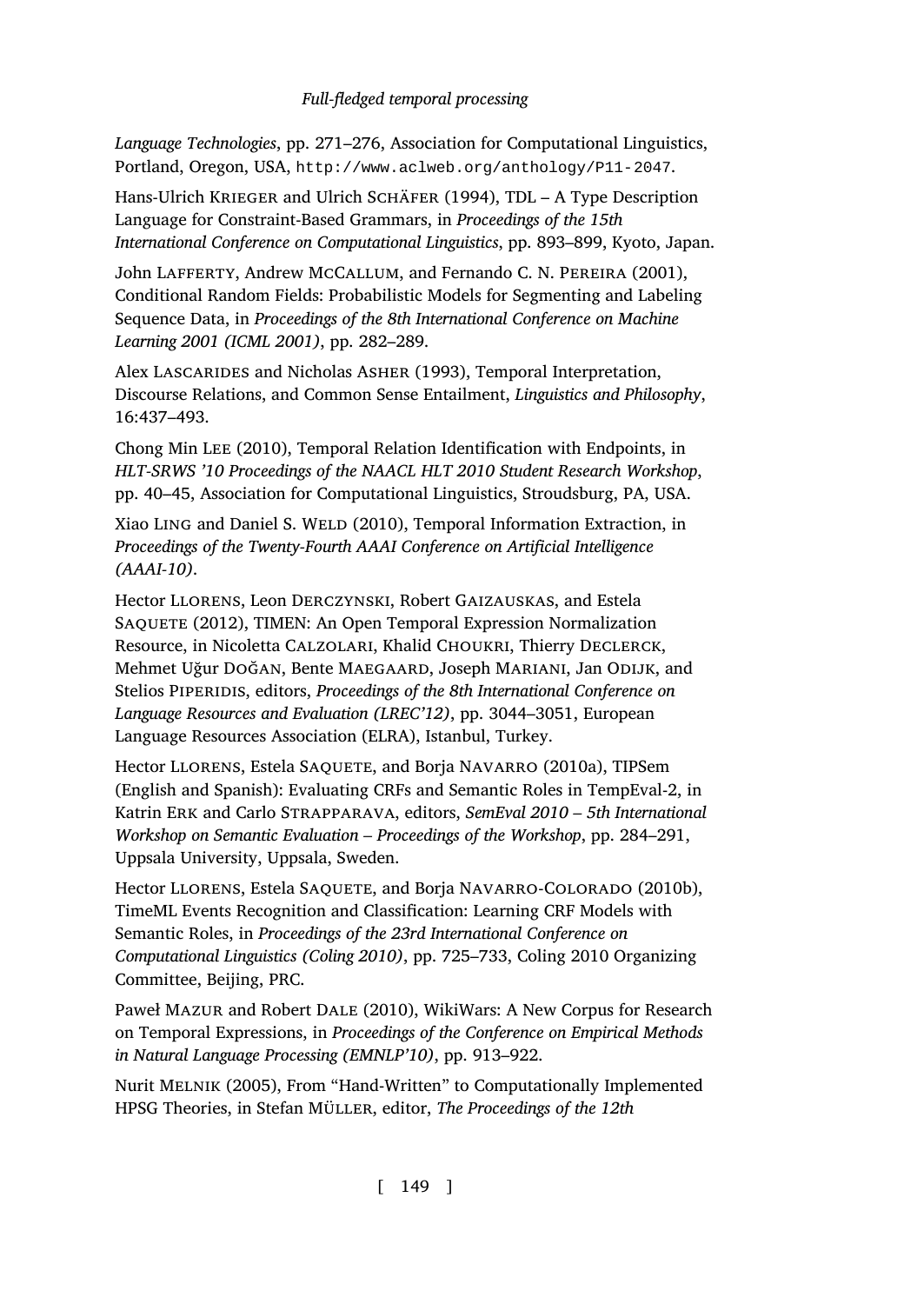<span id="page-53-6"></span><span id="page-53-5"></span><span id="page-53-4"></span>*International Conference on Head-Driven Phrase Structure Grammar*, pp. 311–321, CSLI Publications, Stanford.

Laura MICHAELIS (2006), Tense in English, in Bas AARTS and April McMahon, editors, *The Handbook of English Linguistics*, Blackwell, Oxford.

Laura A. Michaelis (2011), Stative by Construction, *Linguistics*, 49:1359–1400.

Marc MOENS and Mark STEEDMAN (1988), Temporal ontology and temporal reference, *Computational Linguistics*, 14(2):15–28.

<span id="page-53-3"></span>MUC-6 (1995), *Proceedings of the Sixth Message Understanging Conference (MUC-6)*, Defense Advanced Research Projects Agency.

<span id="page-53-2"></span>MUC-7 (1998), *Proceedings of the Seventh Message Understanging Conference (MUC-7)*, Defense Advanced Research Projects Agency.

<span id="page-53-0"></span>Stefan Müller and Walter Kasper (2000), HPSG Analysis of German, in Wolfgang Wahlster, editor, *Verbmobil: Foundations of Speech-to-Speech Translation*, pp. 238–253, Springer-Verlag, Berlin Heidelberg New York, Artificial Intelligence edition.

Matteo Negri and Luca Marseglia (2004), Recognition and Normalization of [Time Expressions: ITC-irst at TERN 2004, Technical repor](http://www.aclweb.org/anthology/W/W06/W06-0502)t, Trento.

<span id="page-53-1"></span>Eric NICHOLS, Francis BOND, Darren SCOTT APPLING, and Yuji MATSUMOTO (2007), Combining Resources for Open Source Machine Translation, in *Proceedings of the 11th International Conference on Theoretical and Methodological Issues in Machine Translation (TMI-07)*, pp. 1–10, Skövde, Sweden.

Eric Nichols, Francis Bond, Takaaki Tanaka, Sanae Fujita, and Daniel Flickinger (2006), Robust Ontology Acquisition from Multiple Sources, in *Proceedings of the 2nd Workshop on Ontology Learning and Population: Bridging the Gap between Text and Knowledge*, pp. 10–17, Sydney, Australia, http://www.aclweb.org/anthology/W/W06/W06-0502.

Lars NyGAARD, Jan Tore LØNNING, Torbjørn NORDGÅRD, and Stephan OEPEN (2006), Using a Bi-Lingual Dictionary in Lexical Transfer, in *Proceedings of the 11th Conference of the European Association for Machine Translation*, Oslo, Norway.

Stephan OEPEN, Kristina TOUTANOVA, Stuart SHIEBER, Christopher Manning, Dan Flickinger, and Thorsten Brants (2002), The LinGO Redwoods Treebank: Motivation and Preliminary Applications, in *Proceedings of the 19th International Conference on Computational Linguistics (COLING 2002)*, pp. 1253–1257, Taipei, Taiwan.

Barbara Partee (1973), Some Structural Analogies Between Tenses and Pronouns in English, *The Journal of Philosophy*, 70:601–609.

Carl Pollard and Ivan Sag (1994), *Head-Driven Phrase Structure Grammar*, Chicago University Press and CSLI Publications, Stanford.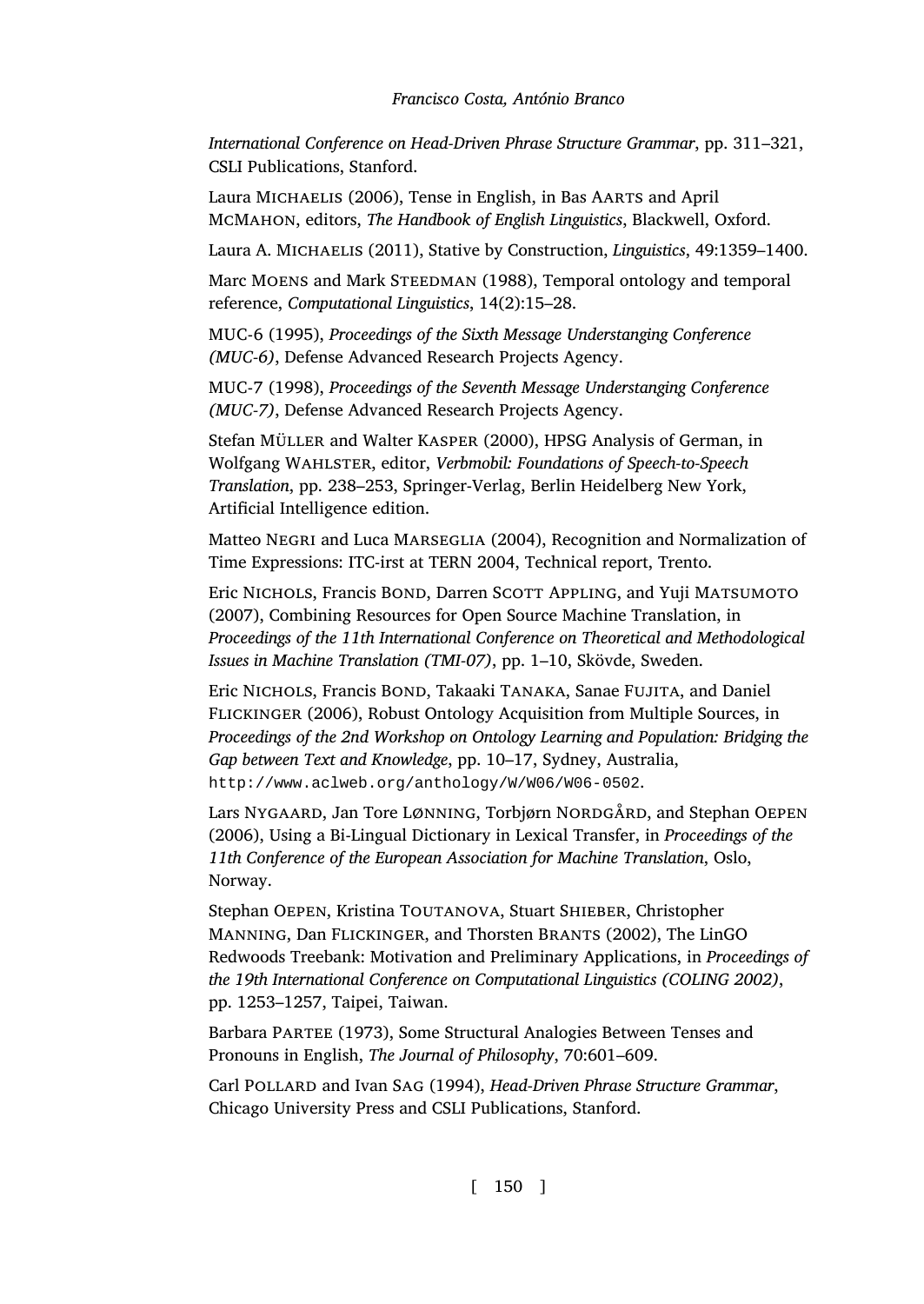<span id="page-54-9"></span><span id="page-54-3"></span><span id="page-54-2"></span><span id="page-54-1"></span>Georgiana Puşcaşu (2007), WVALI: Temporal Relation Identification by Syntactico-Semantic Analysis, in *Proceedings of SemEval-2007*, pp. 484–487, Association for Computational Linguistics, Prague, Czech Republic.

James PUSTEJOVSKY (1991), The Syntax of Event Structure, *Cognition*, 41:47–81.

<span id="page-54-10"></span>James Pustejovsky, José Castaño, Robert Ingria, Roser Saurí, Robert GAIZAUSKAS, Andrea SETZER, and Graham KATZ (2003a), TimeML: Robust Specification of Event and Temporal Expressions in Text, in *IWCS-5, Fifth International Workshop on Computational Semantics*.

<span id="page-54-7"></span><span id="page-54-4"></span>James Pustejovsky, Patrick Hanks, Roser Saurí, Andrew See, Robert Gaizauskas, Andrea Setzer, Dragomir Radev, Beth Sundheim, David Day, Lisa Ferro, and Marcia Lazo (2003b), The TIMEBANK Corpus, in *Proceedings of Corpus Linguistics 2003*, pp. 647–656.

James PUSTEJOVSKY, Jessica LITTMAN, Roser SAURÍ, and Marc VERHAGEN (2006), TimeBank 1.2 Documentation, http://timeml.org/site/timebank/documentation-1.2.html.

<span id="page-54-11"></span>James Pustejovsky and Amber Stubbs (2011), Increasing Informativeness in Temporal Annotation, in *Proceedings of the Fifth Law Workshop (LAW V)*, pp. 152–160, Association for Computational Linguistics, Portland, Oregon, USA.

<span id="page-54-6"></span>Hans Reichenbach (1947), *Elements of Symbolic Logic*, University of California Press, Berkeley.

<span id="page-54-0"></span>Matthew RICHARDSON and Pedro DOMINGOS (2006), Markov Logic Networks, *Machine Learning*, 62(1):107–136.

<span id="page-54-8"></span>Joshua P. Rodríguez (2004), *Interpreting the Spanish* Imperfecto*: Issues of Aspect, Modality, Tense, and Sequence of Tense*, Ph.D. thesis, The Ohio State University, Columbus, Ohio.

<span id="page-54-5"></span>[C.J. Rupp, Jörg Spilker, Martin Klarner, and Karsten L. Worm \(2000\),](http://www.timeml.org/site/publications/timeMLdocs/annguide_1.2.1.pdf) Combining Analyses from Various Parsers, in *Verbmobil: Foundations of Speech-to-Speech Translation*, pp. 311–320, Springer, Berlin, Artificial Intelligence edition.

Ivan A. SAG, Thomas WASOW, and Emily M. BENDER (2003), *Syntactic Theory -A Formal Introduction*, CSLI Publications, Stanford.

Roser Saurí, Jessica Littman, Bob Knippen, Robert Gaizauskas, Andrea SETZER, and James PUSTEJOVSKY (2006), TimeML Annotation Guidelines: Version 1.2.1, http://www.timeml.org/site/publications/timeMLdocs/ annguide\_1.2.1.pdf, manuscript (retrieved October 19, 2012).

Ulrich Schäfer (2006), *Integrating Deep and Shallow Natural Language Processing Components – Representations and Hybrid Architectures*, Ph.D. thesis, Unversität des Saarlandes, Saarbrücken.

[ 151 ]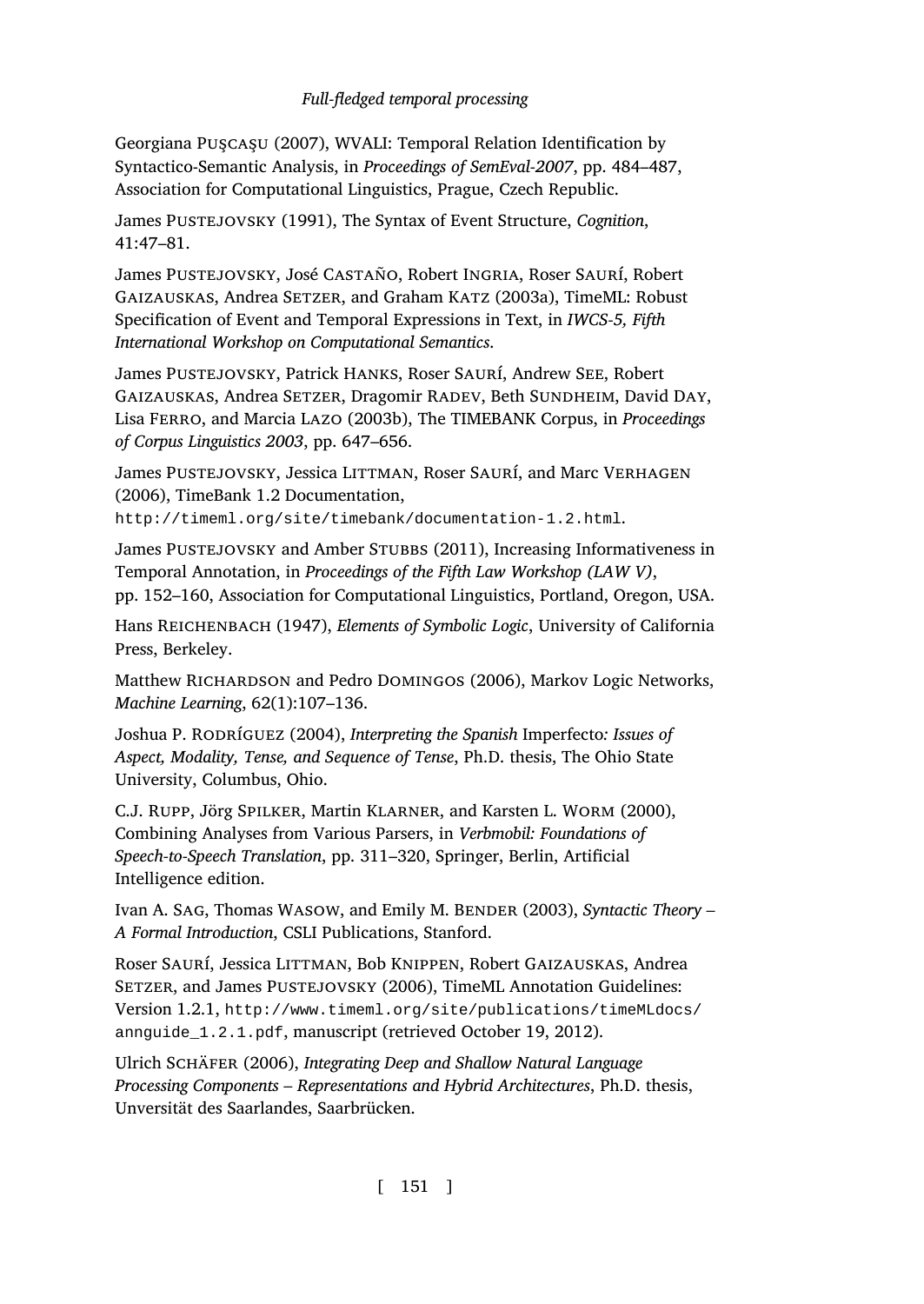<span id="page-55-1"></span>João Silva, António Branco, Sérgio Castro, and Francisco Costa (2012), Deep, Consistent and also Useful: Extracting Vistas from Deep Corpora for Shallower Tasks, in Jan HAJIČ, Koenraad De SMEDT, Marko TADIĆ, and António Branco, editors, *Proceedings of the Workshop on Advanced Treebanking at the 8th International Conference on Language Resources and Evaluation (LREC'12)*, pp. 45–52, Istanbul, Turkey.

<span id="page-55-6"></span>Manfred STEDE, Stefan HAAS, and Uwe KÜSSNER (1998), Understanding and tracking temporal descriptions in dialogue, in Bernhard SCHRÖDER, Winfried Lenders, Wolfgang Hess, and Thomas Portele, editors, *Computers, Linguistics, and Phonetics between Language and Speech – Proceedings of the 4th Conference on Natural Language Processing KONVENS'98*, Peter Lang, Frankfurt, Germany.

<span id="page-55-5"></span>Jannik STRÖTGEN and Michael GERTZ (2013), Multilingual and Cross-domain Temporal Tagging, *Language Resources and Evaluation*, 47(2):269–298.

Kristina TOUTANOVA, Christopher D. MANNING, Dan FLICKINGER, and Stephan Oepen (2005), Stochastic HPSG Parse Selection using the Redwoods Corpus, *Journal of Research on Language and Computation*, 3(1):83–105.

<span id="page-55-3"></span>Naushad UzZaman and James Allen (2011), Temporal Evaluation, in *Proceedings of the 49th Annual Meeting of the Association for Computational Linguistics: Human Language Technologies*, pp. 351–356, Association for Computational Linguistics, Portland, Oregon, USA.

<span id="page-55-4"></span>Naushad UzZaman and James F. Allen (2010), TRIPS and TRIOS System for TempEval-2: Extracting Temporal Information from Text, in Katrin Erk and Carlo Strapparava, editors, *SemEval 2010 – 5th International Workshop on Semantic Evaluation – Proceedings of the Workshop*, pp. 276–283, Uppsala University, Uppsala, Sweden.

<span id="page-55-2"></span>Naushad UzZaman, Hector Llorens, Leon Derczynski, Marc Verhagen, James ALLEN, and James PUSTEJOVSKY (2013), SemEval-2013 Task 1: TempEval-3: Evaluating Time Expressions, Events, and Temporal Relations, in *Proceedings of the 7th International Workshop on Semantic Evaluation (SemEval 2013)*.

Frank VAN EYNDE (1998), Tense, Aspect and Negation, in Frank VAN EYNDE and Paul SCHMIDT, editors, *Linguistic Specifications for Typed Feature Structure Formalisms. Studies in machine Translation and Natural language Processing*, volume 10, pp. 209–280, Luxembourg.

<span id="page-55-7"></span>Frank VAN EYNDE (2000), A constraint-based semantics for tenses and temporal auxiliaries, in Ronnie Cann, Claire Grover, and Philip Miller, editors, *Grammatical interfaces in HPSG*, pp. 231–249, CSLI Publications, Stanford University.

<span id="page-55-0"></span>Eric Velldal (2007), *Empirical Realization Ranking*, Ph.D. thesis, University of Oslo, Oslo.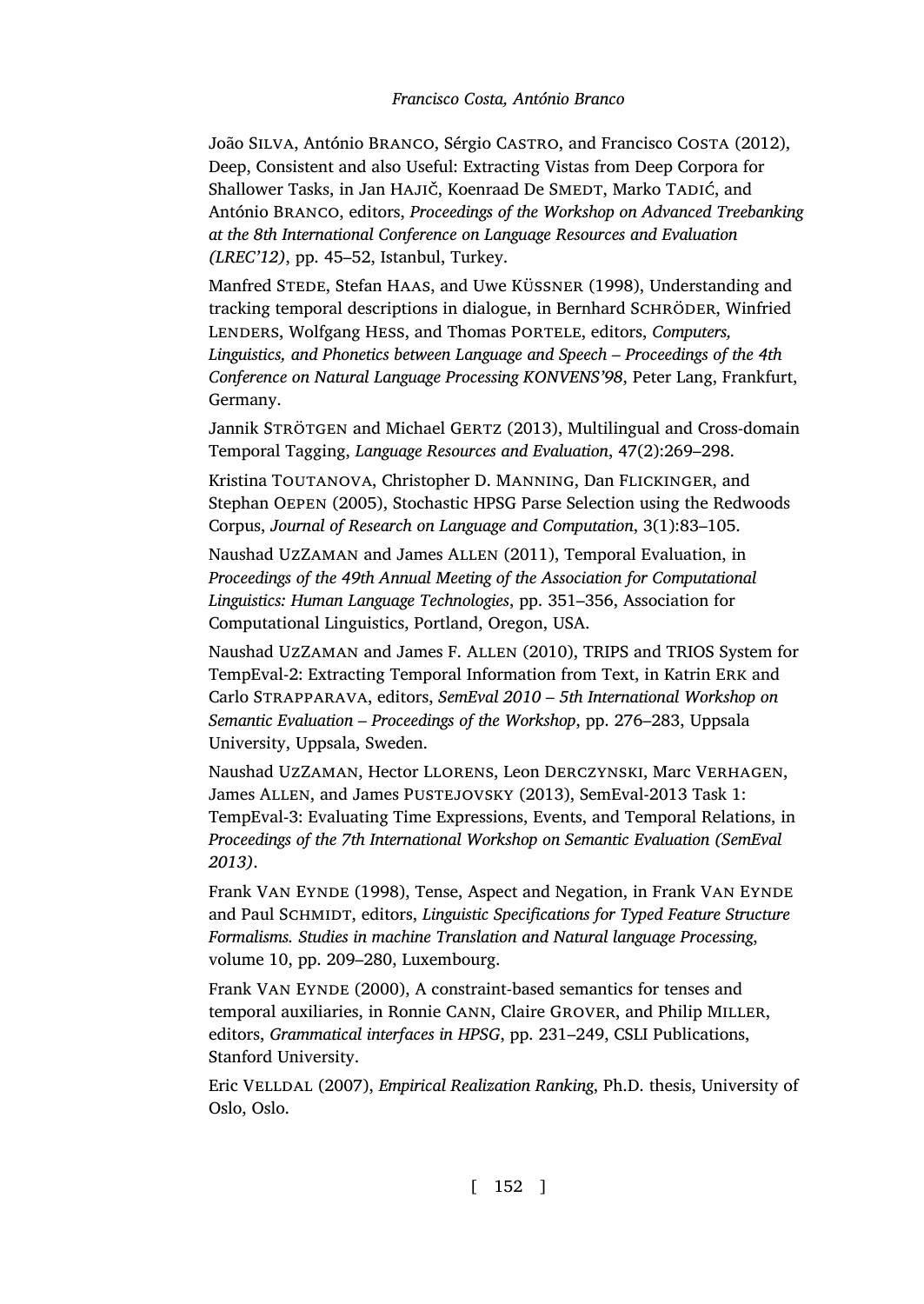<span id="page-56-3"></span><span id="page-56-2"></span><span id="page-56-0"></span>Zeno Vendler (1967), Verbs and Times, in *Linguistics in Philosophy*, pp. 97–121, Cornell University Press, Ithaca, New York.

<span id="page-56-4"></span>Marc Verhagen, Robert Gaizauskas, Frank Schilder, Mark Hepple, Jessica MOSZKOWICZ, and James PUSTEJOVSKY (2009), The TempEval challenge: identifying temporal relations in text, *Language Resources and Evaluation*, 43(2):161–179, Special Issue: Computational Semantic Analysis of Language: SemEval-2007 and Beyond.

<span id="page-56-1"></span>Marc Verhagen, Robert Gaizauskas, Frank Schilder, Mark Hepple, and James PUSTEJOVSKY (2007), SemEval-2007 Task 15: TempEval temporal relation identification, in *Proceedings of the Fourth International Workshop on Semantic Evaluations (SemEval-2007)*, pp. 75–80, Association for Computational Linguistics, Prague, Czech Republic.

<span id="page-56-7"></span><span id="page-56-6"></span>Marc VERHAGEN and James PUSTEJOVSKY (2008), Temporal Processing with the TARSQI Toolkit, in *COLING 2008: Companion Volume: Demonstrations*, pp. 189–192.

Marc Verhagen, Roser Saurí, Tommaso Caselli, and James Pustejovsky (2010), SemEval-2010 Task 13: TempEval-2, in Katrin Erk and Carlo Strapparava, editors, *SemEval 2010 – 5th International Workshop on Semantic Evaluation – Proceedings of the Workshop*, pp. 51–62, Uppsala University, Uppsala, Sweden.

<span id="page-56-8"></span>Wolfgang Wahlster, editor (2000), *Verbmobil: Foundations of Speech-to-Speech Translation*, Springer, Berlin, Artificial Intelligence edition.

Nianwen Xue and Yuping Zhou (2010), Applying Syntactic, Semantic and Discourse Constraints to Chinese Temporal Annotation, in *Proceedings of COLING 2010*[, pp. 1363–1372, Beijing, PRC.](http://cslipublications.stanford.edu/HPSG/2/)

<span id="page-56-5"></span>Katsumasa YOSHIKAWA, Sebastian RIEDEL, Masayuki ASAHARA, and Yuji Matsumoto (2009), Jointly Identifying Temporal Relations with Markov Logic, in *Proceedings of the 47th Annual Meeting of the ACL and the 4th IJCNLP of the AFNLP*.

Kei YOSHIMOTO and Yoshiki MORI (2002), A compositional Semantics for Complex Tenses in Japanese, in Frank VAN EYNDE, Lars HELLAN, and Dorothee Beermann, editors, *The Proceedings of the 8th International Conference on Head-Driven Phrase Structure Grammar*, pp. 300–319, CSLI Publications, Stanford, http://cslipublications.stanford.edu/HPSG/2/.

Xujian Zhao, Peiquan Jin, and Lihua Yue (2010), Automatic Temporal Expression Normalization with Reference Time Dynamic-Choosing, in *COLING '10 Proceedings of the 23rd International Conference on Computational Linguistics: Posters*, pp. 1498–1506, Association for Computational Linguistics, Stroudsburg, PA, USA.